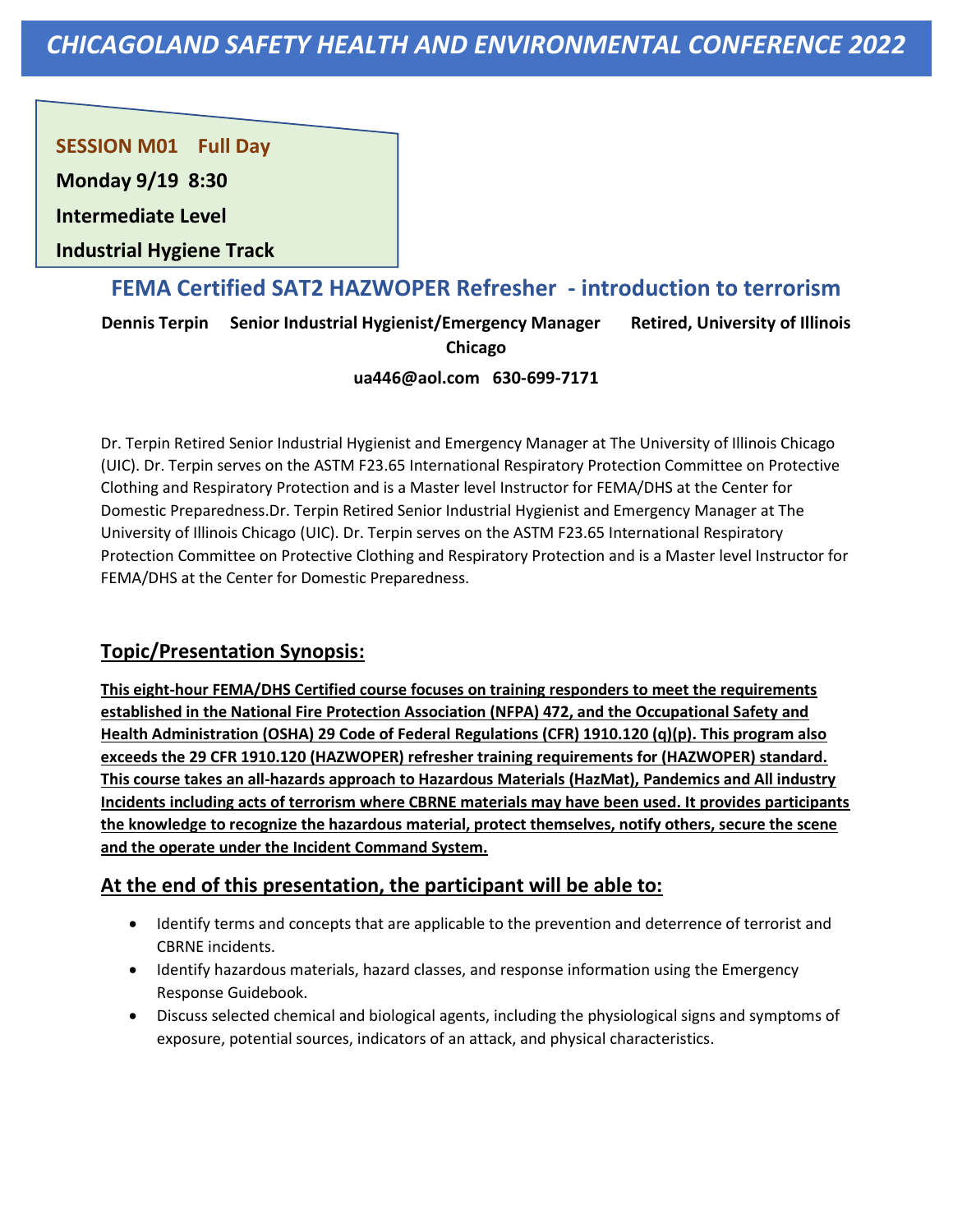**SESSION M02 90 minutes Monday 9/19 8:30**

**Basic Level** 

**Environmental Track**

# **RCRA Refresher**

**Martin Hamper Director Roux Marty Hamper 630-601-7036**

Mr. Hamper has more than 30 years of experience focusing on environmental investigation, remediation, emergency response, safety, health, hydrogeology permitting, and compliance matters. He has performed a wide range of assignments in many industries including chemical, petroleum, primary and secondary metals, manufacturing, rail, pipeline, and waste management. Mr. Hamper hasMr. Hamper has more than 30 years of experience focusing on environmental investigation, remediation, emergency response, safety, health, hydrogeology permitting, and compliance matters. He has performed a wide range of assignments in many industries including chemical, petroleum, primary and secondary metals, manufacturing, rail, pipeline, and waste management. Mr. Hamper has

### **Topic/Presentation Synopsis:**

**Participants' new to environmental compliance will receive a good introduction to the RCRA program and experienced environmental managers can address their annual RCRA training refresher requirement. An overview of hazardous waste regulations will be provided with specific emphasis on generator requirements: waste analysis, container management practices, satellite accumulation, etc. for hazardous waste, used oil and universal hazardous wastes. Efficient identification and management of wastes can reduce the volume of waste generated and costs associated with waste disposal.**

- Better understand the basic statutory, regulatory, permitting and enforcement structure of RCRA
- Use this training towards their required Annual RCRA Training requirements
- Better understand the day to day requirements for managing hazardous waste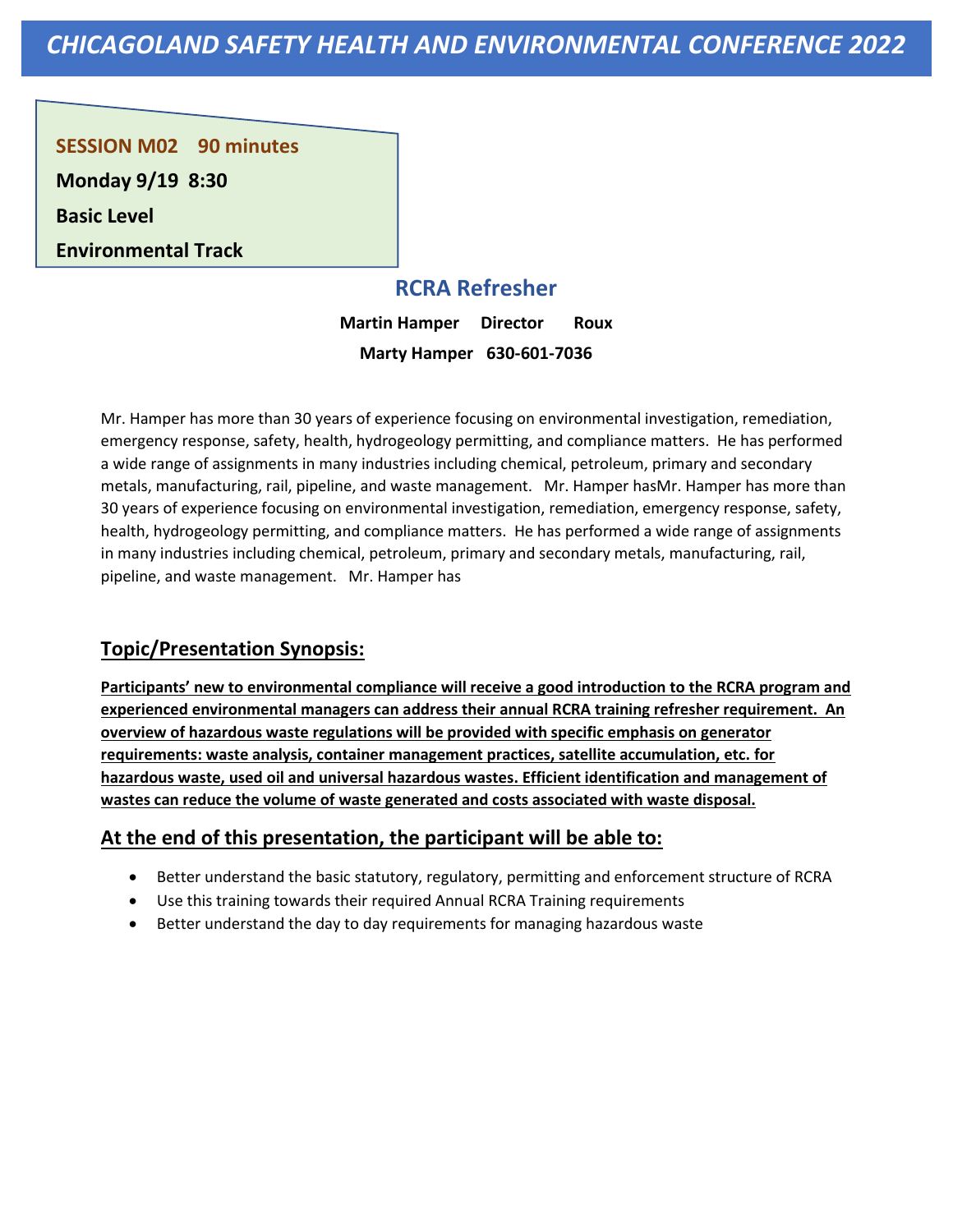**SESSION M03 90 minutes** 

**Monday 9/19 8:30**

**Basic Level** 

**General Safety Track**

# **Work-Related Musculoskeletal Disorders--They CAN be Life-Threatening!**

**Tim Pottorff Principal QP3 ErgoSystems LLC t.pottorff@qp3ergosystems.com 847-921-3113**

Timothy (Tim) Pottorff, BSc. & MSc., IE, CIE, ARM, is an Ergonomist, Inventor, and Business Owner with over 30-years of global experience. He has worked with thousands of leading companies, focuses on how injuries, illnesses, and job design affect key business metrics, and helps companies improve their operations.Timothy (Tim) Pottorff, BSc. & MSc., IE, CIE, ARM, is an Ergonomist, Inventor, and Business Owner with over 30-years of global experience. He has worked with thousands of leading companies, focuses on how injuries, illnesses, and job design affect key business metrics, and helps companies improve their operations.

### **Topic/Presentation Synopsis:**

**In Construction and other industries, the opioid drug crisis has turned into an epidemic. While 47.3% of overdose fatalities in Construction result from non-medical drugs, the remaining fatalities result from a combination of alcohol, multiple drugs, and medicines. In addition, a disproportionate percentage of women (and those with health insurance) are prescribed opioids for the treatment of pain as they attempt to recover from work-related musculoskeletal disorders (MSDs). In addition, in construction, a frightening number of employees self-report illicit opioid drug use due to a lower pain tolerance related to MSDs.**

- Analyze how musculoskeletal disorders exacerbate the opioid epidemic and current treatment methods do not work
- Investigate better methods/models of treating musculoskeletal disorders
- Review the contribution of ISO 45001 to the prevention of musculoskeletal disorders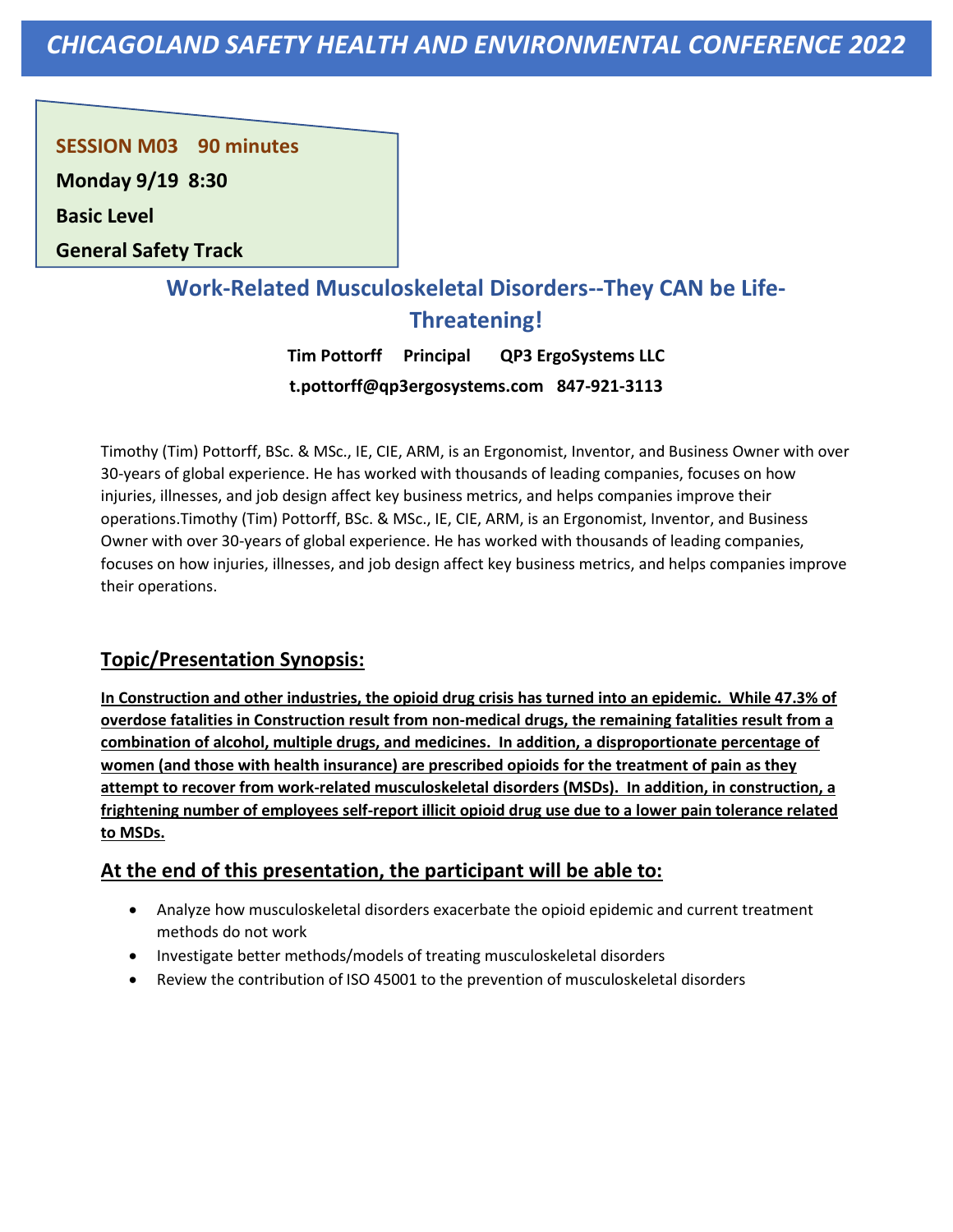**SESSION M04 90 minutes** 

**Monday 9/19 8:30**

**Intermediate Level** 

**OSHA Track**

# **Unlock the Mysteries of OSHA's LOTO Standard**

**Aaron Gelb Partner Conn Maciel Carey LLP agelb@connmaciel.com 312-868-0294**

Aaron R. Gelb is a partner in Conn Maciel Carey's Chicago office where he leads the firm's Midwest OSHA practice. Aaron regularly advises and represents clients in relation to inspections, investigations, and enforcement actions involving federal OSHA and state OSH programs, while managing a full range of litigation against OSHA.Aaron R. Gelb is a partner in Conn Maciel Carey's Chicago office where he leads the firm's Midwest OSHA practice. Aaron regularly advises and represents clients in relation to inspections, investigations, and enforcement actions involving federal OSHA and state OSH programs, while managing a full range of litigation against OSHA.

### **Topic/Presentation Synopsis:**

**Each year, OSHA's LOTO standard is one of the most frequently cited standards. Citation statistics aside, it is critical for employers to get LOTO right given the potential for programmed inspections under the Amputations NEP and because LOTO violations can be considered "high emphasis hazards" that qualify employers into the Severe Violator Enforcement Program. Despite the importance of this standard, it continues to be one of the least understood. This presentation will highlight the most frequently cited aspects of the LOTO rule, explain some of its most misunderstood provisions , and forecast some potential changes to the rule.**

- Recognize common mistakes employers make implementing LOTO programs, such as inadequate annual LOTO inspections and Group LOTO
- Examine nuances of the requirements to develop machine-specific LOTO procedures, and share them with contractors working at your site -
- Understand and learn how to apply the Minor Servicing Exception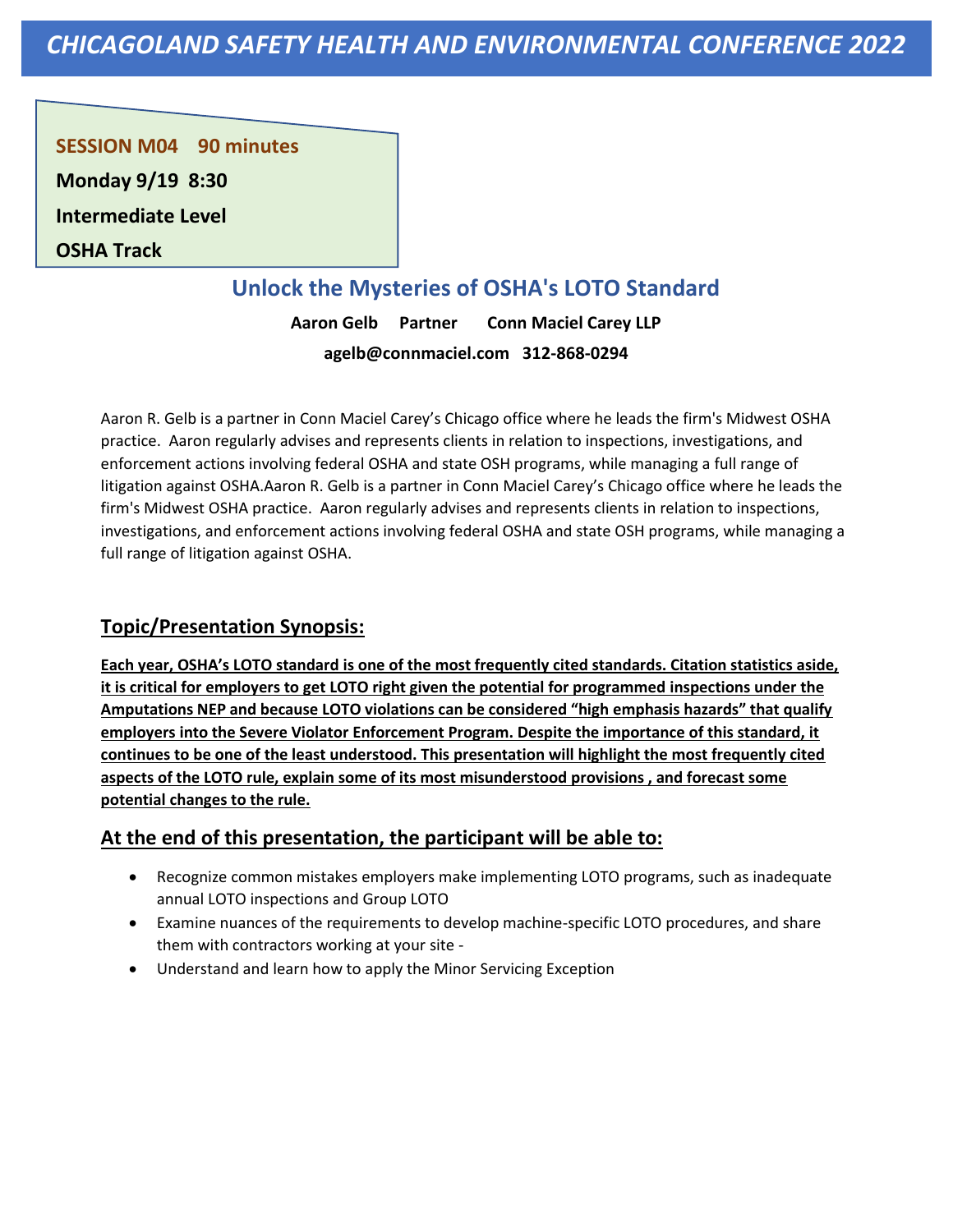**SESSION M05 90 minutes** 

**Monday 9/19 8:30**

**Intermediate Level** 

**Professional Development Track**

# **Safety training across the generational lines**

**Jeffrey Moran Owner Jeffrey W. Moran Group, LLC jwmoran900@gmail.com 732-742-0566**

Jeffrey Moran, Safety Consultant, retired Shift Commander/Training Officer Woodbridge NJ Fire Dept. Safety and Fire Protection in refineries. Has a Masters of Administrative Science. Undergrad: Fire Science, Poli Sci. NJ EMT, Member ASSP Instructor: N.J. Fire Level II, Drill Ground; OSHA outreach; AHA CPR; Hazmat; Confined space; Fire ground survival;Jeffrey Moran, Safety Consultant, retired Shift Commander/Training Officer Woodbridge NJ Fire Dept. Safety and Fire Protection in refineries. Has a Masters of Administrative Science. Undergrad: Fire Science, Poli Sci. NJ EMT, Member ASSP Instructor: N.J. Fire Level II, Drill Ground; OSHA outreach; AHA CPR; Haz-mat; Confined space; Fire ground survival;

### **Topic/Presentation Synopsis:**

**The presentation will outline basic generational characteristics and how they influence learning. The differences in acceptance of and willingness to question information and how we bridge the gaps to get a message across will be the focus. Methods of inclusion and idea exchanges across generations will be presented.**

- Identify basic characteristics of the generations
- Describe the differences in how generations receive and accept information
- Use this information to cross the generations in developing training sessions.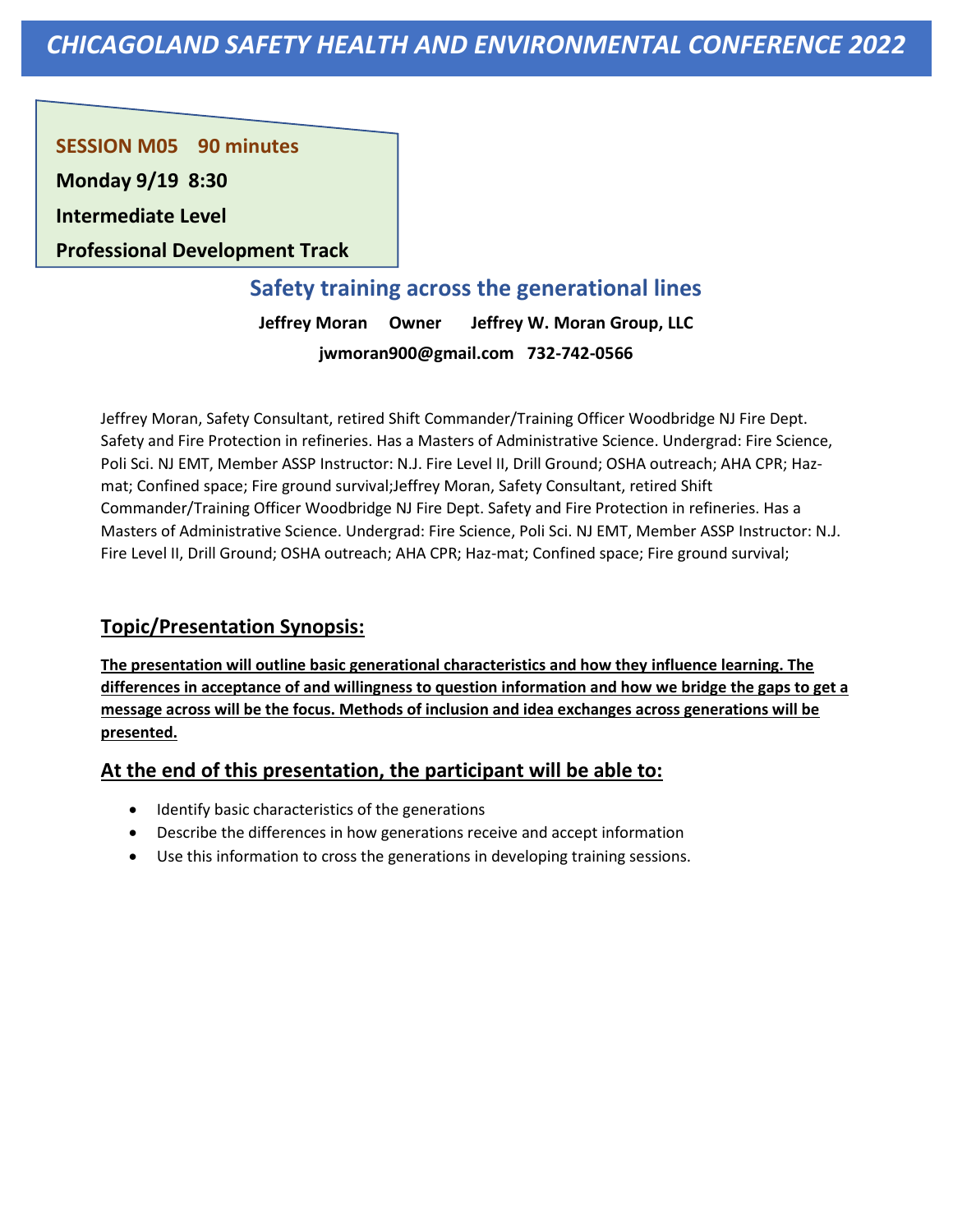**SESSION M06 3 hours (Half Day)** 

**Monday 9/19 8:30**

**Basic Level** 

**Industrial Hygiene Track**

# **Quick and Easy Chemical Hazard Training**

**Theodore J. Hogan Associate Professor Northern Illinois University thogan2@niu.edu 630-341-3939**

Ted Hogan is a Certified Industrial Hygienist with a PhD in Environmental and Occupational Health Sciences. He was the corporate head of Safety and Industrial Hygiene for ComEd. As a consultant, Dr. Hogan developed and delivered industry-specific chemical safety training. He is currently an Associate Professor at NIU, where he teaches EHS courses. Dr. Hogan has been a member of the ACGIH TLV Chemical Substances Committee since 2012.Ted Hogan is a Certified Industrial Hygienist with a PhD in Environmental and Occupational Health Sciences. He was the corporate head of Safety and Industrial Hygiene for ComEd. As a consultant, Dr. Hogan developed and delivered industry-specific chemical safety training. He is currently an Associate Professor at NIU, where he teaches EHS courses. Dr. Hogan has been a member of the ACGIH TLV Chemical Substances Committee since 2012.

### **Topic/Presentation Synopsis:**

**Training workers about chemical hazards can be difficult. But there's a shortcut available using the Safety Data Sheet hazard and precautionary statements that you will be able to apply the next day at work. You will practice extracting key information from an SDS and follow a structured process to develop and deliver short (5 minute) chemical hazard training for specific job tasks.**

- Recognize key training resources embedded in SDS
- Determine task-specific chemical exposure risks
- Develop task-specific hazard/control training
- Deliver engaging training to workers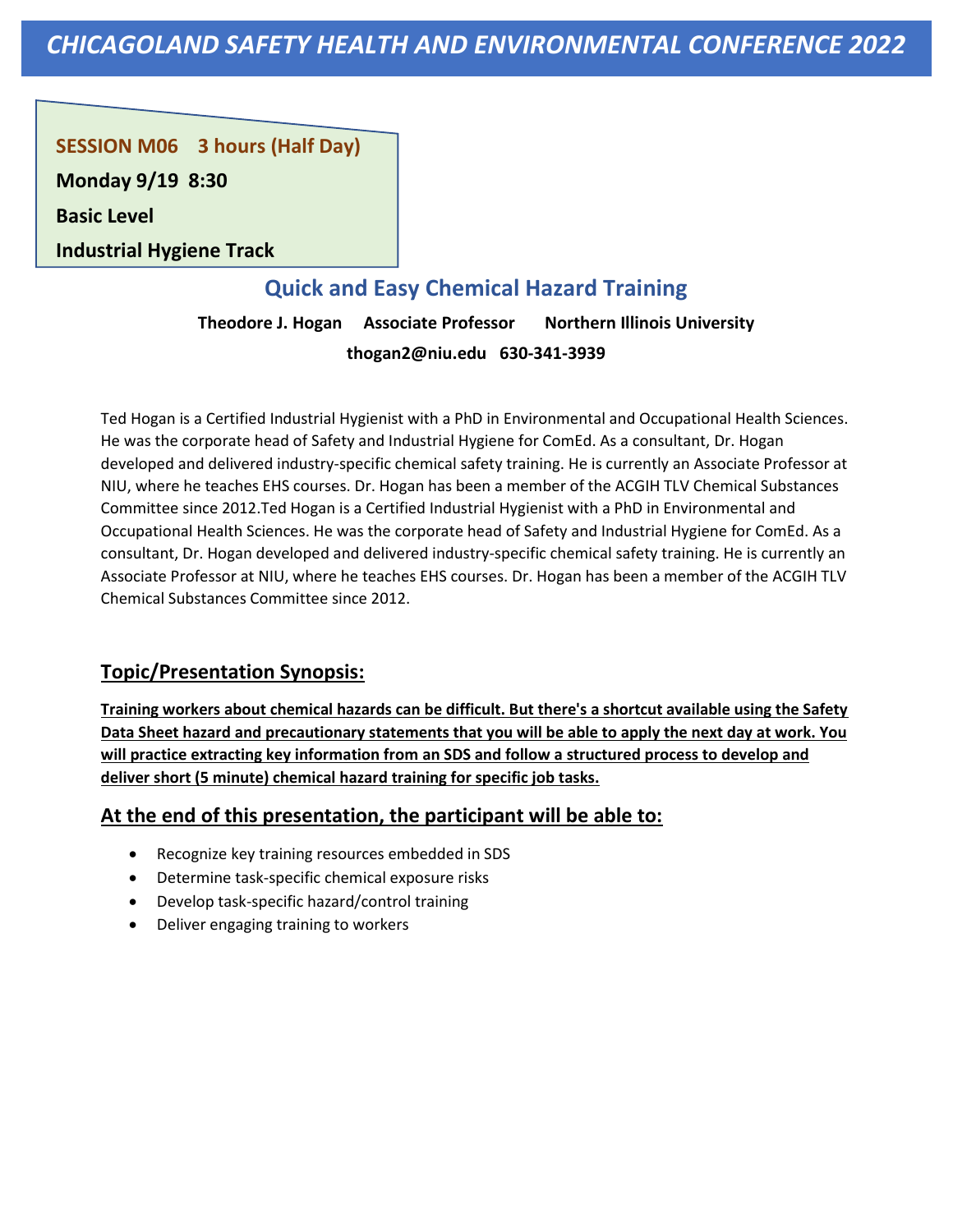**SESSION M07 90 minutes** 

**Monday 9/19 10:15**

**Basic Level** 

**Industrial Hygiene Track**

# **Silica - Regulatory and Sampling Updates**

**Rod Harvey Director of IH and Field Services RHP Risk Management, Inc. Rod Harvey 630-908-0089**

Rod Harvey is the Vice President, Client Services for Carnow, Conibear & Assoc., which has their office in downtown Chicago. Rod has spent his entire professional career in environmental health and safety consulting and has over 34 years of experience helping clients in both construction and general industry. He received his Bachelor's Degree in Biology from Lawrence University in Appleton, Wisconsin and his Master's Degree in Environmental Engineering from Illinois Institute of Technology in Chicago. He is a Certified Industrial Hygienist, Certified Safety Professional, Certified Hazardous Materials Manager, and registered as a Professional Engineer in the state of Illinois.Rod Harvey is the Vice President, Client Services for Carnow, Conibear & Assoc., which has their office in downtown Chicago. Rod has spent his entire professional career in environmental health and safety consulting and has over 34 years of experience helping clients in both construction and general industry. He received his Bachelor's Degree in Biology from Lawrence University in Appleton, Wisconsin and his Master's Degree in Environmental Engineering from Illinois Institute of Technology in Chicago. He is a Certified Industrial Hygienist, Certified Safety Professional, Certified Hazardous Materials Manager, and registered as a Professional Engineer in the state of Illinois.

### **Topic/Presentation Synopsis:**

**The OSHA silica standards for construction and general industry have been in effect for five years. This presentation will provide an update as to the regulatory requirements and advances in sampling for respirable silica.**

- Understand the OSHA silica regulations and how they apply
- How companies are complying with the standard
- Updates to sampling for respirable silica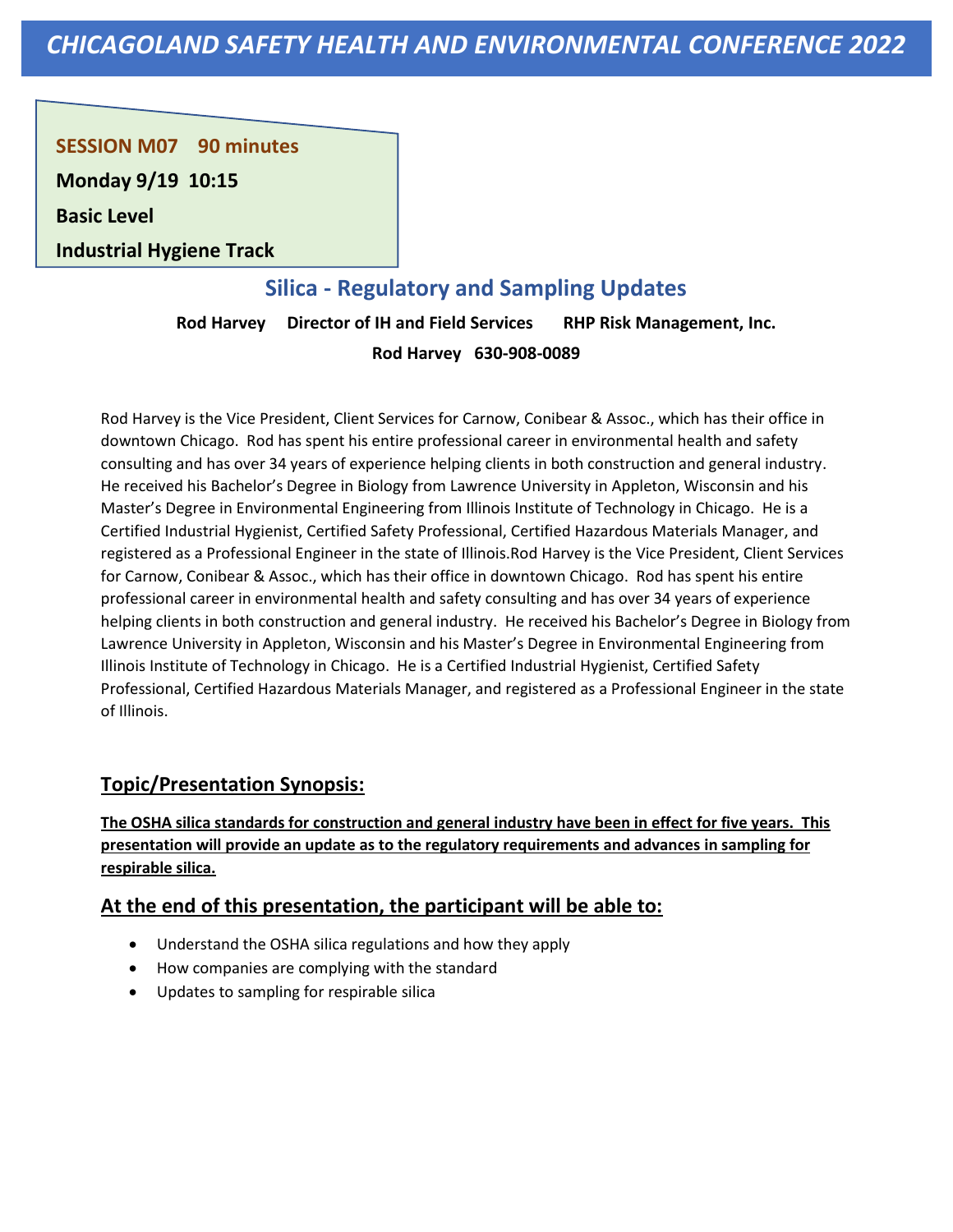**SESSION M08 90 minutes** 

**Monday 9/19 10:15**

**Basic Level** 

**General Safety Track**

# **Injury Prevention and the Aging Industrial Athlete**

**Dr. James Clapper Doctor of Chiropractic; Injury Prevention Specialist Self Employed dr.jamesclapper@gmail.com 630-774-5504**

Dr. Clapper is a nationally recognized speaker & trainer in the field of Occupational Injury Prevention. His experience includes private practice, coaching, clinical teaching physician, speed/agility/quickness & injury prevention training for athletes; and training over 60,000 Industrial Athletes to prevent injuries and reinjuries to muscles, joints and discs.Dr. Clapper is a nationally recognized speaker & trainer in the field of Occupational Injury Prevention. His experience includes private practice, coaching, clinical teaching physician, speed/agility/quickness & injury prevention training for athletes; and training over 60,000 Industrial Athletes to prevent injuries and re-injuries to muscles, joints and discs.

### **Topic/Presentation Synopsis:**

**Muscle, joint & disc injuries are expensive, painful and interruptive, but they are also the most common. Breakthroughs in understanding the physical mechanisms of these injuries have led to effective means of preventing them in the occupational setting. In this interactive & participatory session attendees will have personal, eye-opening moments of realization & have fun doing it.**

- Participants will understand the root causes of common soft-tissue injuries and be able to identify these in the workplace.
- Participants will discover their own risk for potentially life altering injuries and take proactive steps to prevent them.
- Participants will feel participate ineffective stretches and proper biomechanics and learn how to incorporate them in everyday life even with physical limitations.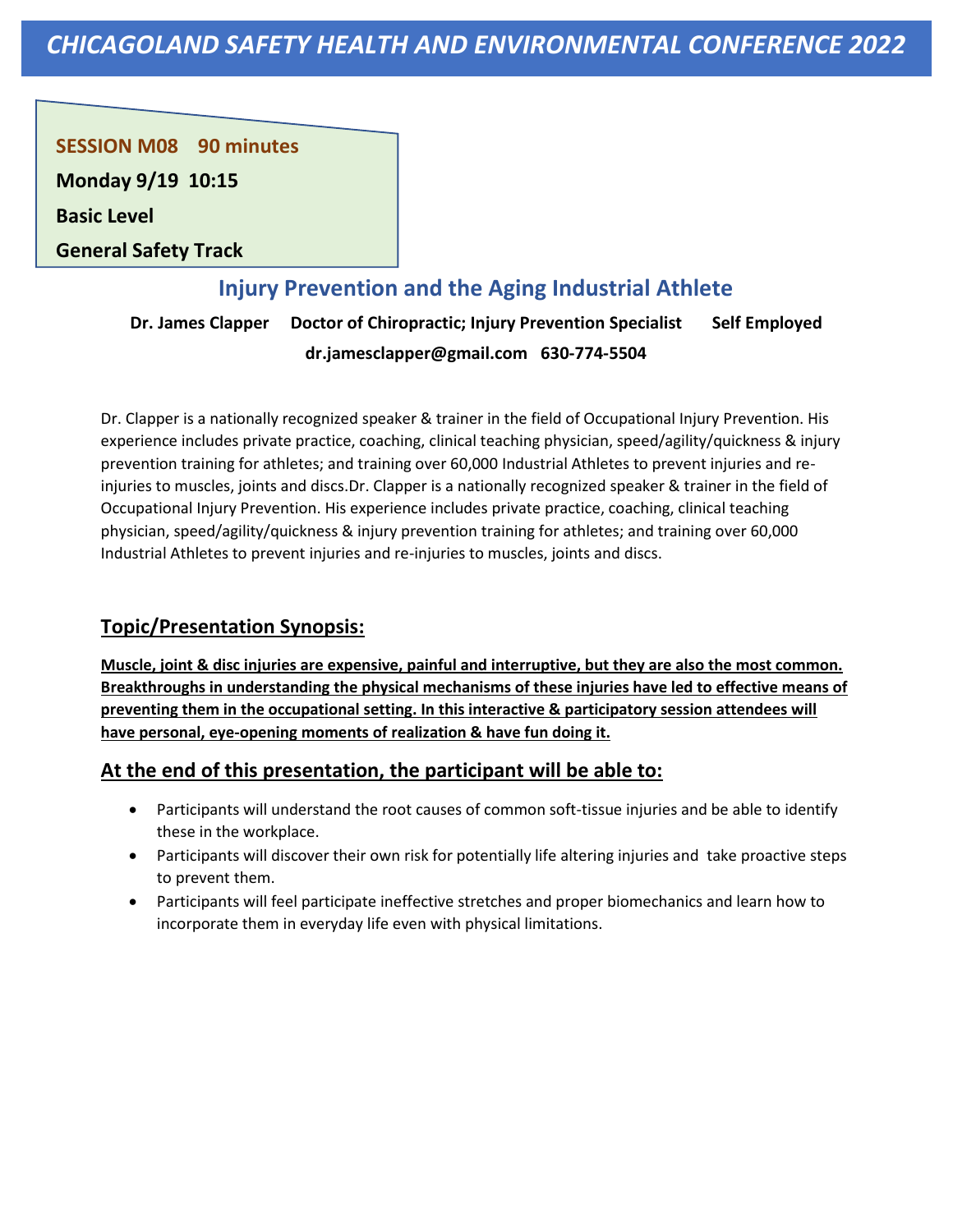**SESSION M09 90 minutes** 

**Monday 9/19 10:15**

**Intermediate Level** 

**General Safety Track**

### **Seven Practical Steps to Improve Safety & Human Reliability**

**Jake Mazulewicz Mazulewicz, Ph.D. Director JMA Human Reliability Strategies, LLC jake@reliableorg.com 804-301-2063**

Jake Mazulewicz, Ph.D. shows leaders why errors are just symptoms, and how to address the deeper problem, so everyone can work more reliably and safely. He has a decade of experience in Safety for electric utilities and served as a firefighter, EMT and military paratrooper. To learn more, visit www.reliableorg.comJake Mazulewicz, Ph.D. shows leaders why errors are just symptoms, and how to address the deeper problem, so everyone can work more reliably and safely. He has a decade of experience in Safety for electric utilities and served as a firefighter, EMT and military paratrooper. To learn more, visit www.reliableorg.com

### **Topic/Presentation Synopsis:**

**Errors and surprises in high-hazard industries can end lives, ruin careers, and capsize company reputations overnight. Some teams manage the risk of errors far better than others. What works? What doesn't? Join us to learn the fundamentals of seven key steps successfully used by: pilots, nurses, firefighters, paramedics, electric utility lineworkers, military paratroopers, and other high-reliability teams across the globe. The seven steps are: (1) Take a Learning-Based approach. (2) Build Psychological Safety. (3) Lead After Action Reviews. (4) Apply classic defenses. (5) Improve systems. (6) Build Resilience. (7) Tell stories that change minds.**

- Summarize the 7 practical steps to build a culture of safety & reliability
- Show the hidden trap that teams fall into when they reply solely on simple "techniques" to prevent errors.
- Show 3 differences between the Control-Based vs. the Learning-Based approach to errors
- Watch a quick 90-second video overview...<https://vimeo.com/647808495>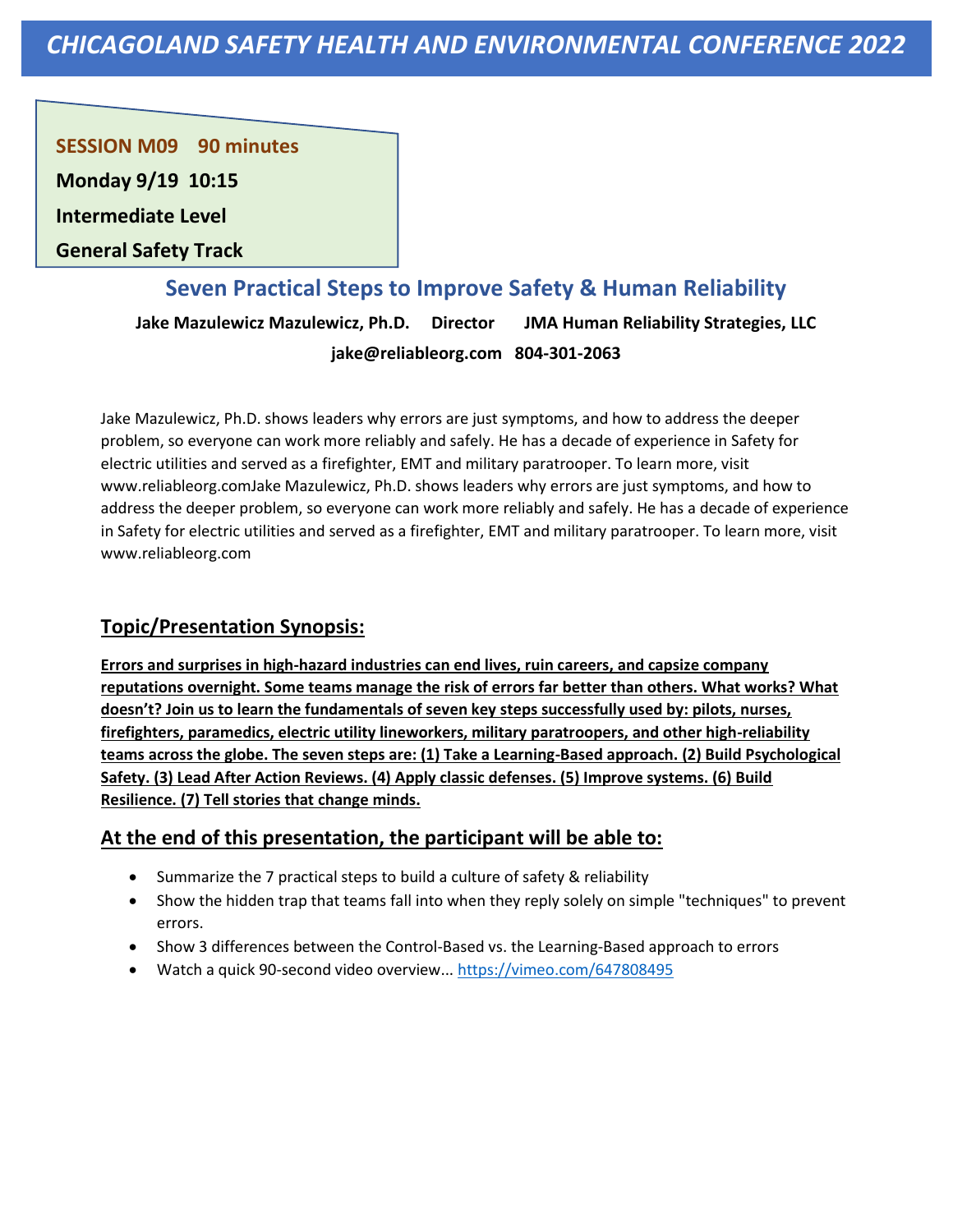**SESSION M10 90 minutes** 

**Monday 9/19 10:15**

**Intermediate Level** 

**Environmental Track**

### **Analysis of SARS-CoV-2 in Naperville Wastewater**

**Lisa McNames Regulatory Compliance Manager City of Naperville mcnamesl@naperville.il.us 6304206121**

Lisa McNames earned her Bachelor of Science degree in chemistry from Eastern Illinois University. She's worked in environmental labs for 12 years starting at Suburban Laboratories in 2010 where she became the Wet Chemistry and Microbiology Supervisor before taking a new opportunity in 2018 at the City of Naperville's Water department as the Regulatory Compliance Manager in charge of lab operations and reporting for both drinking water and wastewater.Lisa McNames earned her Bachelor of Science degree in chemistry from Eastern Illinois University. She's worked in environmental labs for 12 years starting at Suburban Laboratories in 2010 where she became the Wet Chemistry and Microbiology Supervisor before taking a new opportunity in 2018 at the City of Naperville's Water department as the Regulatory Compliance Manager in charge of lab operations and reporting for both drinking water and wastewater.

### **Topic/Presentation Synopsis:**

**The City of Naperville has participated in several studies throughout the last 16 months to investigate the community spread of COVID-19 through the analysis of wastewater samples taken directly from the Springbrook Water Reclamation Center. This presentation will describe the technique used to analyze these samples and discuss the results that were obtained. Attendees will learn how this data is being used at the local, state, and federal level by health departments as well as the Centers for Disease Control and Prevention and how this type of testing may be used in disease tracking in the future.**

- Understand how wastewater is analyzed for SARS-CoV-2
- Understand how wastewater data is being used to investigate COVID-19 community spread
- Understand where we go from here with the insights that have been gained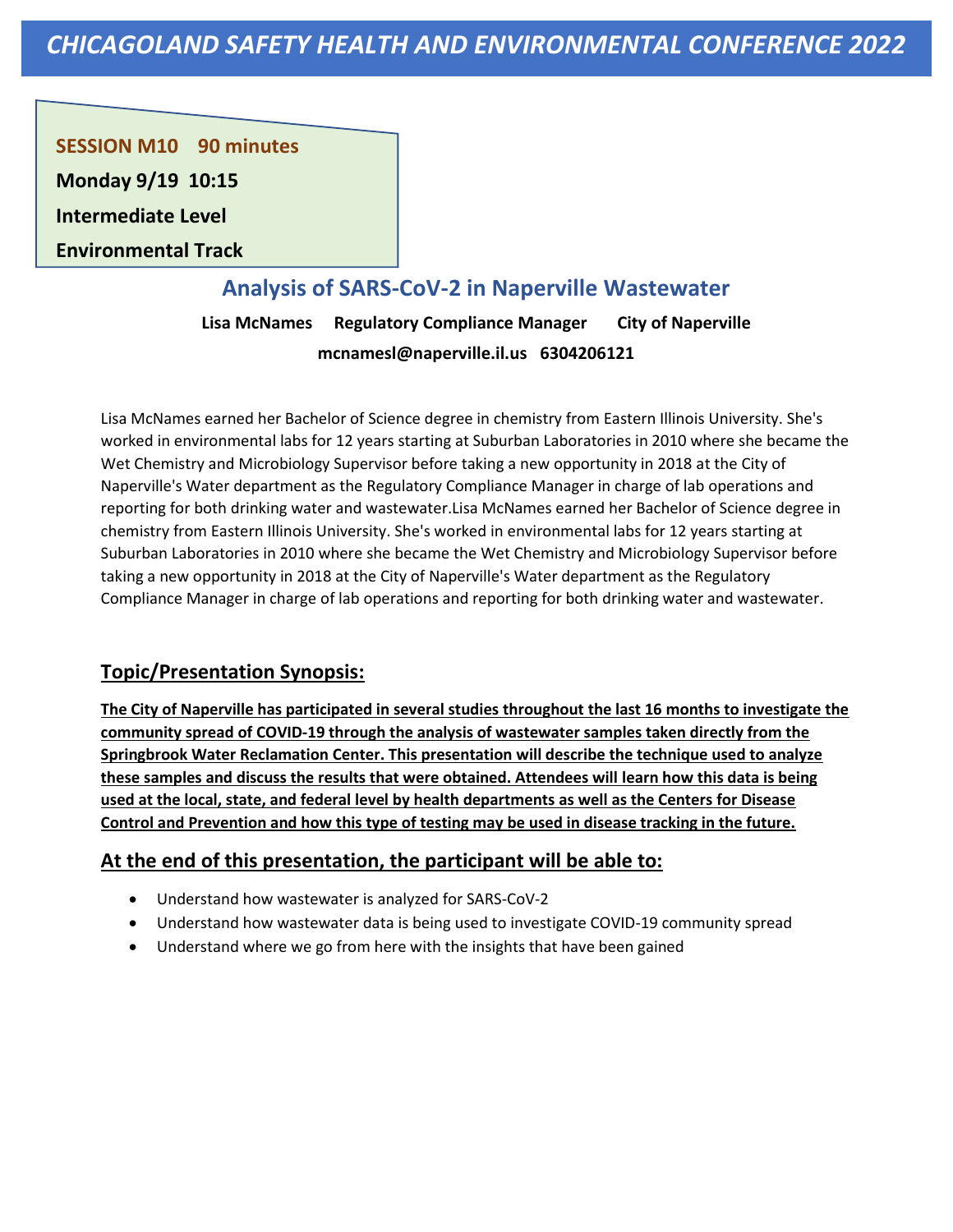**SESSION M11 90 minutes** 

**Monday 9/19 1:15**

**Basic Level** 

**Environmental Track**

# **The Impact of Environmental Justice Requirements on your site permitting and/or compliance**

**Jim Powell Director, Emerging Technologies Mostardi Platt jpowell@mp-mail.com 630-993-2660**

Jim Powell is currently directing Emerging Technologies at Mostardi Platt, a 44-year-old environmental testing and EHS consulting firm doing work internationally. Jim's role is to support and expand the service offerings including Environmental, Health, and Safety (EHS) compliance management, auditing and due diligence, environmental testing and assessment, and continuous emissionsJim Powell is currently directing Emerging Technologies at Mostardi Platt, a 44-year-old environmental testing and EHS consulting firm doing work internationally. Jim's role is to support and expand the service offerings including Environmental, Health, and Safety (EHS) compliance management, auditing and due diligence, environmental testing and assessment, and continuous emissions

### **Topic/Presentation Synopsis:**

**Environmental Justice has been around for the past 20 years but the new administration has brought its focus into the forefront. This topic will discuss the history, the present and the current state of the impact on your facility.**

### **At the end of this presentation, the participant will be able to:**

• Provide the history of Environmental Justice, the regulatory guidance, and the methods currently in place to evaluate your facilities impact upon the local community.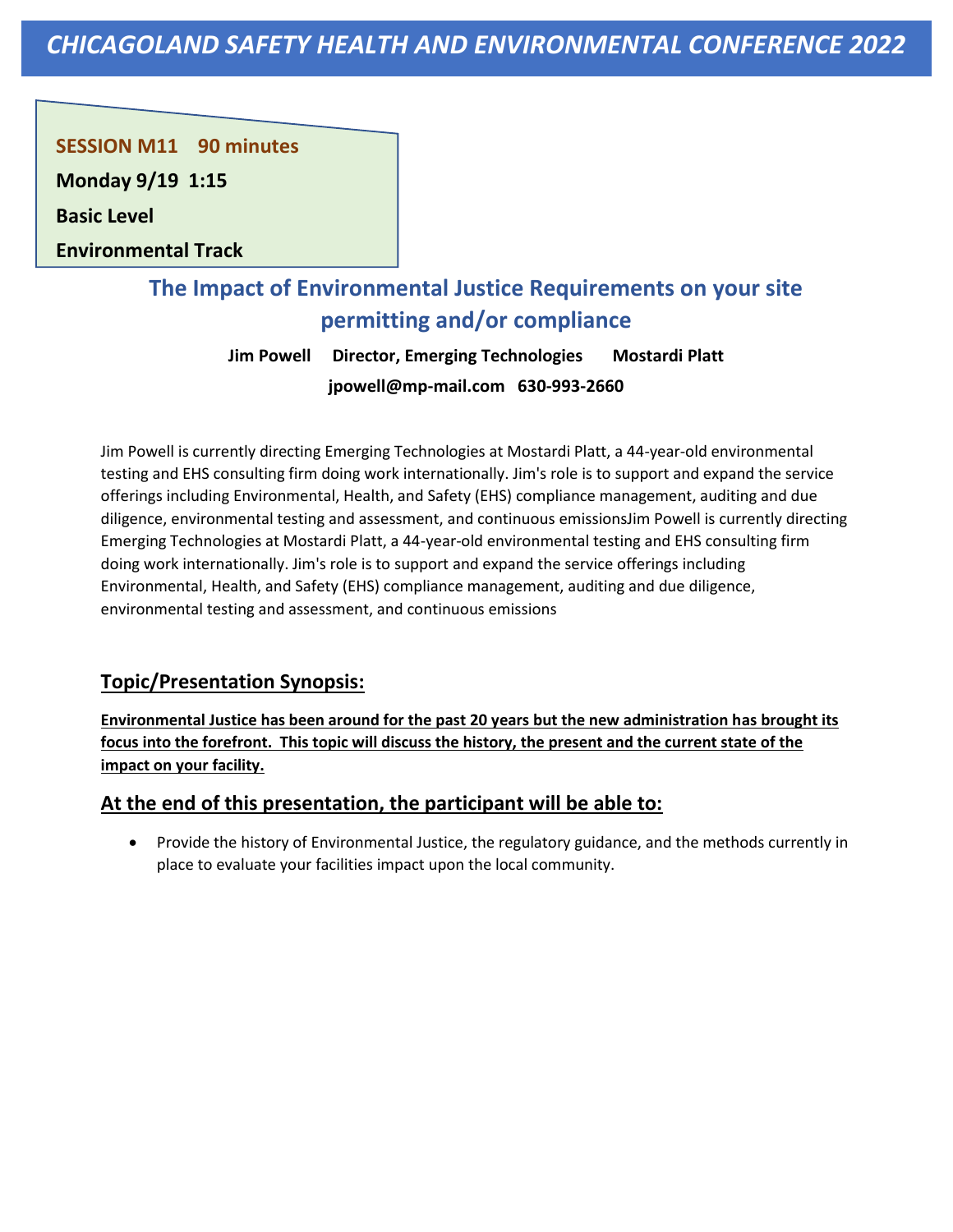**SESSION M12 90 minutes** 

**Monday 9/19 1:15**

**Intermediate Level** 

**General Safety Track**

## **The ZoomTeamsGoTo Challenge of Virtual EH&S Assessments & Training**

**Tim Pottorff Principal Q t.pottorff@qp3ergosystems.com 847-921-3113**

Timothy (Tim) Pottorff, BSc. & MSc., IE, CIE, ARM, is an Ergonomist, Inventor, and Business Owner with over 30-years of global experience. He has worked with thousands of leading companies, focuses on how injuries, illnesses, and job design affect key business metrics, and helps companies improve their operations.Timothy (Tim) Pottorff, BSc. & MSc., IE, CIE, ARM, is an Ergonomist, Inventor, and Business Owner with over 30-years of global experience. He has worked with thousands of leading companies, focuses on how injuries, illnesses, and job design affect key business metrics, and helps companies improve their operations.

### **Topic/Presentation Synopsis:**

**During the COVID-19 Pandemic, and going forward, many companies switched to virtual office work, and many other companies limited access to their manufacturing facilities by both employees and nonemployees. This presented challenges for safety and ergonomics practitioners, used to technology, but not used to conducting most work virtually. This talk will discuss the challenges posed by dozens of virtual industrial assessments and hundreds of virtual office assessments—and review best practices for conducting them.**

- Compare and contrast onsite versus virtual assessments in industrial and office settings
- Understand the limitations (and challenges) of remote assessments
- Identify best practices for maximizing the success of virtual assessments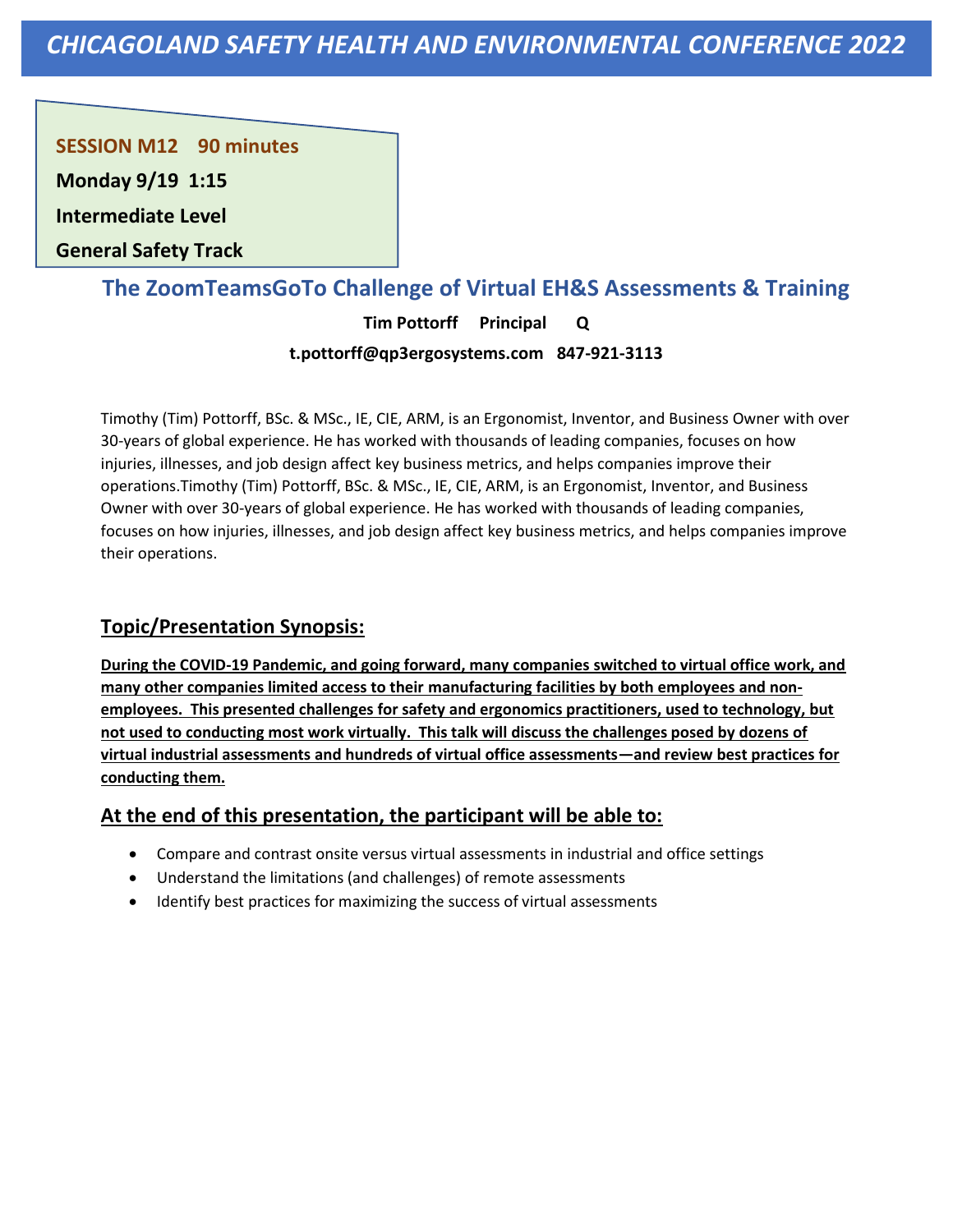**SESSION M13 90 minutes Monday 9/19 1:15 Basic Level** 

**OSHA Track**

# **OSHA update - New Emphasis Programs.**

**John A Newquist Partner Newquist Safety JOHNANEWQUIST@MSN.COM 8153546853**

John Newquist is an independent safety trainer, author, and consultant. He has a BS in Fire Protection and Safety Engineering from the Illinois Institute of Technology and a Masters of Science in Industrial Management from Northern Illinois University. He is a Certified Safety Professional.John Newquist is an independent safety trainer, author, and consultant. He has a BS in Fire Protection and Safety Engineering from the Illinois Institute of Technology and a Masters of Science in Industrial Management from Northern Illinois University. He is a Certified Safety Professional.

### **Topic/Presentation Synopsis:**

**The session will update the participant on the new OSHA emphasis programs and the status of the Heat standard rulemaking. A review of the most commonly cited standards will be discussed.**

- Identify 2 new Emphasis Programs from OSHA
- Explain the Heat Rulemaking
- List commonly cited violations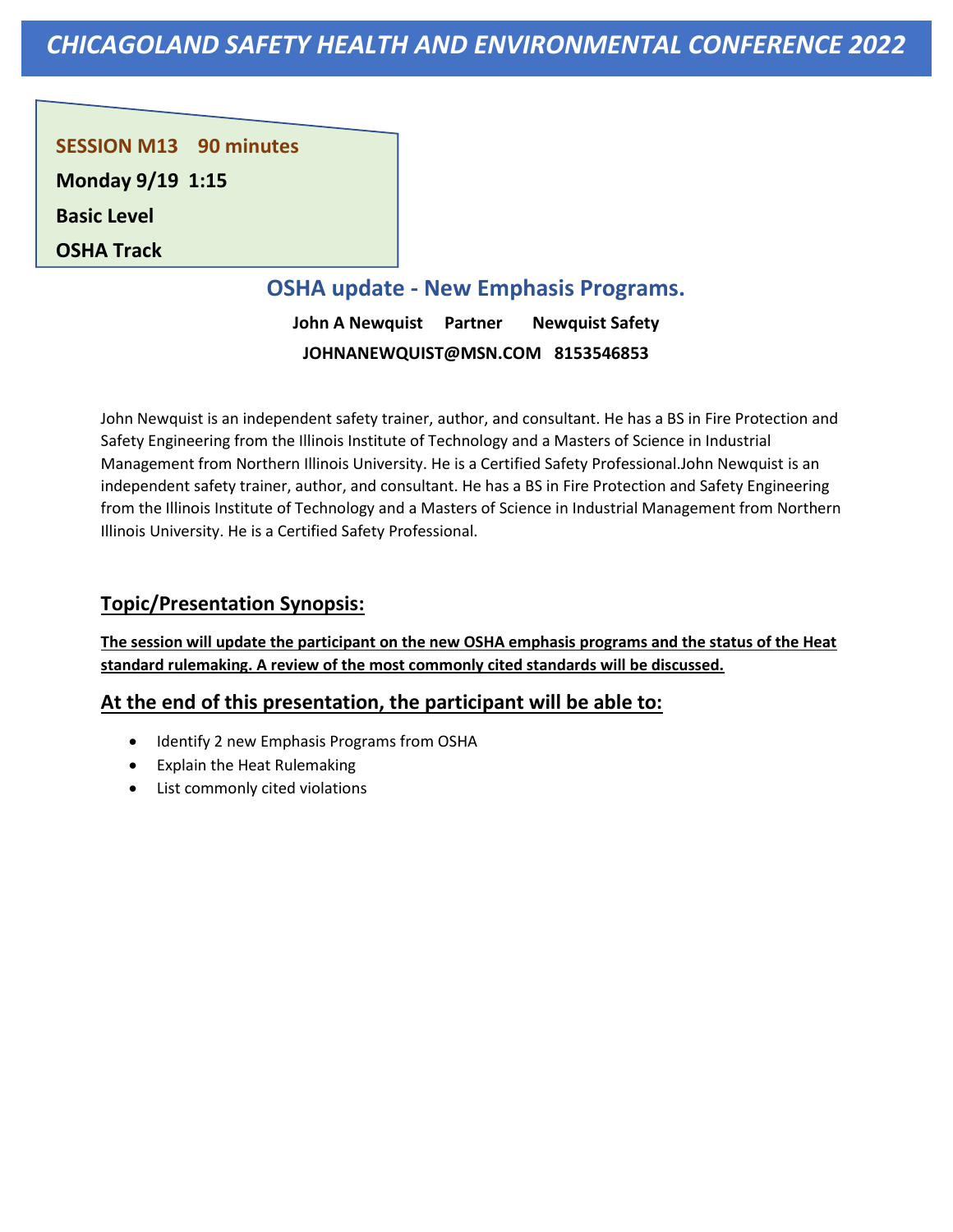**SESSION M14 90 minutes** 

**Monday 9/19 1:15**

**Basic Level** 

**Industrial Hygiene Track**

### **The New ANSI Z9.9 Standard on Portable HEPA Air Filtration Devices**

**Jeffery Camplin President Camplin Environmental Services, Inc. mundycamp@aol.com 708-284-4563**

President of a safety and environmental consulting firm for over 30 years. Past VP of ASSPs Council on Practices and Standards and sub-committee member of the new ANSI Z-9.9-2021 standard. Long time instructor of USEPA's asbestos and lead abatement courses. Illinois licensed asbestos professional and accredited USEPA lead risk assessor.President of a safety and environmental consulting firm for over 30 years. Past VP of ASSPs Council on Practices and Standards and sub-committee member of the new ANSI Z-9.9-2021 standard. Long time instructor of USEPA's asbestos and lead abatement courses. Illinois licensed asbestos professional and accredited USEPA lead risk assessor.

### **Topic/Presentation Synopsis:**

**Earlier this year ANSI released the Z-9.9-2021 standard "Portable Ventilation Systems". This standard discusses portable ventilation systems used for the reduction, control, or prevention of exposure to hazardous atmospheres or airborne substances in the occupational environment. Appendix E of the standard addresses portable ventilation equipment containing air purification filters. These devices are commonly used to filter work areas where asbestos, lead, and mold are disturbed. They are now also being used is some buildings to address COVID concerns. The presentation will address serious leakage issues with portable HEPA filtered devices and processes to evaluate and mitigate these potential hazards.**

- Recognize high efficiency particulate air (HEPA) ratings only apply to the filter and not to the filter installed in portable air handling devices
- List the three main leakage problems with portable high efficiency air filtration devices such as vacuums and negative air units
- Understand how to evaluate, test, and manage portable air filtration devices to mitigate hazards associated with it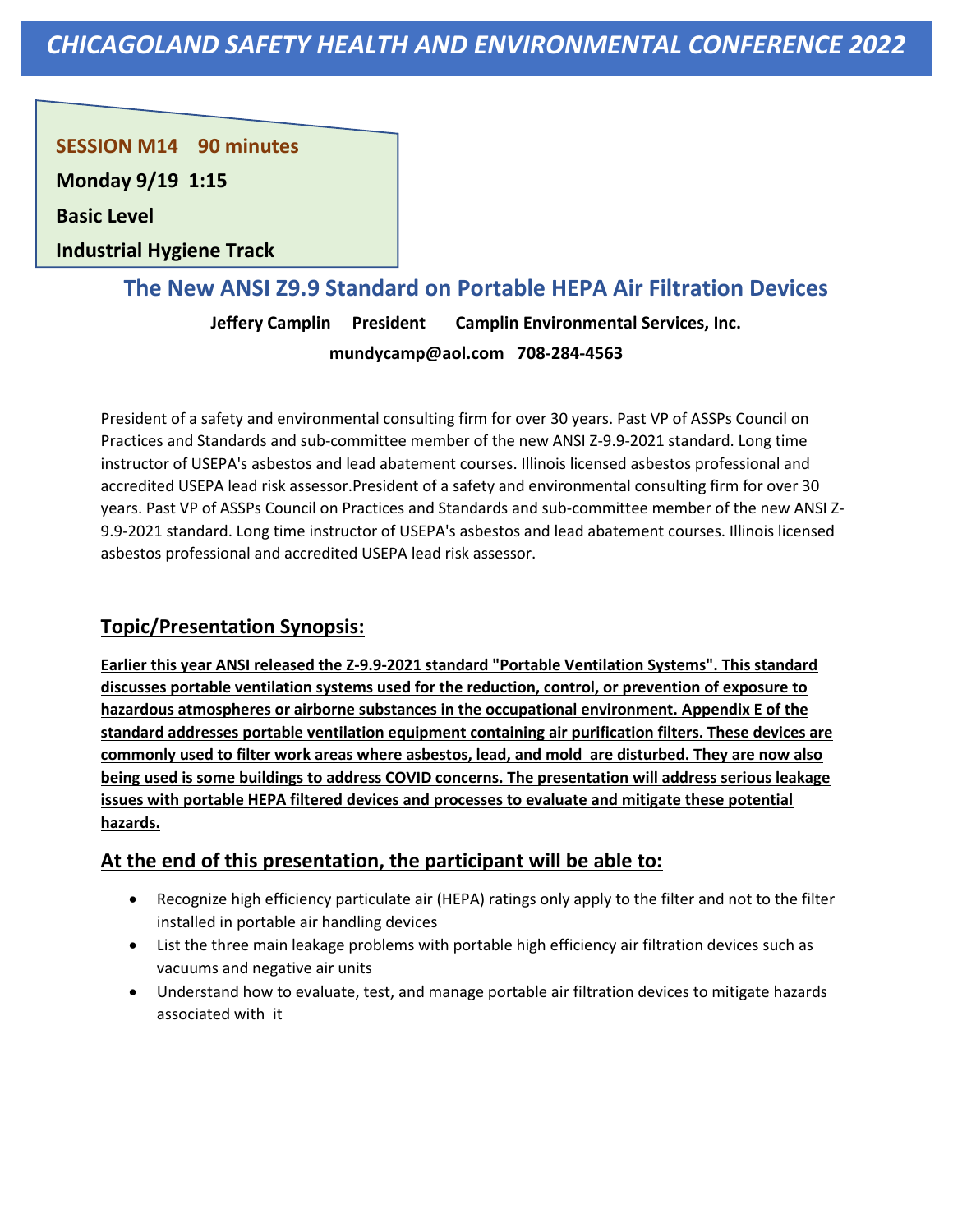**SESSION M15 3 hours (Half Day)** 

**Monday 9/19 1:15**

**Basic Level** 

**General Safety Track**

# **Workplace Violence De-Escalation Techniques**

**Joseph Malone CEO/ Founder Southern Cross J.Malone@southerncross.company 708-990-4443**

Joe Malone is a Self- Defense Expert and professional consultant in the safety and security industries. He spent 13 years in the Marine Corps, mainly under the special operations command (MARSOC Raiders). He now spends his time assisting corporations in workplace safety and security training, helping to mitigate any causes of incidents. He is an ASIS International Certified Protection Profesional (CPP), Certified Cellebrite Mobile Examiner and Instructor (CCME), Nationally Registered EMT, Technical Rescue Team Lead and Specialist, NRA Certified and State Licensed Firearms Trainer/ Instructor, ASHI Certified CPR Instructor, and is OSHA 511 certified. He holds a bachelor's degree in Homeland Security and Emergency Management and has deployed overseas 7 times in support of combat and intelligence-driven operations.Joe Malone is a Self- Defense Expert and professional consultant in the safety and security industries. He spent 13 years in the Marine Corps, mainly under the special operations command (MARSOC Raiders). He now spends his time assisting corporations in workplace safety and security training, helping to mitigate any causes of incidents. He is an ASIS International Certified Protection Profesional (CPP), Certified Cellebrite Mobile Examiner and Instructor (CCME), Nationally Registered EMT, Technical Rescue Team Lead and Specialist, NRA Certified and State Licensed Firearms Trainer/ Instructor, ASHI Certified CPR Instructor, and is OSHA 511 certified. He holds a bachelor's degree in Homeland Security and Emergency Management and has deployed overseas 7 times in support of combat and intelligence-driven operations.

### **Topic/Presentation Synopsis:**

#### **Workplace Violence and De-Escalation Techniques**

**Learn how to de-escalate, avoid, mitigate, or respond to any workplace type of incident.**

- Learn how to mitigate your fear in all situations.
- Know the thresholds of anomalous behavior
- Perform confidently in workplace tensions and confrontations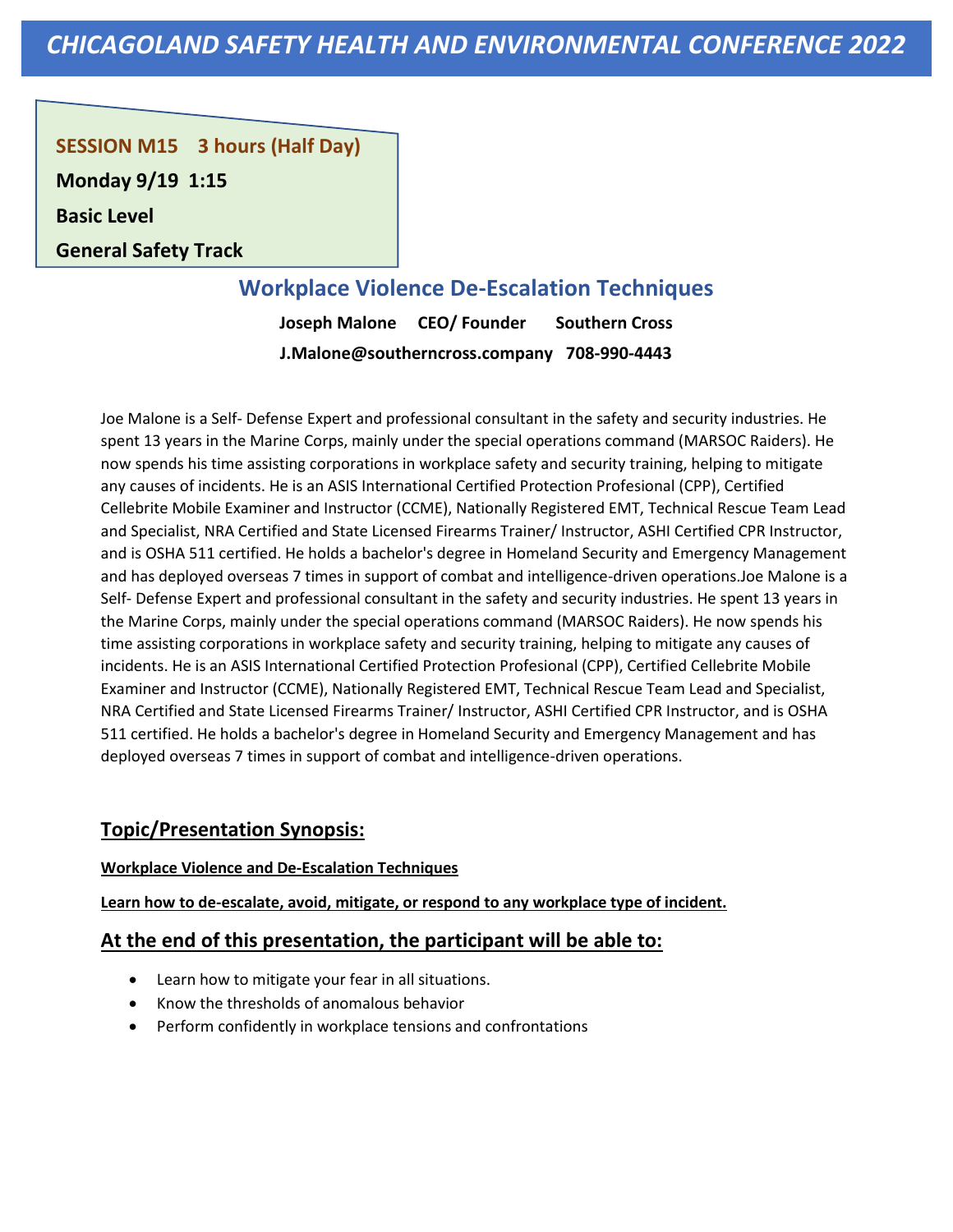**SESSION M16 90 minutes** 

**Monday 9/19 3:00**

**Intermediate Level** 

**Environmental Track**

# **Safely Managing your Hazardous Waste**

**David Osadjan Senior Project Manager Mostardi Platt dosadjan@mp-mail.com 630-217-8554**

David Osadjan has worked in the EHS field for the past 29 years. His work experience includes 13 years with two different hazardous waste disposal companies; and the past 16 years with Mostardi Platt as an EHS consultant, primarily in safety and training. He is an OSHA Outreach Trainer in General Industry. This work history also includes working at the Rockford Household Hazardous Waste site for over 20 years.

David earned a B.S. in Agronomy from the University of Illinois at Urbana-Champaign; and an M.B.A. from Western Illinois University.

David is a U.S. Navy veteran and a Life member of the V.F.W. (Post 9759). He is a father of two college-age daughters. He actively participates in various church activities with the Knights of Columbus.David Osadjan has worked in the EHS field for the past 29 years. His work experience includes 13 years with two different hazardous waste disposal companies; and the past 16 years with Mostardi Platt as an EHS consultant, primarily in safety and training. He is an OSHA Outreach Trainer in General Industry. This work history also includes working at the Rockford Household Hazardous Waste site for over 20 years.

David earned a B.S. in Agronomy from the University of Illinois at Urbana-Champaign; and an M.B.A. from Western Illinois University.

David is a U.S. Navy veteran and a Life member of the V.F.W. (Post 9759). He is a father of two college-age daughters. He actively participates in various church activities with the Knights of Columbus.

### **Topic/Presentation Synopsis:**

**This session will define what is vs what is not hazardous waste. How the facility can safely manage and dispose of their chemical waste.**

- What is hazardous waste
- Learn how to safely manage chemical waste
- Understand the three types of generator status and what it means to you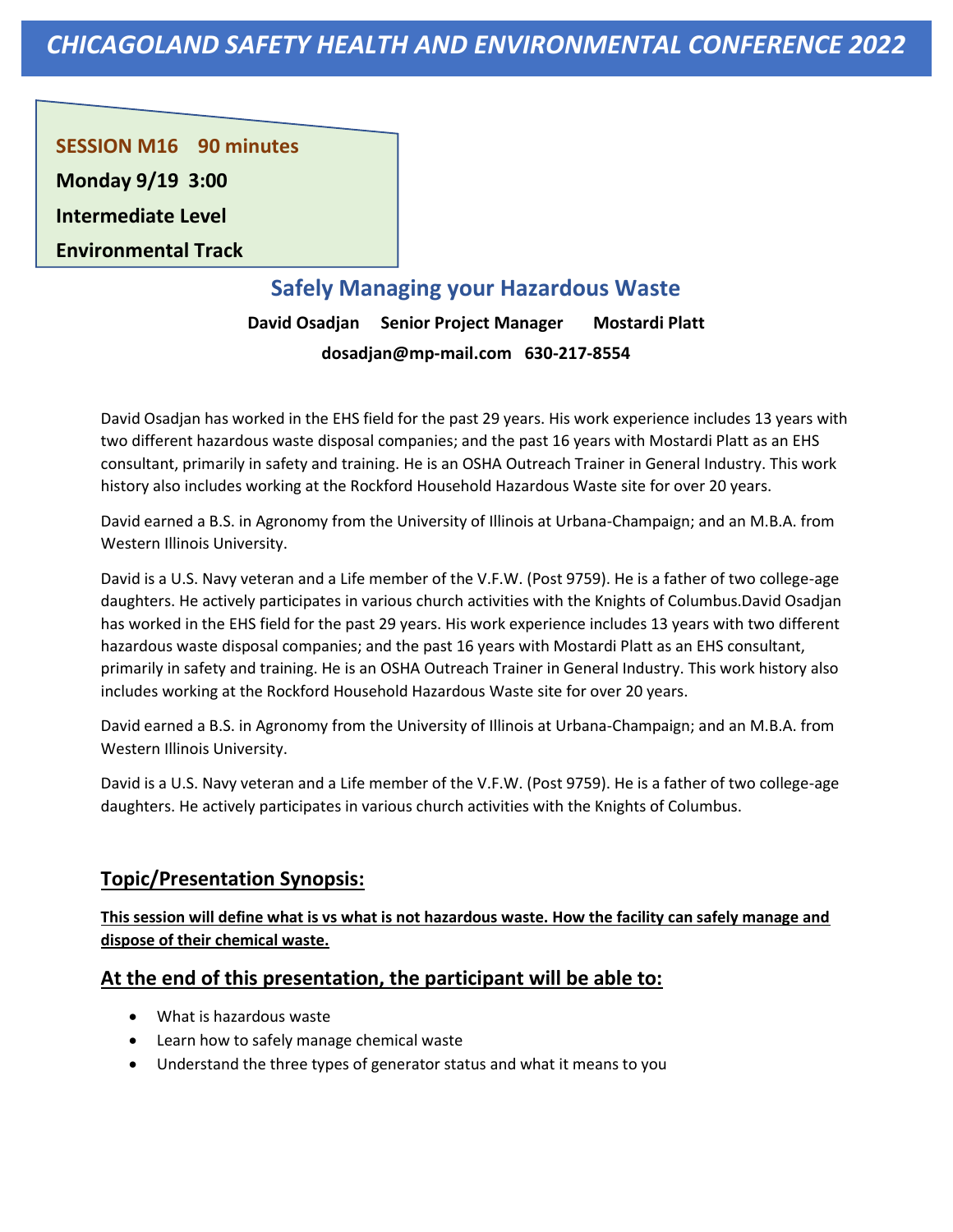**SESSION M17 90 minutes** 

**Monday 9/19 3:00**

**Basic Level** 

**General Safety Track**

## **Emergency & Non Emergency Communication Strategies**

**Apostolis Sambanis Adjunct Assistant Professor University of Illinois at Chicago asamba2@uic.edu 630-549-4186**

Dr. Apostolis Sambanis is Director of Curriculum at the UIC's Emergency Management & Resilience Planning and on the Board of Directors of a technology startup called GPost. He is doing revolutionary research around Emergency Communications & NextGen 911, where he has previously discussed the issue on CNN.Dr. Apostolis Sambanis is Director of Curriculum at the UIC's Emergency Management & Resilience Planning and on the Board of Directors of a technology startup called GPost. He is doing revolutionary research around Emergency Communications & NextGen 911, where he has previously discussed the issue on CNN.

### **Topic/Presentation Synopsis:**

**He would like to describe the history of mobile alerts, notifications, and location-based emergency warning systems and how they are now an established part of mobile government (and other private sector strategies) in an increasing number of countries worldwide. This session will describe its history, break down the various methodologies used internationally, and current research. In addition, begin an open discussion and recommendation on how organizations can utilize this technology for nonemergency purposes as well to help increase their communication strategy.**

- This session will describe its history, break down the various methodologies used internationally, and current research.
- In addition, begin an open discussion and recommendation on how organizations can utilize this technology for non-emergency purposes as well.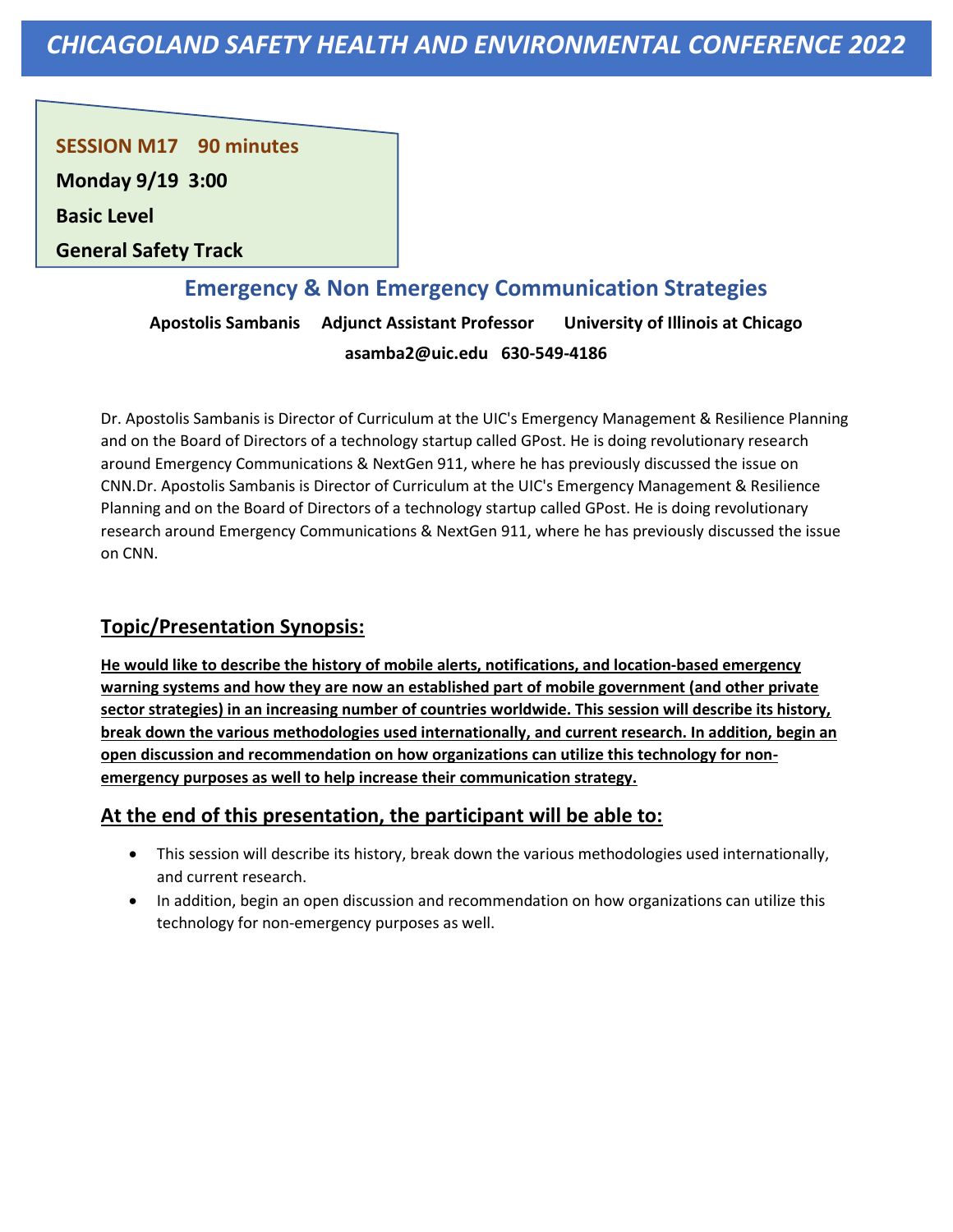**SESSION T01 90 minutes** 

**Tuesday 9/20 8:30**

**Advanced Level** 

**Environmental Track**

### **PFASt and PFurious - Are you up to speed on PFAS concerns?**

**Leslie Nicholas Principal BBJ Group lnicholas@bbjgroup.com 312-219-7777**

[https://www.bbjgroup.com/leslie-nicholashttps://www.bbjgroup.com/leslie-nicholas](https://www.bbjgroup.com/leslie-nicholashttps:/www.bbjgroup.com/leslie-nicholas)

### **Topic/Presentation Synopsis:**

**The world of PFAS is moving at an exponential speed and it's difficult to keep up with this ever changing world. This presentation will include a panel discussion on the dynamic nature of PFAS knowledge and regulation, from a legal, technical, and investor perspective. We will be hosting a panel of speakers that will have an interactive conversation about how these emerging contaminants are affecting landowners, manufacturers, and investors. The current regulatory status of PFAS across federal and state regulations and across various environmental media, will be discussed.**

- Primer on PFAS chemicals
- Current regulatory status (federal/state)
- Implications of PFAS being present in your operations/site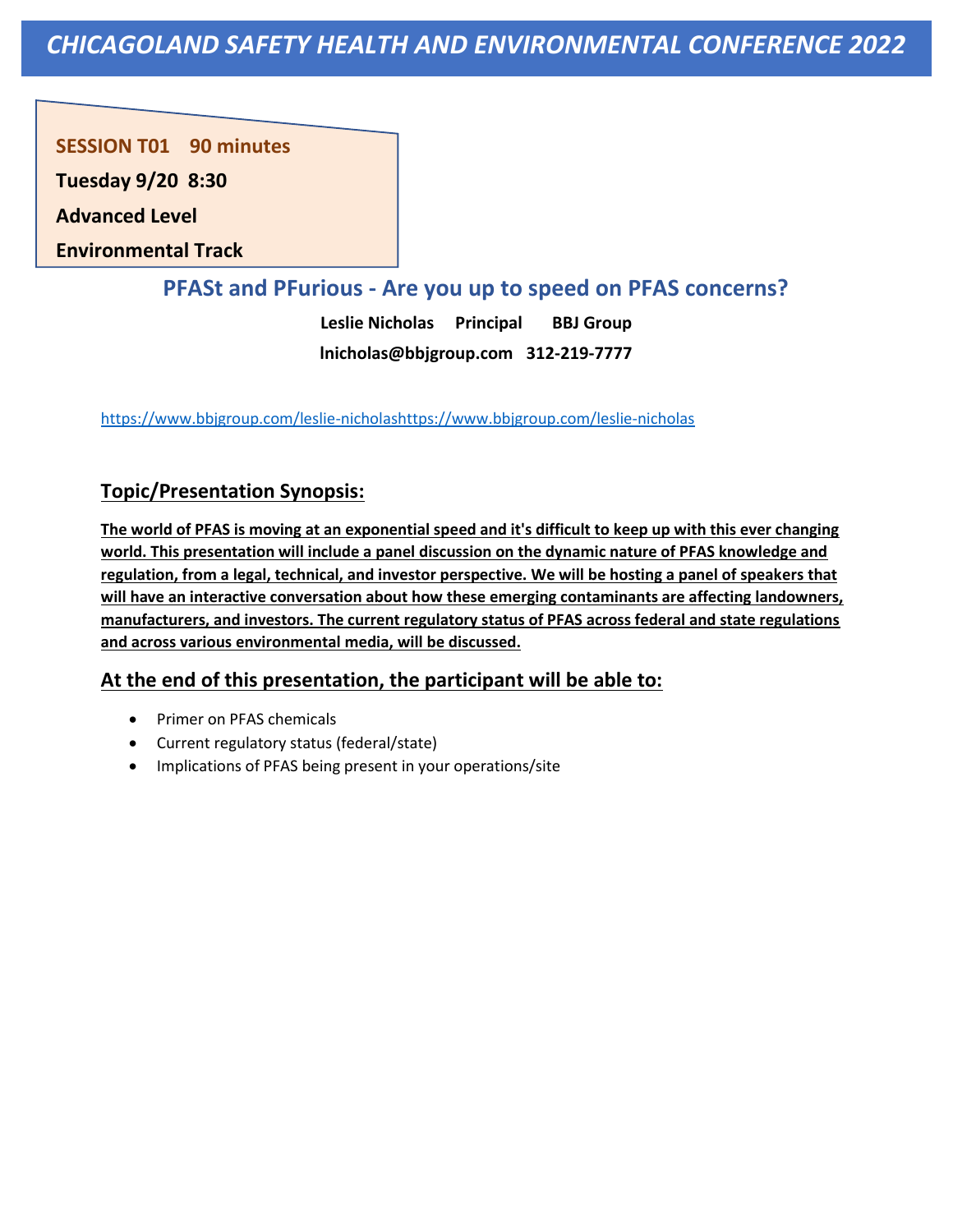**SESSION T02 90 minutes** 

**Tuesday 9/20 8:30**

**Intermediate Level** 

**Industrial Hygiene Track**

# **Managing Building Health in a Post-COVID World**

**Kevin Aikman Principal Scientist FACS kevin.aikman@forensicanalytical.com 630-691-8271**

Dr. Aikman is a Certified Industrial Hygienist, AIHA Fellow, and Principal Scientist at Forensic Analytical Consulting Services, Inc. with thirty years of consulting experience. He has worked on a variety of projects with a comprehensive understanding in the field of industrial hygiene & IEQ.Dr. Aikman is a Certified Industrial Hygienist, AIHA Fellow, and Principal Scientist at Forensic Analytical Consulting Services, Inc. with thirty years of consulting experience. He has worked on a variety of projects with a comprehensive understanding in the field of industrial hygiene & IEQ.

### **Topic/Presentation Synopsis:**

**The purpose of this presentation is to review what we have learned during the pandemic and the impact on managing building health in the indoor environment. Some of the new challenges involve third party organizations with performance-based systems for measuring, certifying and monitoring features of the built environment that impact human health and wellbeing. This presentation will include a review of the current rating and management systems that include monitoring of air, water, light, fitness, and comfort. An integral part of assessing and managing indoor environmental quality includes understanding building systems and communication with stakeholders.**

- Provide an understanding of the current building rating/certification organizations.
- Review of HVAC systems and management of water quality in the built environment.
- Outline issues with stakeholder communications.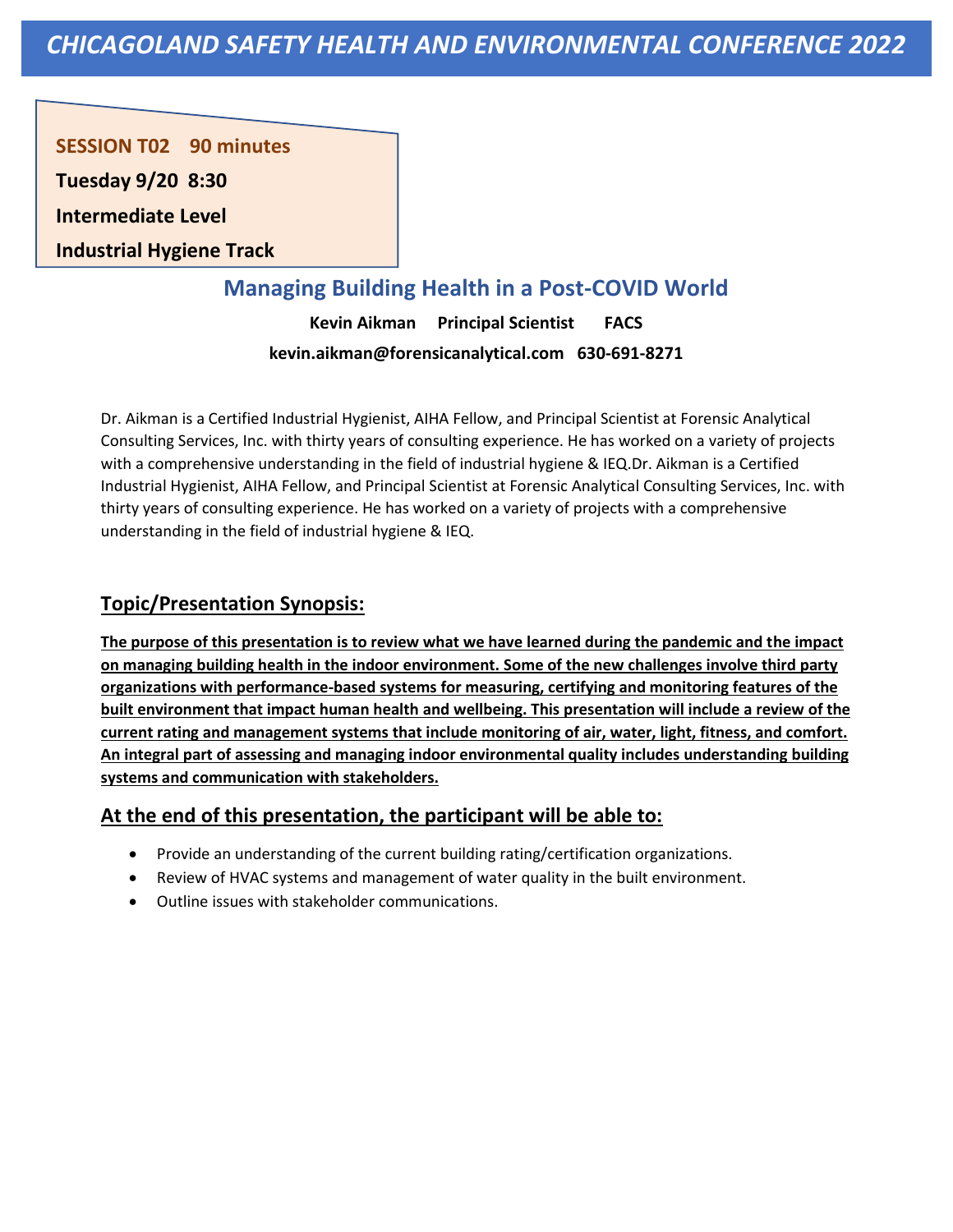**SESSION T03 90 minutes** 

**Tuesday 9/20 8:30**

**Intermediate Level** 

**Environmental Track**

### **Transactional Waste Issues**

**Russell Chadwick Director of Envrionmental Assessments Mostardi Platt rchadwick@mp-mail.com 630-993-2113**

Mr. Chadwick has over 30 years of experience as a geologist as an environmental consultant and is the Director of Environmental Assessments for Mostardi Platt. Mr. Chadwick is a Licensed Professional Geologist and received his BS in Geology from Bradley University and his MS in Geology from Texas Tech University.Mr. Chadwick has over 30 years of experience as a geologist as an environmental consultant and is the Director of Environmental Assessments for Mostardi Platt. Mr. Chadwick is a Licensed Professional Geologist and received his BS in Geology from Bradley University and his MS in Geology from Texas Tech University.

### **Topic/Presentation Synopsis:**

**The presentation will focus on the importance of environemtnal due diligence during property transactions, highlighting the risks associated with various waste related issues related to purchasing properties. The last third of the presentation will consist of actual project examples that will illustrate the pitfalls related to poor due diligence investigations.**

- Understand the purpose of Due Diligence.
- Understand the Due Diligence Process.
- Understand what is NOT covered by a Phase I Environmental Assessment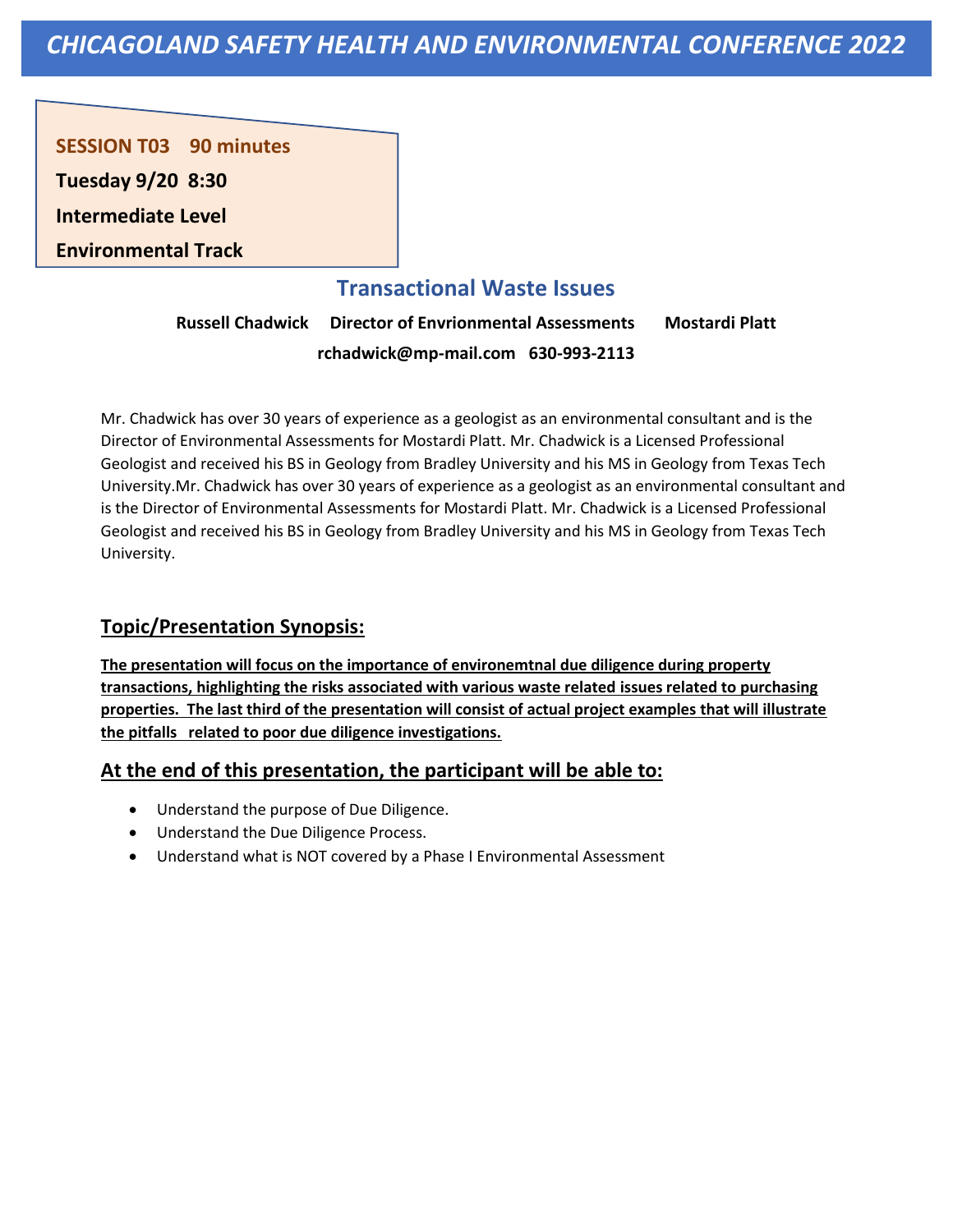**SESSION T04 90 minutes** 

**Tuesday 9/20 8:30**

**Basic Level** 

**Industrial Hygiene Track**

## **High Vacuum Weld Fume Source Capture**

**Jim Logan Director of Sales - FumeVac Air Quality Group jimlogan@airqualitygroups.com 517-416-3328**

Working over 35 years for a major welder manufacturer and as V.P of a high-performance welding accessories company provided Jim with knowledge related to all aspects of the welding environment. Jim possesses deep knowledge of the principles, processes, and products required to effectively capture welding fume at the source.Working over 35 years for a major welder manufacturer and as V.P of a highperformance welding accessories company provided Jim with knowledge related to all aspects of the welding environment. Jim possesses deep knowledge of the principles, processes, and products required to effectively capture welding fume at the source.

### **Topic/Presentation Synopsis:**

**The most effective method for mitigating the harmful affects of weld fume contamination is via the proper application of source capture equipment. Such harmful contaminants might include Hexavalent Chrome when welding stainless steel materials, or Manganese when welding more conventional carbon steel applications. This presentation will highlight several methods and best practices for mitigating the fumes and protecting shop floor personnel.**

- Learn and see the newest technology for capturing weld fumes at the arc.
- Better understand relevant industry regulations as they apply to actual practice.
- Gain insight into the differences between the methods and where each is most effective.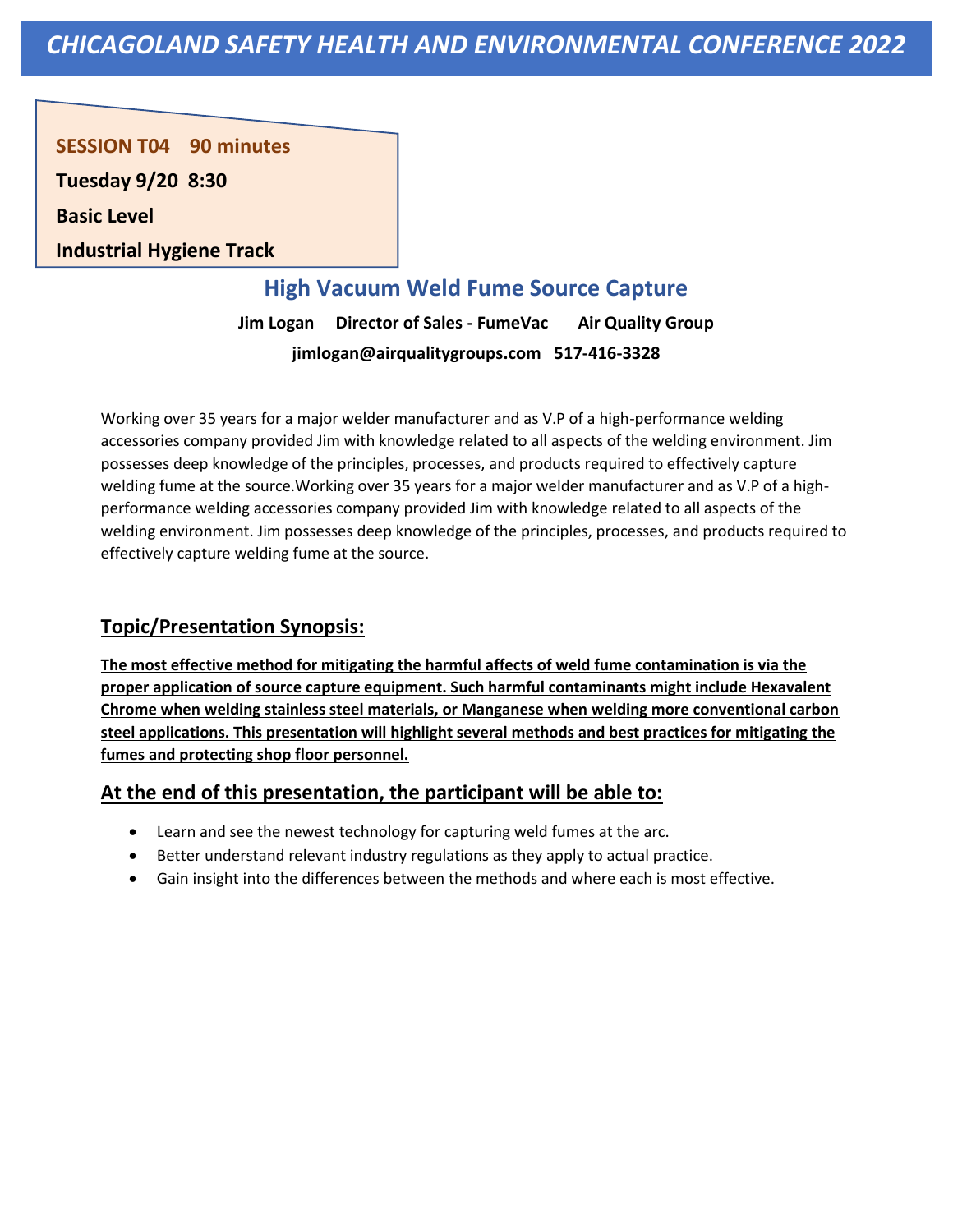**SESSION T05 90 minutes** 

**Tuesday 9/20 8:30**

**Advanced Level** 

**General Safety Track**

### **Silence Kills: Seven Crucial Conversations for Healthcare Professionals**

**Emily Gregory Vice President of Development and Delivery VitalSmarts emily.gregory@vitalsmarts.com 801-724-6292**

Emily Gregory, M.D., is the Vice President of Development and Delivery at VitalSmarts and a dynamic speaker. Dr. Hoffman has delivered engaging speeches to audiences including the American Nurses Association, the Association of periOperative Registered Nurses, Catholic Health Initiatives, and more.Emily Gregory, M.D., is the Vice President of Development and Delivery at VitalSmarts and a dynamic speaker. Dr. Hoffman has delivered engaging speeches to audiences including the American Nurses Association, the Association of periOperative Registered Nurses, Catholic Health Initiatives, and more.

### **Topic/Presentation Synopsis:**

**Each year, one in twenty in-patients at hospitals will be given a wrong medication, 3.5 million will get an infection from someone who didn't wash his or her hands or take other appropriate precautions, and 195,000 will die because of mistakes made while they're in the hospital. Though hospitals are going to great lengths to reduce these errors, research shows that there is much room for improvement. This session will address seven crucial areas where healthcare professionals can make the most dramatic and immediate improvement to healthcare safety—and equip attendees with the tools to meet the challenge.**

- Identify the seven most common failures in healthcare that result in costly and deadly mistakes.
- Learn skills to confront and resolve these seven common failures, thereby mitigating costly and deadly consequences.
- Apply these crucial skills in everyday work settings, for increased safety, health, and organizational success.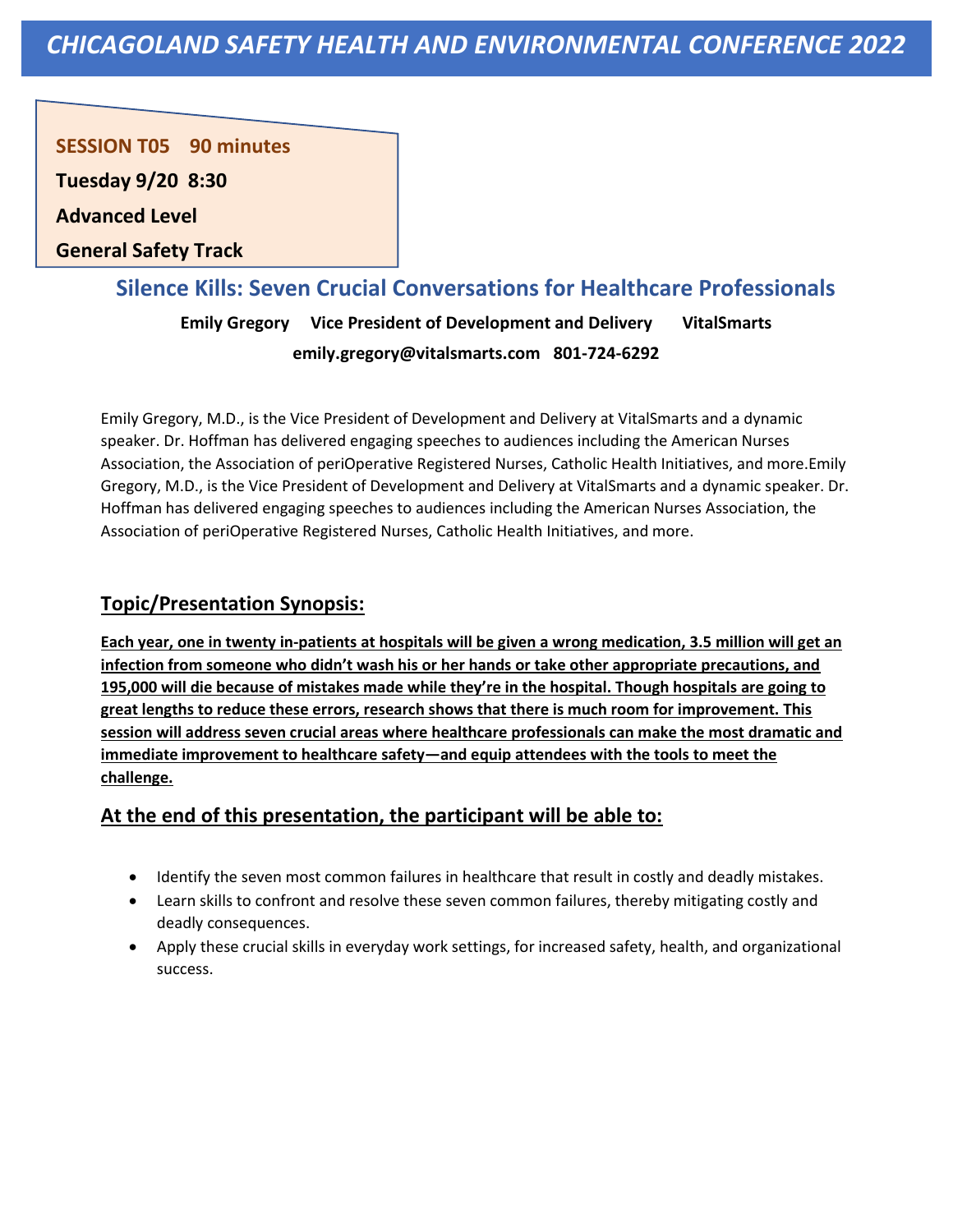**SESSION T06 90 minutes** 

**Tuesday 9/20 8:30**

**Intermediate Level** 

**General Safety Track**

### **Following Ergonomics Best Practices Amidst COVID-19**

**Timothy Pottorff Principal QP3 ErgoSystems LLC t.pottorff@qp3ergosystems.com 184-792-1311**

Tim Pottorff is an Ergonomist with nearly 30-years of consulting experience that spans the globe. He has worked with thousands of leading companies across most business sectors and helps them by showing the impact good processes, tool, and equipment design have on key business metrics beyond injuries and illnesses.Tim Pottorff is an Ergonomist with nearly 30-years of consulting experience that spans the globe. He has worked with thousands of leading companies across most business sectors and helps them by showing the impact good processes, tool, and equipment design have on key business metrics beyond injuries and illnesses.

### **Topic/Presentation Synopsis:**

**The COVID-19 pandemic has turned the world upside down more than since the Spanish Flu Epidemic of 1918. Advantages in 2020 included greater scientific knowledge and ability and modern communications that allowed millions of office-based employees to transition to working from home. However, millions more people, particularly those in essential food processing and manufacturing industries, did not have the option of working at home during the pandemic. This presentation will focus on both the work-athome employee and those who remained in manufacturing and processing operations.**

- Investigate the challenges faced by work-at-home employee and those who remained in manufacturing and processing operations (and others)
- Learn about ergonomics best practices for mitigating industrial ergonomics risks while following COVID-19 best practices
- Identify successful interventions for employees working-at-home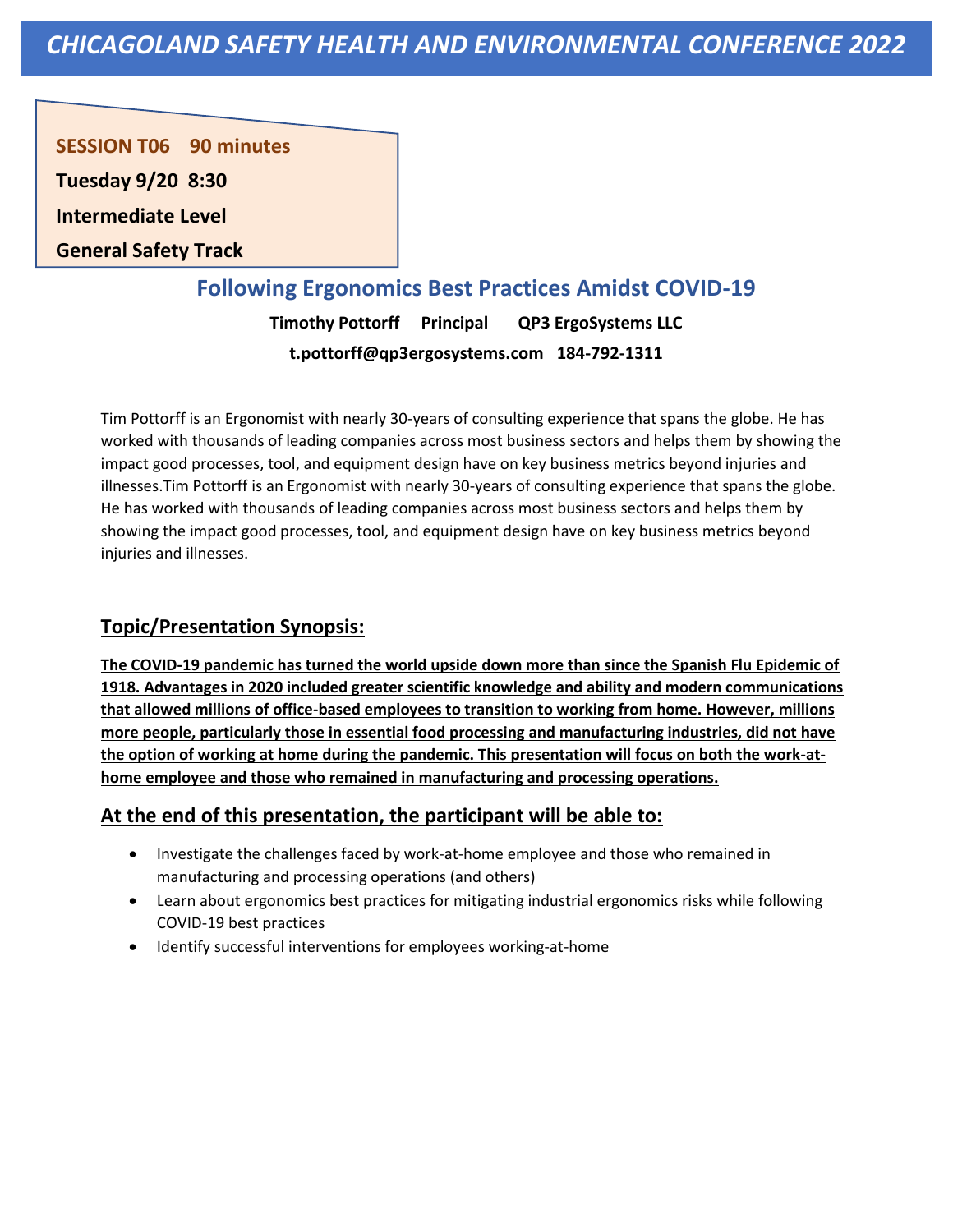**SESSION T07 3 hours (Half Day)** 

**Tuesday 9/20 8:30**

**Intermediate Level** 

**Industrial Hygiene Track**

# **Understanding Building HVAC Systems and Chemical Fume Hoods During and After COVID**

**Dennis Terpin Senior Industrial Hygienist/Emergency Manager Retired, University of Illinois Chicago**

**ua446@aol.com 630-699-7171**

Dr. Terpin retired Senior Industrial Hygienist/Emergency Manager for the University of Illinois Chicago. Dennis serves on the ASTM International F23.65 Personal Protective Clothing, Equipment and Respiratory Protection. Dr. Terpin is Certified Master Level Instructor for FEMA/Homeland Security at the Center for Domestic Preparedness (CDP) and The Emergency Management Institute.Dr. Terpin retired Senior Industrial Hygienist/Emergency Manager for the University of Illinois Chicago. Dennis serves on the ASTM International F23.65 Personal Protective Clothing, Equipment and Respiratory Protection. Dr. Terpin is Certified Master Level Instructor for FEMA/Homeland Security at the Center for Domestic Preparedness (CDP) and The Emergency Management Institute.

### **Topic/Presentation Synopsis:**

**Since the COVID-19 pandemic hit more than two years ago, we have been faced with many unique challenges and pieces of conflicting information, such as air changes per vs. air currents, Plexiglass or masks, lack of preplanning, failure to follow existing standard operating procedures, respiratory protection shortages, counterfeit PPE and failure to maintain employee protection standards. All of these and more have had a major impact on schools and posed special challenges within education, healthcare and other industries.**

- Define the different types of laboratory ventilation
- Understand the importance of a Chemical Fume Hood Certification program.
- Define the term " Common Breathable Laboratory Environment.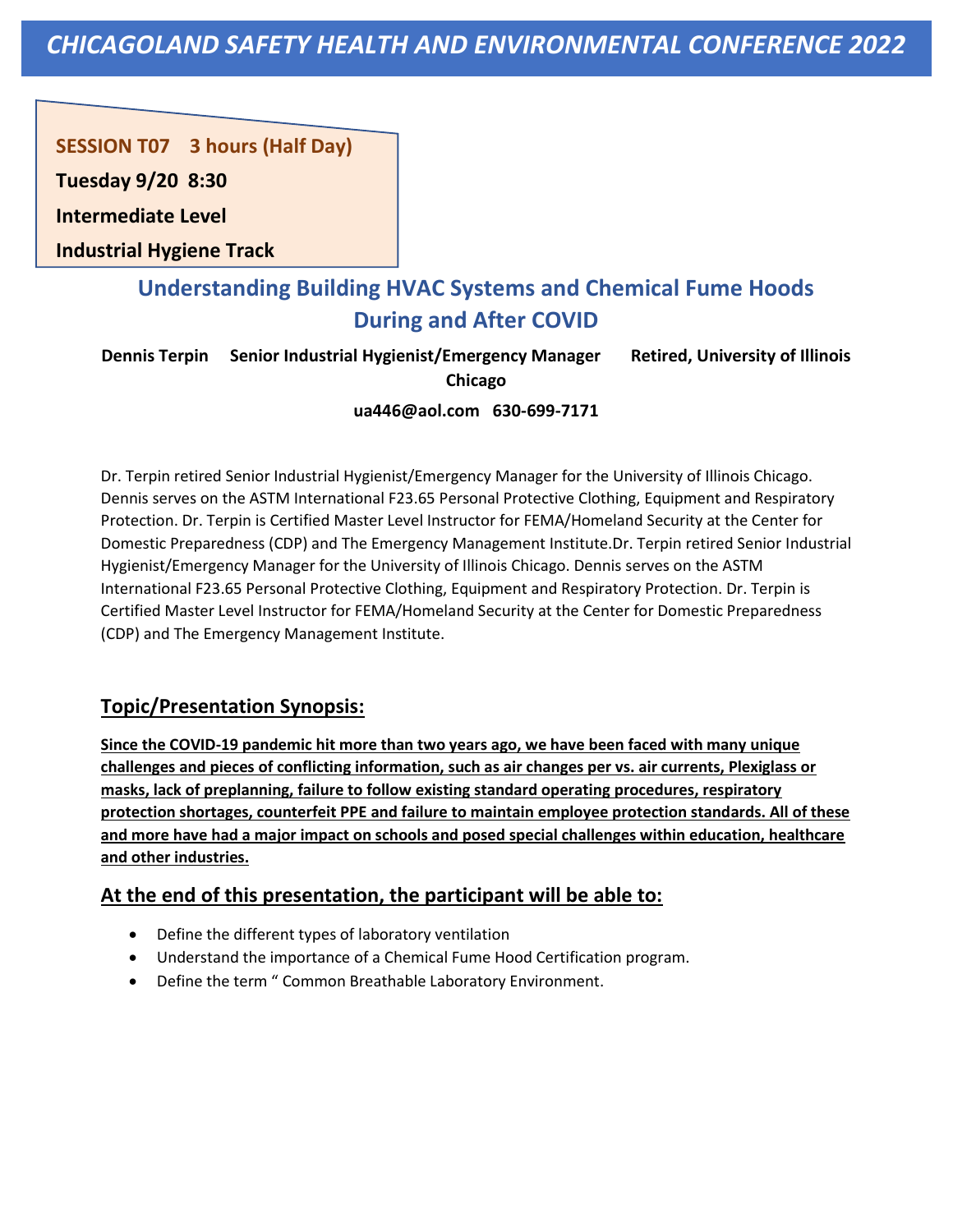**SESSION T08 90 minutes** 

**Tuesday 9/20 10:15**

**Intermediate Level** 

**Professional Development Track**

# **Taking Safety from the Office to the Jobsite: What to Say & Do to DemonstrateCommitment**

**Shae Birkey Industry Account Manager Caterpillar Inc. birkey\_shae\_l@cat.com 309-675-5548**

Shae Birkey has over 17 years of experience in the EHS profession. His experience ranges from frontline field positions to corporate management roles as an EHS subject matter expert, a corporate auditor & EHS facility manager. His passion is educating others on the process of empowering frontline employees.Shae Birkey has over 17 years of experience in the EHS profession. His experience ranges from frontline field positions to corporate management roles as an EHS subject matter expert, a corporate auditor & EHS facility manager. His passion is educating others on the process of empowering frontline employees.

### **Topic/Presentation Synopsis:**

**Every person in an organization has a specific function to get the job done, and yet all are held "responsible for safety." Executives, project managers and supervisors have a particularly wide scope of influence and accountability, so it is critical that they demonstrate commitment through both words and actions. It starts with leading by example, but true leadership goes beyond wearing proper PPE and ensuring others do the same. This keynote focuses on tactical activities to create and sustain a culture of positive safety performance through leadership, communication, training and recognition. Safety doesn't just happen – it is built.**

- Learn the cultural trademarks of world class safety organizations
- Understand how to demonstrate visible commitment to safety
- Gain perspective on how to positively hold employees accountable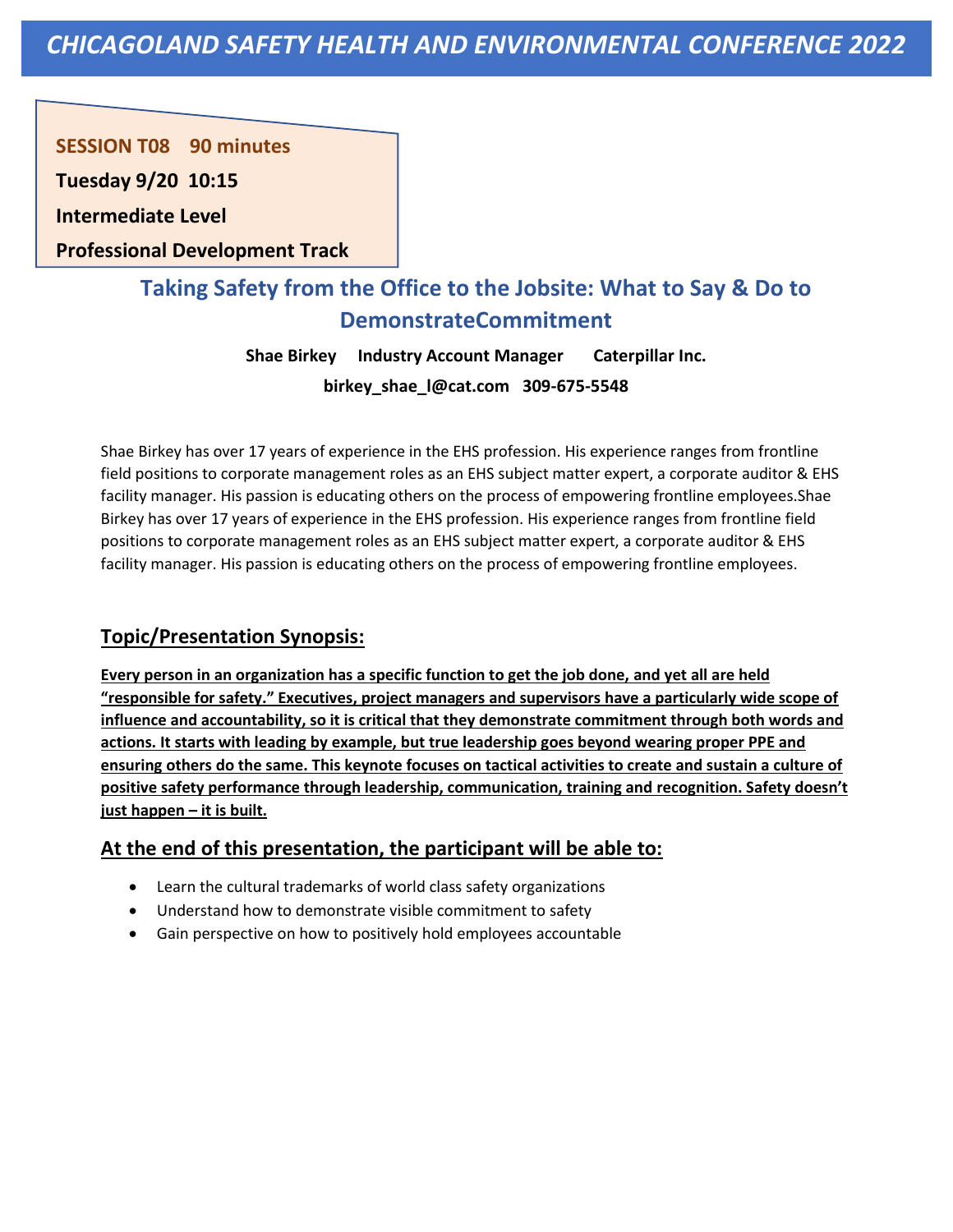**SESSION T09 90 minutes** 

**Tuesday 9/20 10:15**

**Intermediate Level** 

**Industrial Hygiene Track**

### **Predicting, evaluating and measuring thermal stress to workers**

**Adam Sauter Industrial Hygienist Argonne National Laboratory asauter@anl.gov 630-864-8463**

### **Topic/Presentation Synopsis:**

**NIOSH, ACGIH and the OSHA technical manual provide recommendations for managing worker exposure to heat stress. Managing heat stress requires detailed analysis of expected conditions, accurate monitoring and sometimes verification through physiological monitoring of workers. An excel spreadsheet will be presented that organizes and simplifies data collection and analysis.**

- Explain the exposure limits recommended by ACGIH/NIOSH
- Demonstrate how to predict and evaluate thermal stress conditions
- Show of how to perform physiological monitoring using heart rate using readily available commercial equipment.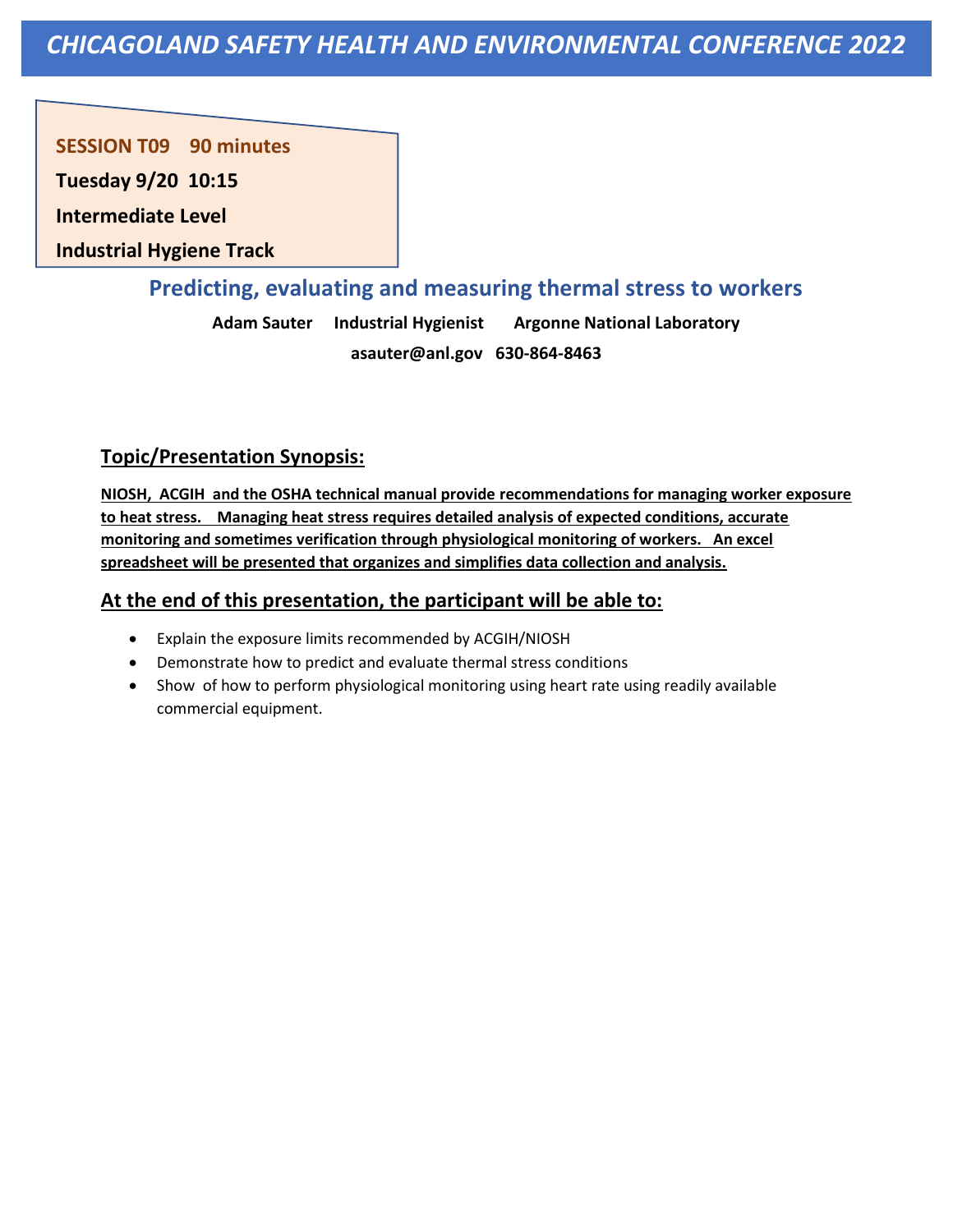**SESSION T10 90 minutes** 

**Tuesday 9/20 10:15**

**Intermediate Level** 

**Professional Development Track**

# **10 Creative and Proven Safety Techniques, Tools and Tactics To turn Around A Problem Plant**

**Jean NDANA Sr Regional HSE Manger Michigan Seamless Tubes (MST) ndanaflavor@gmail.com 586-243-9429**

Jean Ndana, ASP, CSP, I have been in the HSE arena for 20+ year. My experience in HSE spans across multiple industries. Author of several peer-reviewed articles, was named the 2017 J.J. Keller Safety Professional of the Year and has received a recognition during the 2018 ASSP Innovation AwardJean Ndana, ASP, CSP, I have been in the HSE arena for 20+ year. My experience in HSE spans across multiple industries. Author of several peer-reviewed articles, was named the 2017 J.J. Keller Safety Professional of the Year and has received a recognition during the 2018 ASSP Innovation Award

### **Topic/Presentation Synopsis:**

**Is it possible to reverse several decades-long trend of poor safety performance in only 2 years in a unionized manufacturing plant? Come and learn how, through the use of creative and non-conventional techniques, tools, tactics and routines, one unionized manufacturing plant whose safety performance nearly landed it on OSHA's severe violators list was spectacularly transformed into a bastion of safety and ultimately a profit machine**

- Participants will be able to craft a new safety vision for their organization that is behavioral, easy to grasp, inspirational, aspirational and values based
- Participants will be able to design and launch a non-conventional near-miss program that is owned by workers, is easy to implement and produces results
- Participants will be able to design and launch a non-conventional BBS program that is owned by workers, is easy to implement and produces results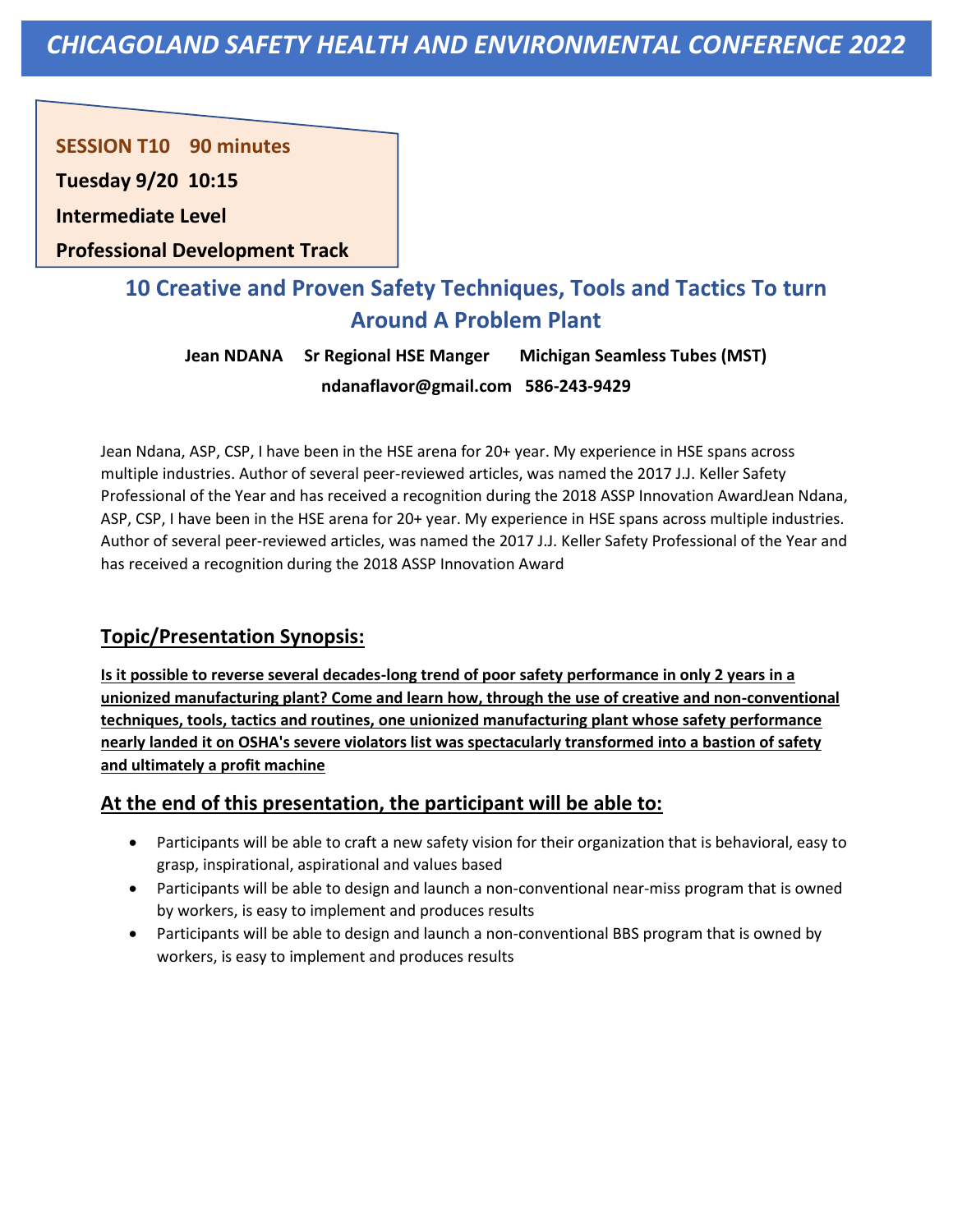**SESSION T11 90 minutes** 

**Tuesday 9/20 10:15**

**Intermediate Level** 

**Industrial Hygiene Track**

# **A New Approach: Verifying HVAC System Performance with Aerosol Tracing Technology**

**Stephanie Scibilia Director of Channel Partnerships SafeTraces, Inc. stephanie@safetraces.com 404-788-5737**

Stephanie Scibilia has over 15 years experience in the Environmental, Health and Safety Industry. She is currently the Director of Channel Partnerships at SafeTraces, a biotech company, known for their development of their DNA-tagging technology, veriDART.Stephanie Scibilia has over 15 years experience in the Environmental, Health and Safety Industry. She is currently the Director of Channel Partnerships at SafeTraces, a biotech company, known for their development of their DNA-tagging technology, veriDART.

### **Topic/Presentation Synopsis:**

**The pandemic brought awareness to the importance of optimizing Indoor Air Quality and the danger of pathogen transmission through aerosolization. But how do we effectively measure our building's performance as it relates removing these airborne particles? This presentation will dive into understanding the limitation of previous measurements and highlight a new approach to measuring the impacts of ventilation & filtration through the use of aerosol tracing technology. Lastly it'll tie in the applicability of this approach to the EPA Clean Air in Buildings Challenge.**

### **At the end of this presentation, the participant will be able to:**

Understand:

- Limitations of traditional testing methods
- -The value of assessing with aerosol tracing technology
- Reviewing case studies in real-world applications & compliance with the EPA Clean Air in Buildings Challenge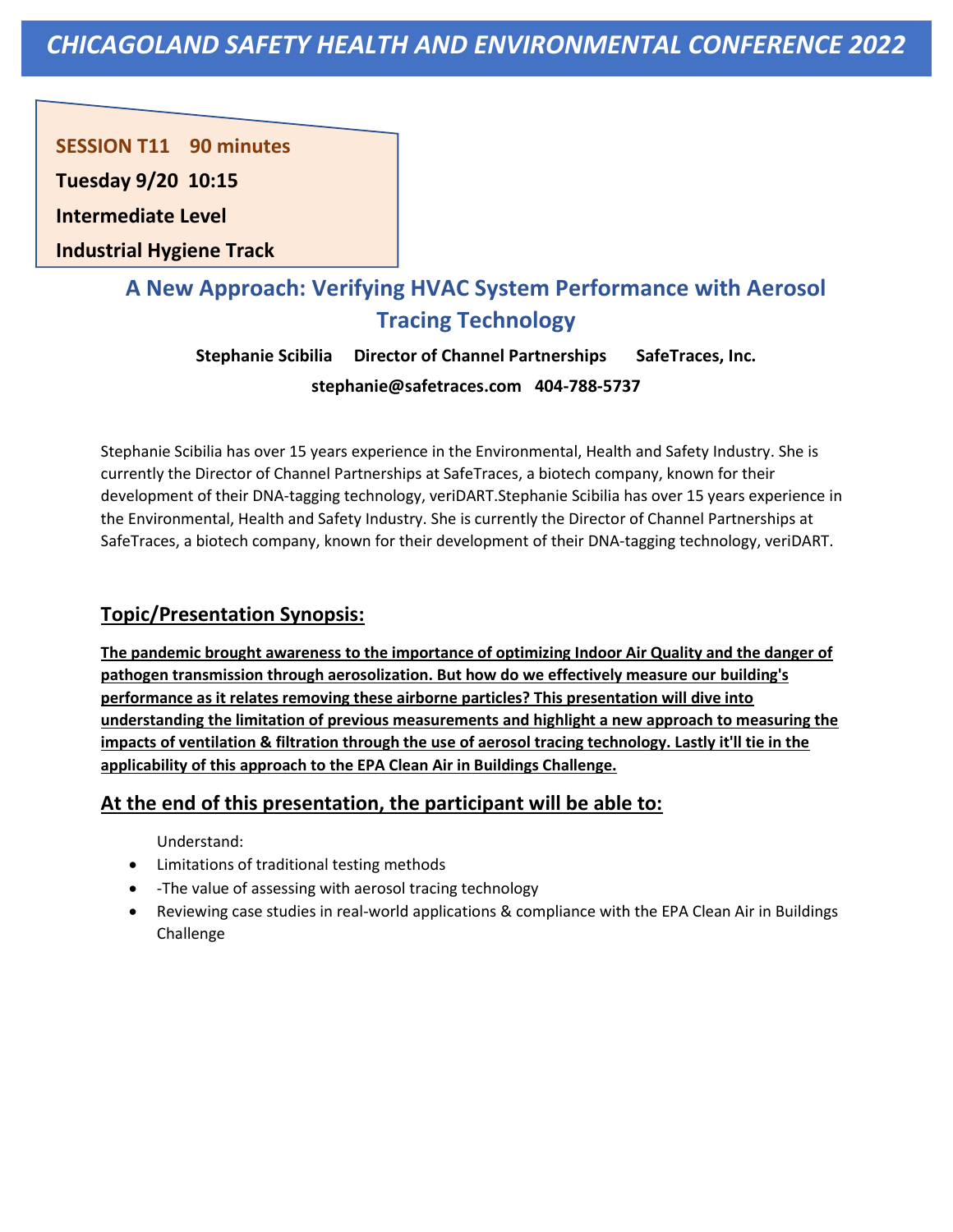**SESSION T12 90 minutes** 

**Tuesday 9/20 10:15**

**Intermediate Level** 

**General Safety Track**

## **Three Practical Ways to Improve Psychological Safety in Your Team**

**Jake Mazulewicz, Ph.D. Director JMA Human Reliability Strategies, LLC jake@reliableorg.com 804-301-2063**

Jake Mazulewicz, Ph.D. shows leaders why errors are just symptoms, and how to address the deeper problem, so everyone can work more reliably and safely. He has a decade of experience in Safety for electric utilities and served as a firefighter, EMT and military paratrooper. To learn more, visit www.reliableorg.comJake Mazulewicz, Ph.D. shows leaders why errors are just symptoms, and how to address the deeper problem, so everyone can work more reliably and safely. He has a decade of experience in Safety for electric utilities and served as a firefighter, EMT and military paratrooper. To learn more, visit www.reliableorg.com

### **Topic/Presentation Synopsis:**

**Many people believe that holding employees "accountable" for errors will reduce errors. In reality, punishing people for errors strangles communication, erodes trust, and causes more errors. So, what's the alternative? Increase engagement, communication, and learning by improving Psychological Safety. Join us in this fast-paced presentation to see the evidence, and discover three ways to improve Psychological Safety in your team immediately. To learn more, watch this quick, one-minute video https://vimeo.com/510000784**

- Transform five (5) common blame-based statements into more effective, Psychologically Safe statements
- Ask four (4) specific questions that build Psychological Safety
- Write your own "Assurance Statement" to use with your team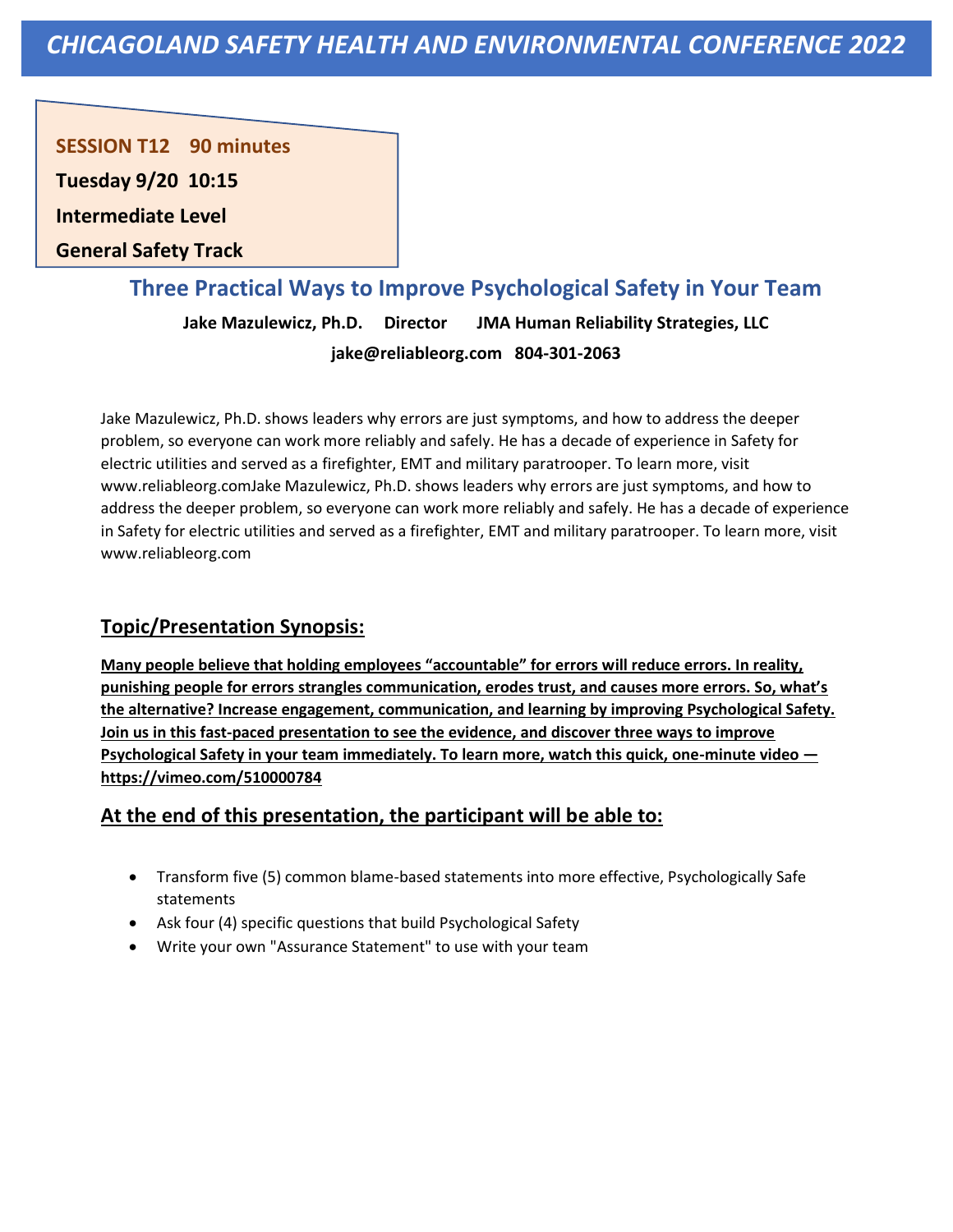**SESSION T13 90 minutes Tuesday 9/20 10:15 Intermediate Level General Safety Track**

# **What's Going on With Ergonomics?**

**Timothy Pottorff Principal QP3 ErgoSystems LLC t.pottorff@qp3ergosystems.com 184-792-1311**

Tim Pottorff is an Ergonomist with nearly 30-years of consulting experience that spans the globe. He has worked with thousands of leading companies across most business sectors and helps them by showing the impact good processes, tool, and equipment design have on key business metrics beyond injuries and illnesses.Tim Pottorff is an Ergonomist with nearly 30-years of consulting experience that spans the globe. He has worked with thousands of leading companies across most business sectors and helps them by showing the impact good processes, tool, and equipment design have on key business metrics beyond injuries and illnesses.

### **Topic/Presentation Synopsis:**

**The science of Ergonomics continues to expand its reach into society. This talk goes beyond "risk factors" and ventures into what the future of Ergonomics already is, and where it may go. This includes the the global regulatory outlook, the conflict between capacity and demands, artificial intelligence, the impact of ISO 45001 on Ergonomics, the battles between sitting & standing, and several additional, interesting topics of which companies of all types may wish to be aware.**

- Understanding emerging issues in ergonomics, including AI, exoskeletons, PtD, and more
- Learning about new (2017--2021) lifting and push/pull guidance
- Reviewing the global regulatory situation, and how "occupationally specific" regulations may be something to consider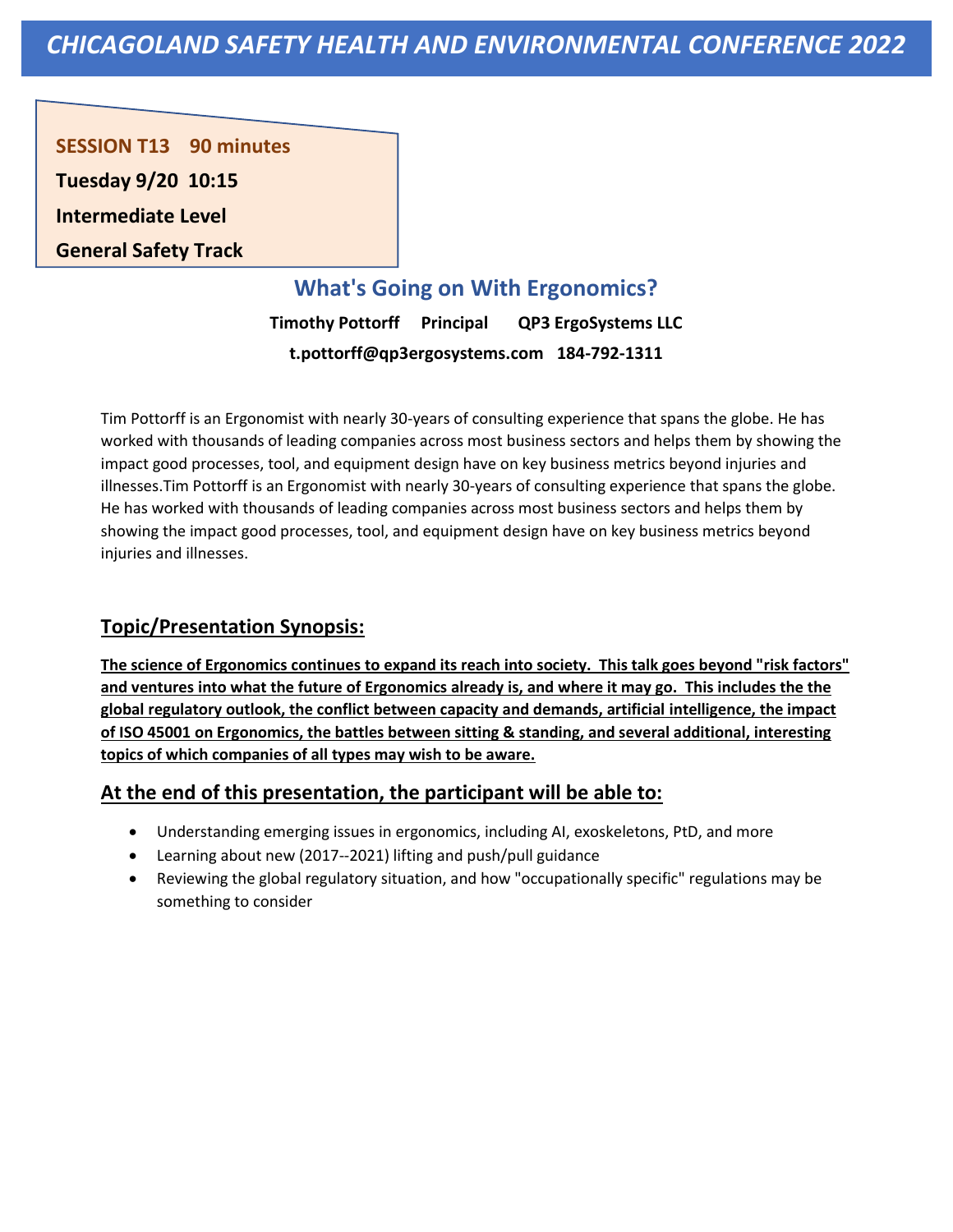**SESSION T14 3 hours (Half Day)** 

**Tuesday 9/20 1:15**

**Basic Level** 

**Environmental Track**

# **Solar Installations - Utility perspective on the Economics, Safety Aspects, and the future**

**Thomas Bruhl Electric Utility Supervisor City of Naperville bruhlt@naperville.il.us 630-305-5222**

Thomas Bruhl, PE: Thirty years of electric utility experience. Project manager for utility scale ground mounted solar array. Developer of training program for Fire Department with regard to emergency response. Member of the APPA Safety Manual Revision Task Force. Board Member - Energy Education Council. Solar array owner on residence.Thomas Bruhl, PE: Thirty years of electric utility experience. Project manager for utility scale ground mounted solar array. Developer of training program for Fire Department with regard to emergency response. Member of the APPA Safety Manual Revision Task Force. Board Member - Energy Education Council. Solar array owner on residence.

### **Topic/Presentation Synopsis:**

**Solar and other renewable energy sources are very popular topics. The presentation includes the macroeconomics and micro-economics of solar, including the tax credits and SREC's. The basic technical interconnection with the electric grid will be covered. The basic components of solar arrays, how they work, and safety related topics, including first responder issues. Leave plenty of time for questions. I can make the session last 75 minutes or 3 hours.**

- Understand the basics of how solar arrays work.
- Understand the basic economics of solar energy production.
- Understand the safety related issues pertaining to solar arrays.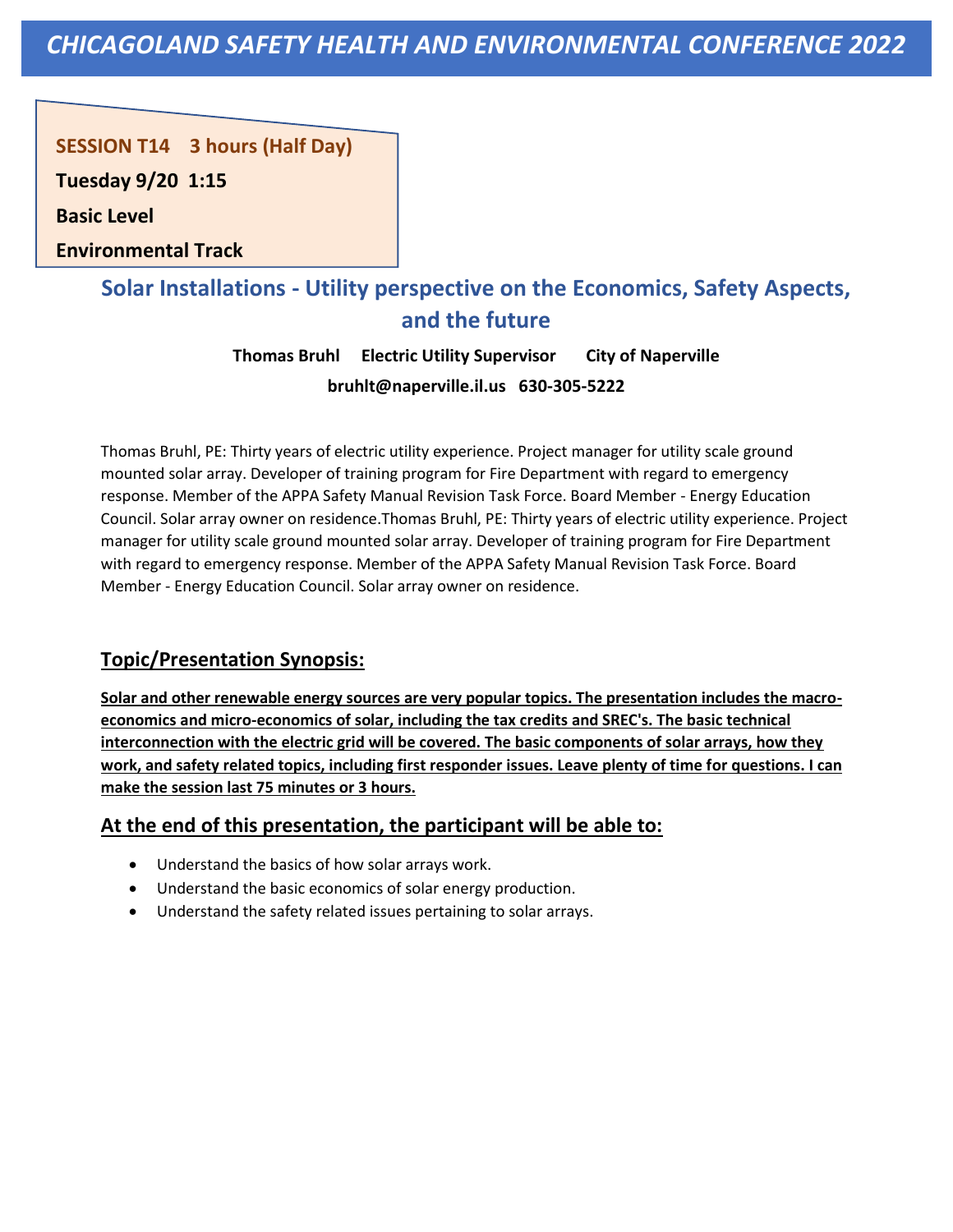**SESSION T15 90 minutes Tuesday 9/20 1:15 Intermediate Level OSHA Track**

### **Hot work program**

**Keith Erwin Safety Instructor DOL-OSHA Erwin.keith@dol.gov 847-759-7723**

Keith Erwin is a Safety Instructor at the OSHA Training Institute conducting training on Federal and State Compliance Safety and Health Officers and Consultants for over nine years. He is also a veteran of 27 years with the US Army as a Flight Instructor and Aviation Safety OfficerKeith Erwin is a Safety Instructor at the OSHA Training Institute conducting training on Federal and State Compliance Safety and Health Officers and Consultants for over nine years. He is also a veteran of 27 years with the US Army as a Flight Instructor and Aviation Safety Officer

#### **Topic/Presentation Synopsis:**

**Hot Work Program covers definitions and responsibilities of key players that compose of the hot work program in the workplace. Properly trained and equipped Managers, Supervisors, Welders and Fire Watch personnel are important in determining when a hot work permit needs to be utilized and how to properly execute**

- How to develop a Hot Work Program
- How to determine if a hot work permit needs to be used.
- How to utilize a hot work permit.
- How to determine if a fire watch is needed.
- How to perform fire watch duties.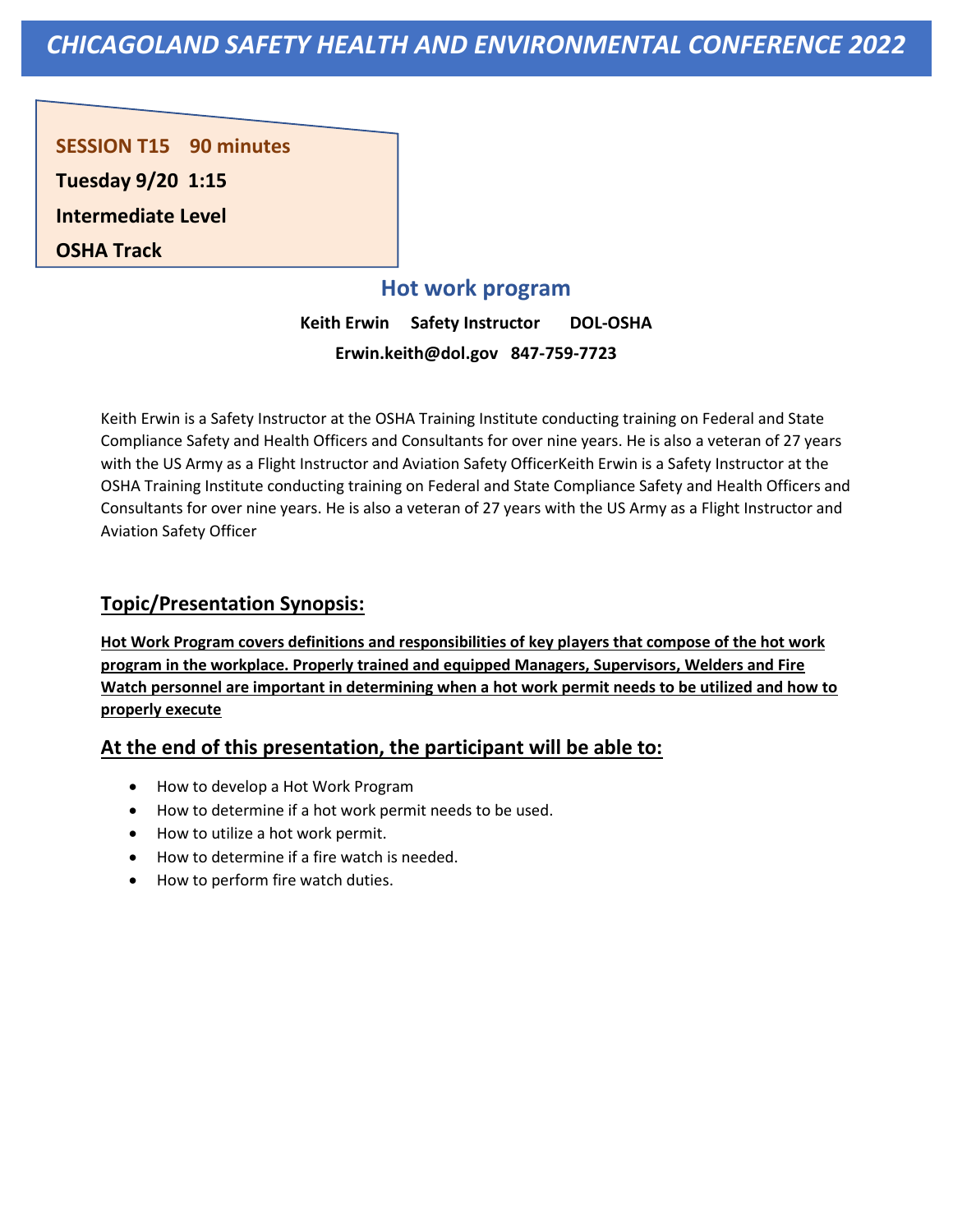**SESSION T16 90 minutes** 

**Tuesday 9/20 1:15**

**Basic Level** 

**Environmental Track**

# **Spill Response Training**

**David Osadjan Senior Project Manager Mostardi Platt dosadjan@mp-mail.com 630-217-8554**

David Osadjan has worked in the Environmental, Health & Safety field for the past twenty-eight years. He is an OSHA General Industry Outreach trainer.

David has a Bachelor's degree in Agronomy/Crop Protection from the University of Illinois at Urbana-Champaign; and a Master's degree in Business Administration from Western Illinois University.David Osadjan has worked in the Environmental, Health & Safety field for the past twenty-eight years. He is an OSHA General Industry Outreach trainer.

David has a Bachelor's degree in Agronomy/Crop Protection from the University of Illinois at Urbana-Champaign; and a Master's degree in Business Administration from Western Illinois University.

### **Topic/Presentation Synopsis:**

**If your facility handles any type of hazardous chemical, you need to have a plan how to deal with a spill. Whether you plan to clean the spill yourself or evacuate the facility and bring in an outside contractor, you need a Spill Response Plan.** 

**This presentation will provide you with the basics needed for responding to a spill.** 

**Training duration is 2.0 hours, plus Q & A afterwards**

- Learn what might go in to your facility's Spill Response Toolkit
- Learn how to properly respond to a chemical spill
- Learn how to manage a spill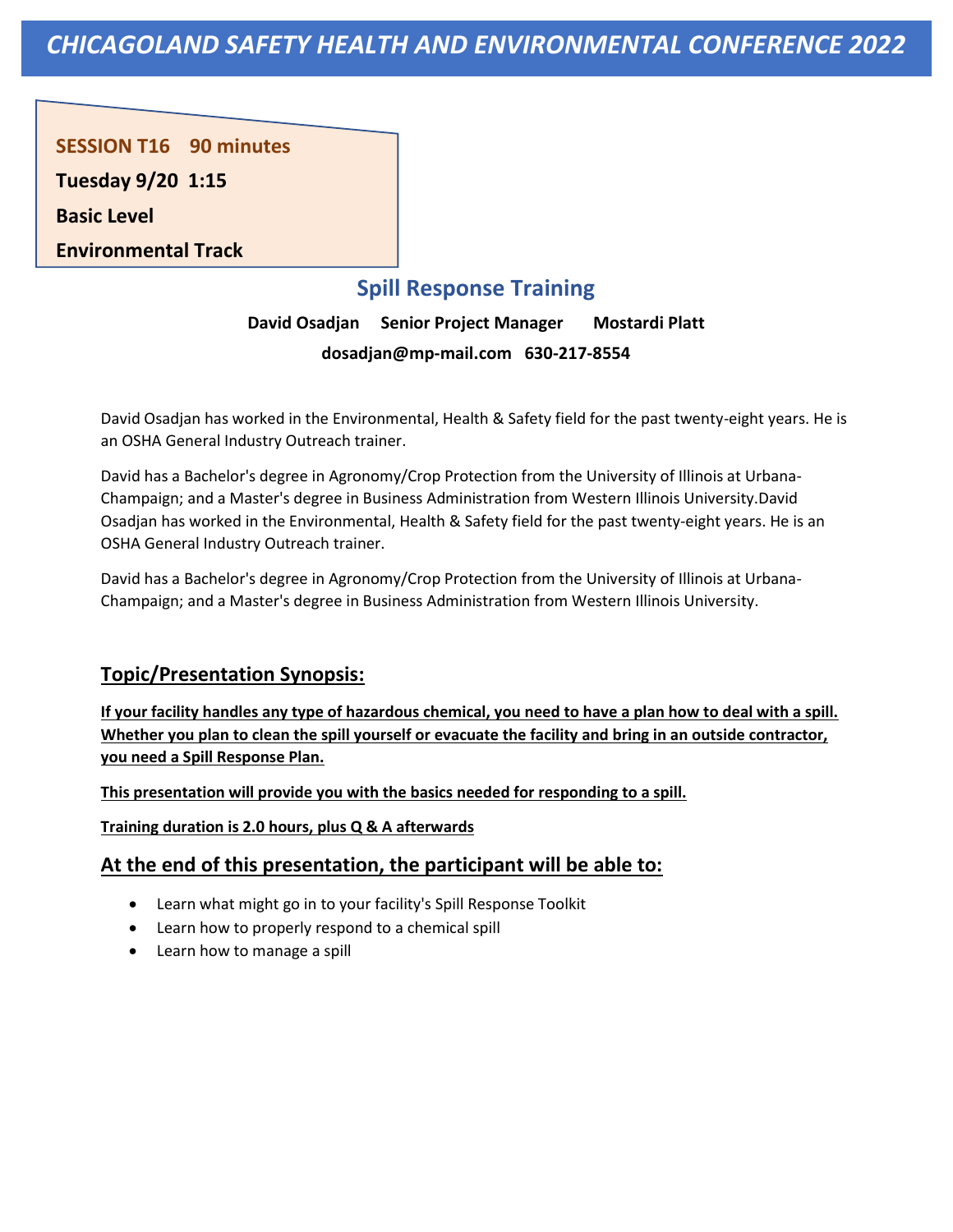**SESSION T17 90 minutes** 

**Tuesday 9/20 1:15**

**Intermediate Level** 

**Industrial Hygiene Track**

# **Hearing Conservation: Ensuring Compliance**

**Cynthia Chow Audiologist Consulting Audiology Associates cchow@savehearing.com 708-445-7171**

Dr. Chow is an industrial audiologist serving the Chicagoland area. Her professional interests include the prevention and treatment of hearing loss, hearing conservation, and teaching. Dr. Chow received her doctorate of Audiology and doctorate of Philosophy from the University of Wisconsin-Madison.Dr. Chow is an industrial audiologist serving the Chicagoland area. Her professional interests include the prevention and treatment of hearing loss, hearing conservation, and teaching. Dr. Chow received her doctorate of Audiology and doctorate of Philosophy from the University of Wisconsin-Madison.

### **Topic/Presentation Synopsis:**

**This presentation will provide an overview of the regulatory requirements of a Hearing Conservation Program. This talk assumes no prior hearing conservation knowledge and aims to provide a framework for health and safety professionals to recognize and implement an effective Hearing Conservation Program at their facility.**

- Become familiar with the various aspects of a Hearing Conservation Program.
- Recognize the advantages and disadvantages of various hearing testing strategies.
- Learn what makes a Hearing Conservation Program most effective.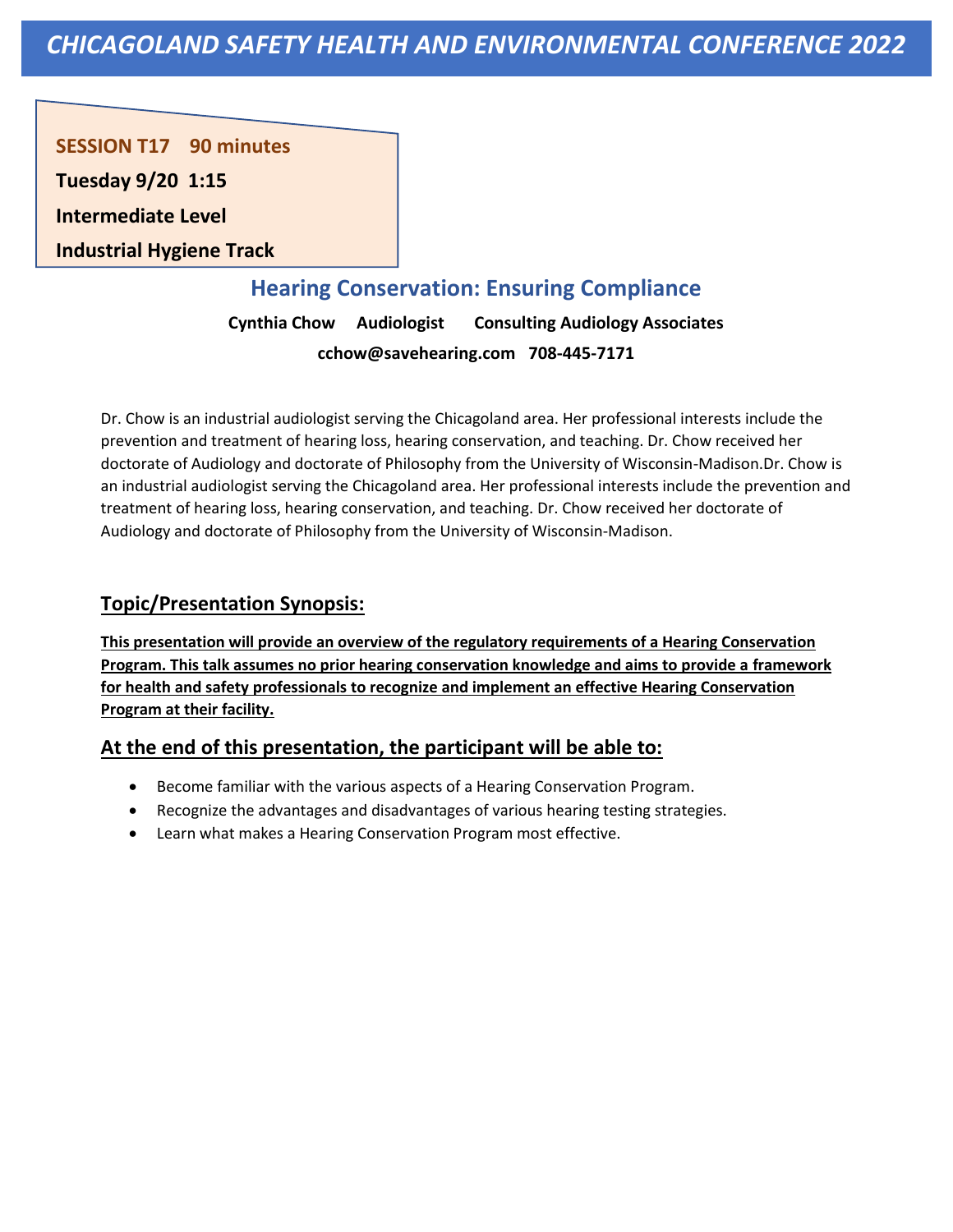**SESSION T18 90 minutes** 

**Tuesday 9/20 1:15**

**Intermediate Level** 

**General Safety Track**

# **NFPA 70E: Six Key Revisions for 2021**

**John Foston Field Safety Specialist  Grainger Industrial Supply john.foston@grainger.com 630-532-2035**

37 year Qualified Safety Sales Professional; Safety Management Specialist and Field Safety Specialist for Grainger Industrial Supply. In my role as Field Safety Specialist, I assist our customers with ensuring a safe, productive and profitable workplace by assisting with the selection of the correct fitting PPE to, drive compliance.37 year Qualified Safety Sales Professional; Safety Management Specialist and Field Safety Specialist for Grainger Industrial Supply. In my role as Field Safety Specialist, I assist our customers with ensuring a safe, productive and profitable workplace by assisting with the selection of the correct fitting PPE to, drive compliance.

### **Topic/Presentation Synopsis:**

**Since 1979 the National Fire Protection Association's publication of the NFPA 70E Standard for Electrical Safety in the Workplace has served as the "how to" guide to eliminating electrical hazards in the workplace. So, any employer whose workers deal with electricity can benefit from staying up to date with NFPA 70E, which is revised every three years. This session will cover the six key revisions to the 2021 edition of NFPA 70E.**

- Define purpose of NFPA 70E
- Provide history of NFPA 70E
- Define six key changes to 2021 edition of NFPA 70E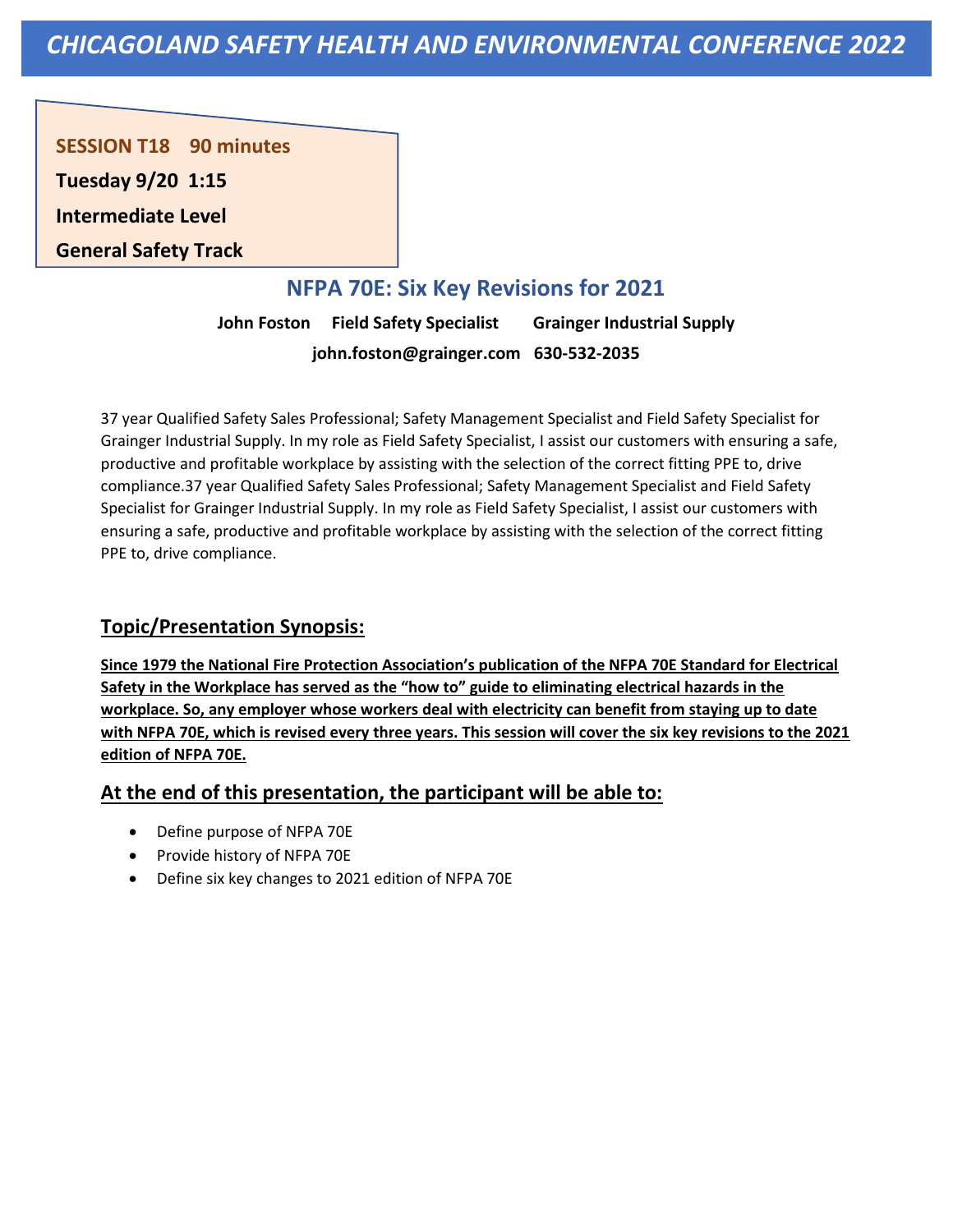**SESSION T19 90 minutes** 

**Tuesday 9/20 1:15**

**Basic Level** 

**General Safety Track**

# **Changing Employee Behavior using Participatory Training**

**Steve Jones Global Ergonomics Program Manager Ecolab, Inc stephan.jones2@ecolab.com 860-538-9559**

Steve Jones CIE, CPE is the global program manager for Ecolab, based in Naperville, IL. With 30 years of practical experience, his expertise is developing solutions to unique and challenging problems. He is passionate about improving safety culture through employee engagement and participatory, memorable training.Steve Jones CIE, CPE is the global program manager for Ecolab, based in Naperville, IL. With 30 years of practical experience, his expertise is developing solutions to unique and challenging problems. He is passionate about improving safety culture through employee engagement and participatory, memorable training.

### **Topic/Presentation Synopsis:**

**Ergonomics training does not have to be the usual, run-of-the-mill lifting or hazards training. At Ecolab, most of our associates work in the field, based out of their homes, at customer sites by themselves or in small groups. This limits the opportunities for safety staff to engage and inform our associates on a regular basis, and affect cultural change. Our Safe Moves training was developed by observing our highest risk job tasks in the field, working with associates to determine safer practices, and combining this information into a compact yet powerful 90 minute interactive training course.**

- How to deliver impactful ergonomics training.
- How to engage with employees.
- How to tailor improvements to remote work.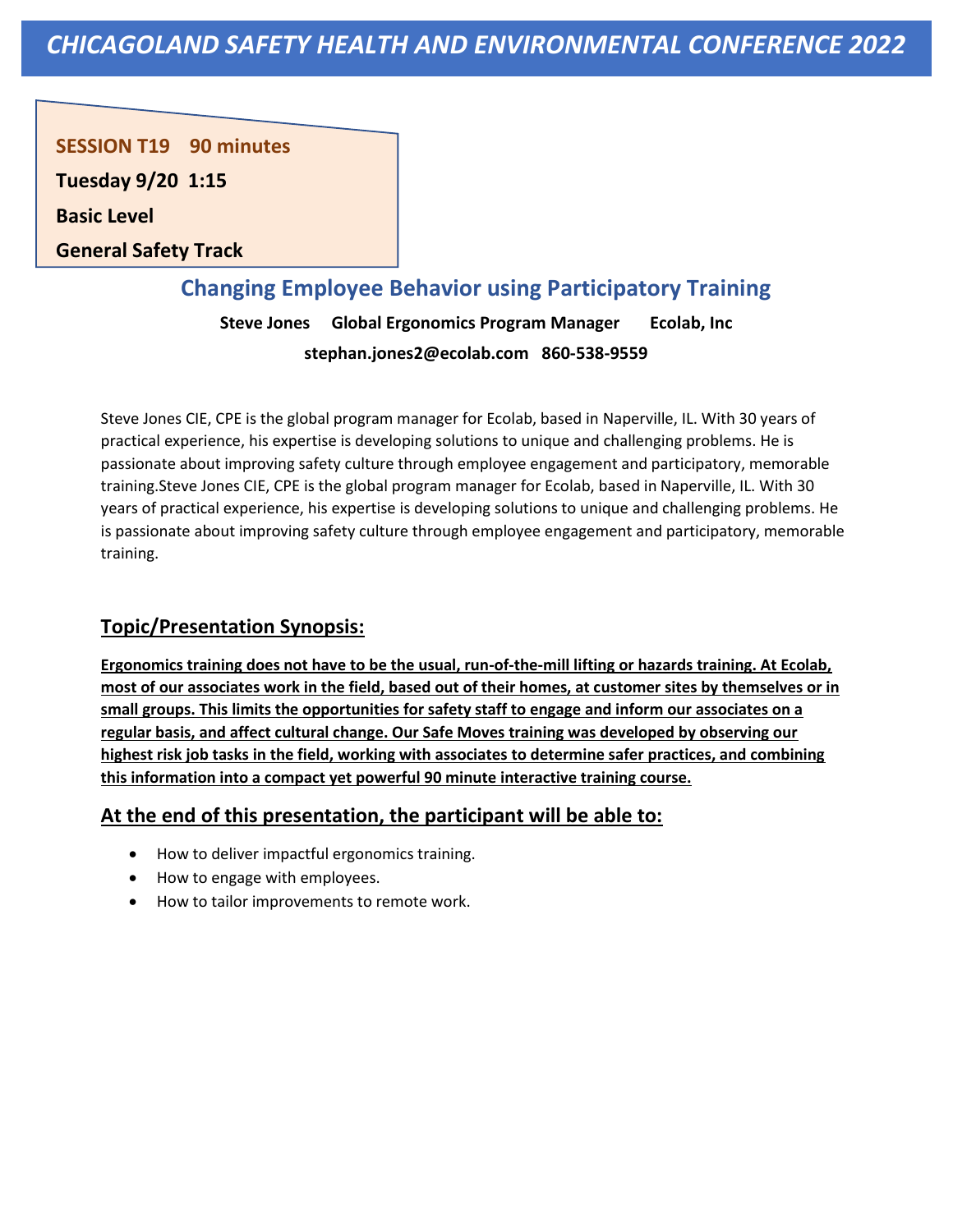**SESSION T20 3 hours (Half Day)** 

**Tuesday 9/20 1:15**

**Intermediate Level** 

**Industrial Hygiene Track**

## **Adventures in Higher Education Emergency Management**

**Dennis Terpin Senior Industrial Hygienist/Emergency Manager Retired, University of Illinois** 

**Chicago**

#### **ua446@aol.com 630-699-7171**

Dr. Terpin, Retired Senior Industrial Hygienist and Emergency Manager at The University of Illinois Chicago (UIC). Dr. Terpin, an awarded speaker has over 50-year experience in the Occupational Safety and Health, Laboratory Safety and Emergency Management fields. Dr. Terpin serves on the ASTM F23.65 International Respiratory Protection Committee.Dr. Terpin, Retired Senior Industrial Hygienist and Emergency Manager at The University of Illinois Chicago (UIC). Dr. Terpin, an awarded speaker has over 50-year experience in the Occupational Safety and Health, Laboratory Safety and Emergency Management fields. Dr. Terpin serves on the ASTM F23.65 International Respiratory Protection Committee.

## **Topic/Presentation Synopsis:**

**Beyond Traditional Emergency Management deals with unique requirements of Higher Education Incident Management concepts, organization, management, resources, and responsibilities of Higher Education. We will explore Higher Education training inter-reactions challenges such as the Policy Group, Incident Command, NIMS and OSHA Incident Command requirements, Key topics include All hazards prevention, preparedness, response, mitigation, and recovery. The goal is to prevent and reduce the harmful effects of all hazards, including disasters.**

- Understanding the Incident Command and National Incident Management System,
- What really happens when the emergency services arrive on your campus.
- Case histories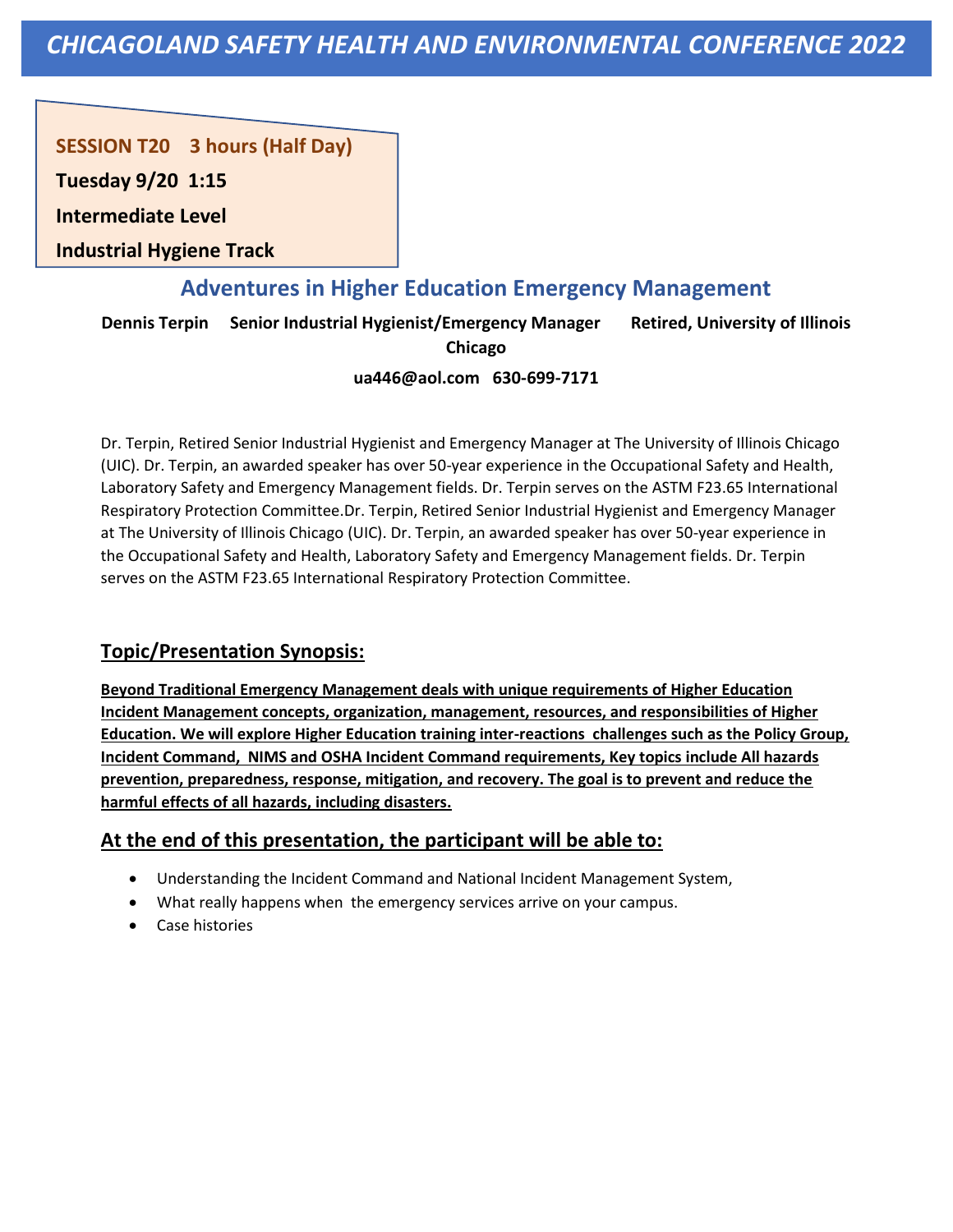**SESSION T21 90 minutes** 

**Tuesday 9/20 3:00**

**Intermediate Level** 

**General Safety Track**

## **Legionella Prevention and Control Strategies in Building Water Systems**

**Madeleine Rebullida Sr. Project Manager Forensic Analytical Consulting Services mrebullida@forensicanalytical.com 510-330-6026**

Madeleine an ASSE/IAPMO 12080 certified Legionella and Water Pathogen Management Programs (WPMP) Consultant with expertise in outbreak investigations and WPMP development in healthcare, education, biopharmaceutical and commercial settings. Madeleine's educational background includes critical care nursing, environmental science, microbiology and wastewater analysis as well as prior military service.Madeleine an ASSE/IAPMO 12080 certified Legionella and Water Pathogen Management Programs (WPMP) Consultant with expertise in outbreak investigations and WPMP development in healthcare, education, biopharmaceutical and commercial settings. Madeleine's educational background includes critical care nursing, environmental science, microbiology and wastewater analysis as well as prior military service.

## **Topic/Presentation Synopsis:**

**Discuss approaches to implementation of successful Water Management Programs (WMP) in buildings for the prevention and control of Legionella amplification and subsequent occupant exposure. The presentation will cover elements of a WMP and control strategies and technologies including administrative controls such as temperature and oxidant monitoring and flushing, and engineering controls such as filtration, temperature management and hyperheating, and secondary disinfection. The presentation will include case studies and examples so participants will be exposed to troubleshooting solutions for problems they may encounter when implementing water safety techniques as part of a water management program at a facility.**

## **At the end of this presentation, the participant will be able to:**

Intermediate level understanding of:

- Water hygiene and Legionella prevention and control strategies relevant to current events and regulatory guidance.
- Key aspects in the development of a water management plan and remediation techniques such for the control of Legionella and other waterborne pathogens.
- Possible drawbacks of corrosion and by-products formations in the implementation of control techniques.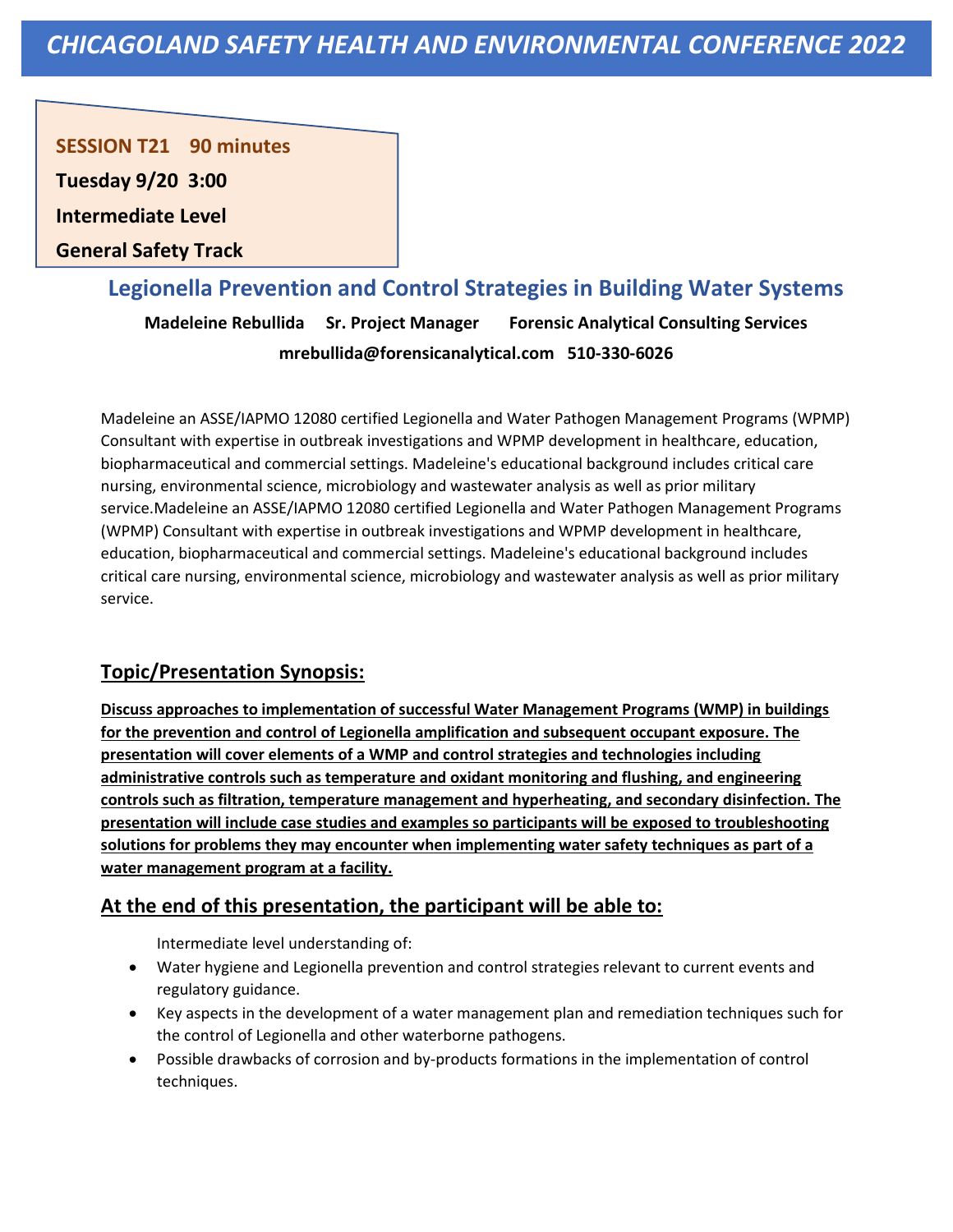**SESSION T22 90 minutes Tuesday 9/20 3:00 Intermediate Level Professional Development Track**

# **Humanizing Safety**

**Patrick Nelson CEO Loyalty Point Leadership patrick@loyaltypointleadership.com 507-828-8696**

Patrick has gained both local and national accolades

for his military service, academic career, and work as

a professional speaker and trainer including being

named the inaugural NFL-Tillman Military Scholar.

He is the recipient of the Bronze Star Medal and the Purple Heart Medal.Patrick has gained both local and national accolades

for his military service, academic career, and work as

a professional speaker and trainer including being

named the inaugural NFL-Tillman Military Scholar.

He is the recipient of the Bronze Star Medal and the Purple Heart Medal.

## **Topic/Presentation Synopsis:**

**We all have experiences where unsafe environments – at home, at work, in life –impacted us in profound ways. These experiences, often untold, have the power to save someone's life. By building the skills to share our experiences through storytelling, we're able to inspire (vs mandate) workplace safety behaviors. The practice of storytelling also helps create a culture where individuals feel more closely connected to the safety of others and contributes to a service-based environment where caretaking, collaboration, and teamwork thrive.**

- Develop a personal safety stump speech
- Practical tips to help inspire others to take safety personal
- Inspired growth mindset to help increase engagement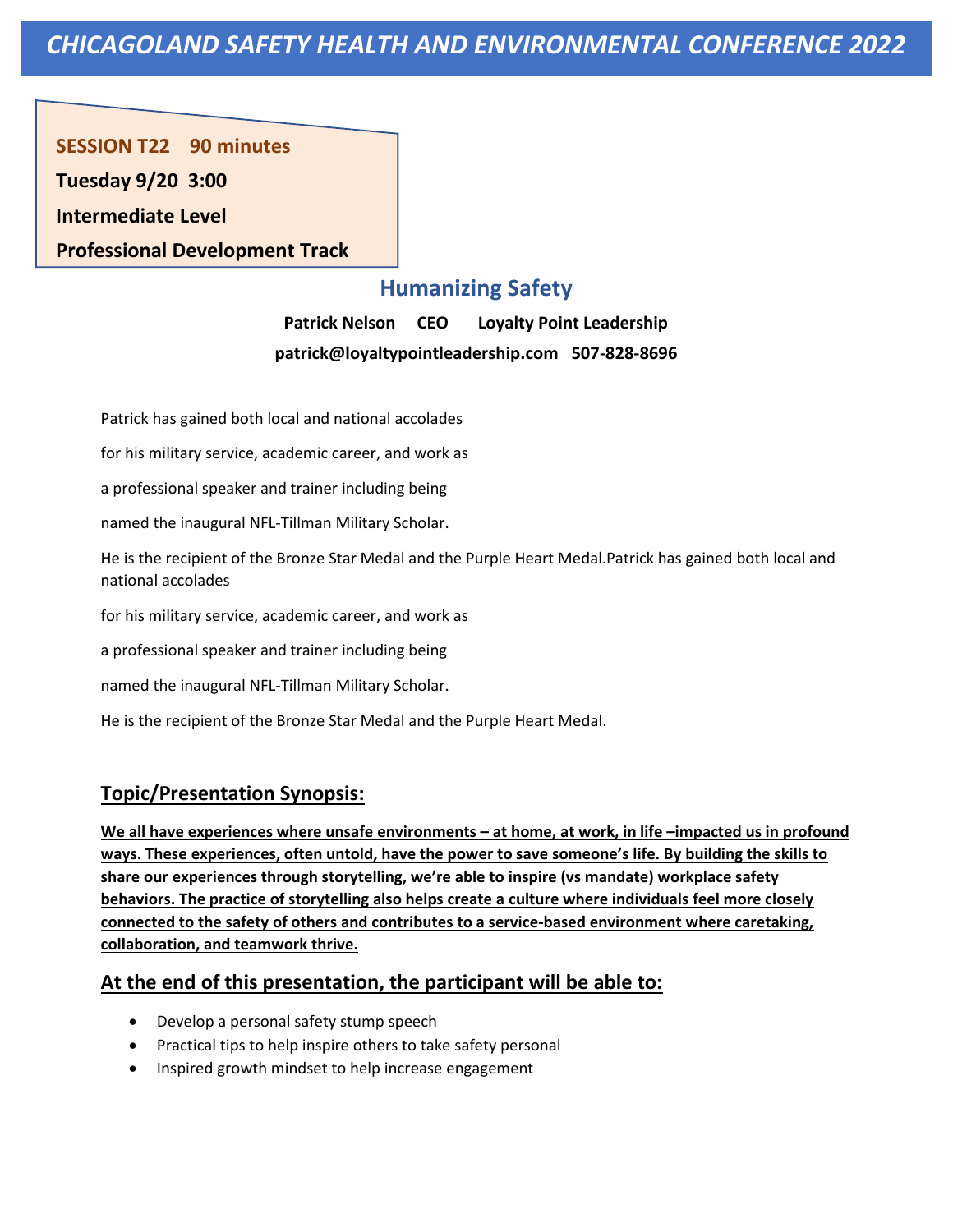**SESSION T23 90 minutes** 

**Tuesday 9/20 3:00**

**Basic Level** 

**Industrial Hygiene Track**

## **What is Industrial Hygiene and Why Should you Care**

**Ed Stuber Subject Matter Expert SGS Galson edward.stuber@sgs.com 315-427-4222**

IS a CIH and ROH with over 35 years of experience in industrial hygiene laboratory operations. He is responsible for all technical aspects of industrial hygiene for clientele and industrial hygiene sampling and analysis projects.

has presented several PDCs, poster sessions, and roundtables at local and National IH Conferences.IS a CIH and ROH with over 35 years of experience in industrial hygiene laboratory operations. He is responsible for all technical aspects of industrial hygiene for clientele and industrial hygiene sampling and analysis projects.

has presented several PDCs, poster sessions, and roundtables at local and National IH Conferences.

## **Topic/Presentation Synopsis:**

**The presentation will go over what is Industrial Hygiene, who are Industrial Hygienists, and how an IH Program benefits both the employee and the employer. It will detail the many aspects of what constitutes an Industrial Hygiene Program.**

- Explain what an Industrial Hygiene Program is
- Explain the benefits of a good Industrial Hygiene Program
- Explain who is responsible for an Industrial Hygiene Program in the workplace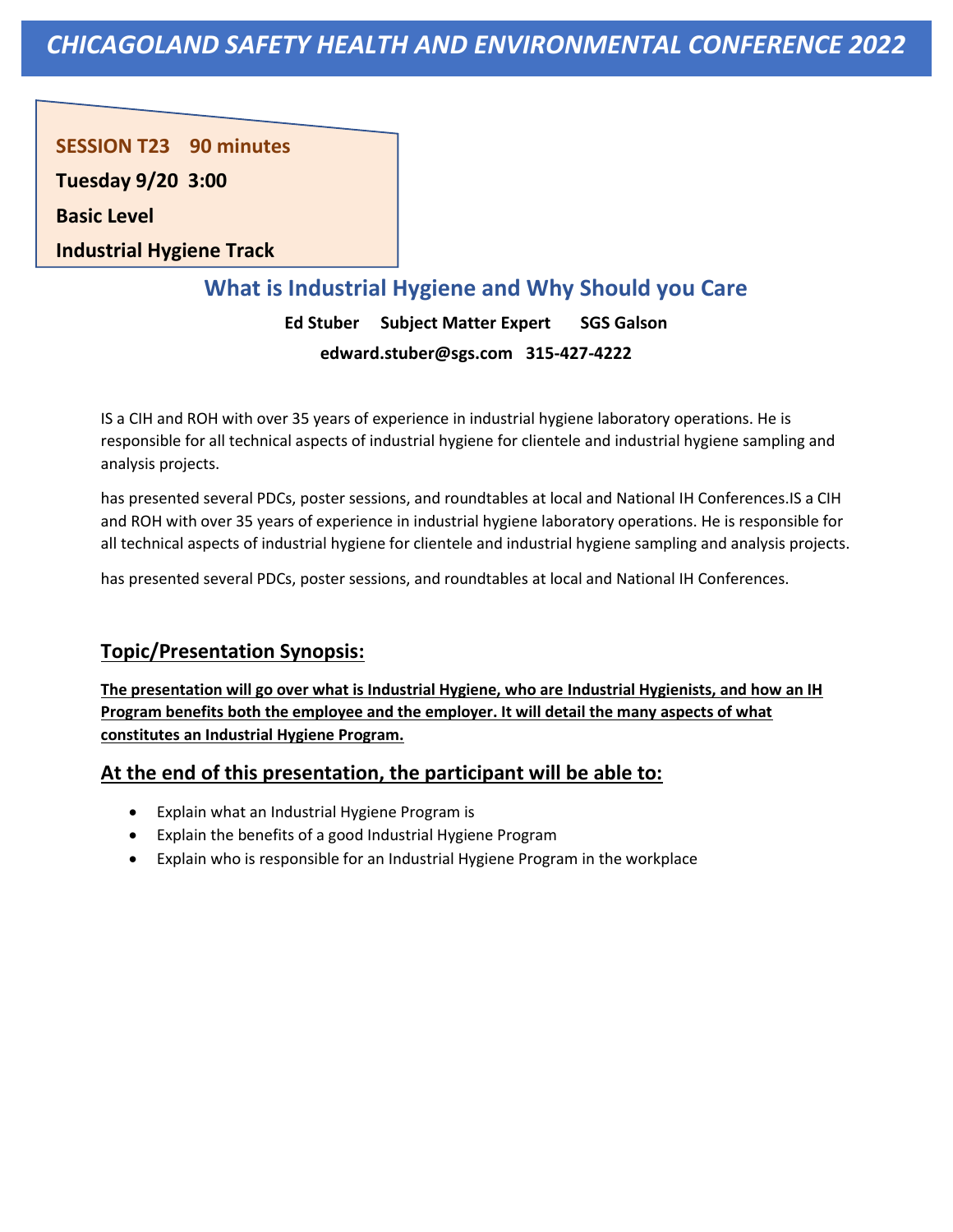**SESSION T24 90 minutes Tuesday 9/20 3:00 Intermediate Level General Safety Track**

# **Safety, Work Comp, and COVID**

**Don Phillips Corporarte EHS Director NTN USA dphillips@ntnusa.com 815-791-4053**

Mr. Phillips is the Corporate Safety Director for NTN USA, founder and President of SafetyDon, LLC, and a qualified OSHA Outreach trainer in general industry. Don has spoken locally, nationally, and internationally on a wide variety of topics including employee and public safety, compliance, and training.Mr. Phillips is the Corporate Safety Director for NTN USA, founder and President of SafetyDon, LLC, and a qualified OSHA Outreach trainer in general industry. Don has spoken locally, nationally, and internationally on a wide variety of topics including employee and public safety, compliance, and training.

## **Topic/Presentation Synopsis:**

**COVID-19 brought a new wrinkle to workers comp. This interactive presentation will discuss the direct and indirect impact of COVID on claims, regardless of COVID as the source of the claim.**

- Identify COVID as work comp
- Identify COVID impacts on non-COVID work comp claims
- Avoiding the traps of COVID impact on claims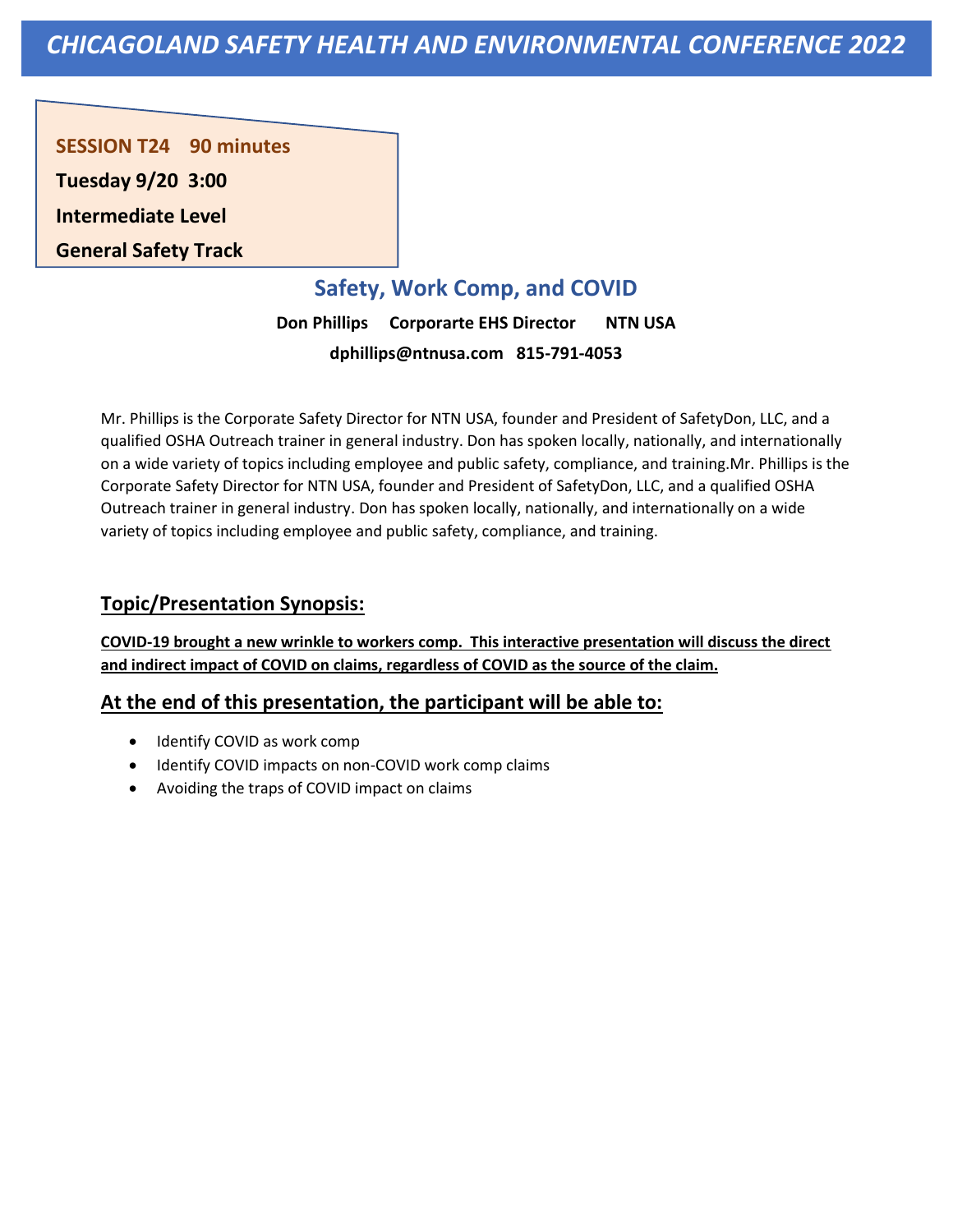**SESSION T25 90 minutes** 

**Tuesday 9/20 3:00**

**Basic Level** 

**General Safety Track**

# **A Proven Method to Reduce the Frequency and Cost of Overexertion Injuries Before You Hire**

**Rob Teitsma and Chris Pfieffer Vice President of Business Development Cost Reduction Technologies**

**rteitsma@costreductiontech.com 616-723-2025**

Rob helps employers across industry to reduce the frequency and costs associated with job-related overexertion and cumulative trauma through the use of CRT's proprietary technology. CRT's services include objective, defensible, reproducible, and standardized tests for pre-employment and post-injury applications. He interacts with C-level executives, employers' TPAs, and insurance brokers.Rob helps employers across industry to reduce the frequency and costs associated with job-related overexertion and cumulative trauma through the use of CRT's proprietary technology. CRT's services include objective, defensible, reproducible, and standardized tests for pre-employment and post-injury applications. He interacts with C-level executives, employers' TPAs, and insurance brokers.

## **Topic/Presentation Synopsis:**

**CRT will demonstrate the value of objective testing to identified qualified applicants and employees prior to employers' making a hiring decision. The technology meets the ADA criteria for strength and ability testing--CRT's test is a non-medical test. In addition, CRT's technology can be used by treating physicians to make informed decisions for treatment and rehabilitation in post-injury tests. CRT's technology meets the Federal Courts standards for expert testimony and can be used to determine when the employee has reach pre-injury level. CRT technology can validate the existence of an injury and determine the degree of injury.**

- Learn that there is ADA/EEOC compliant physical capability evaluation technology.
- This technology can be used to identify physically capable applicants and employees before hiring or returning to work.
- CRT's technology does produce a positive return on investment by lowering frequency and costs related to overexertion and cumulative trauma injuries.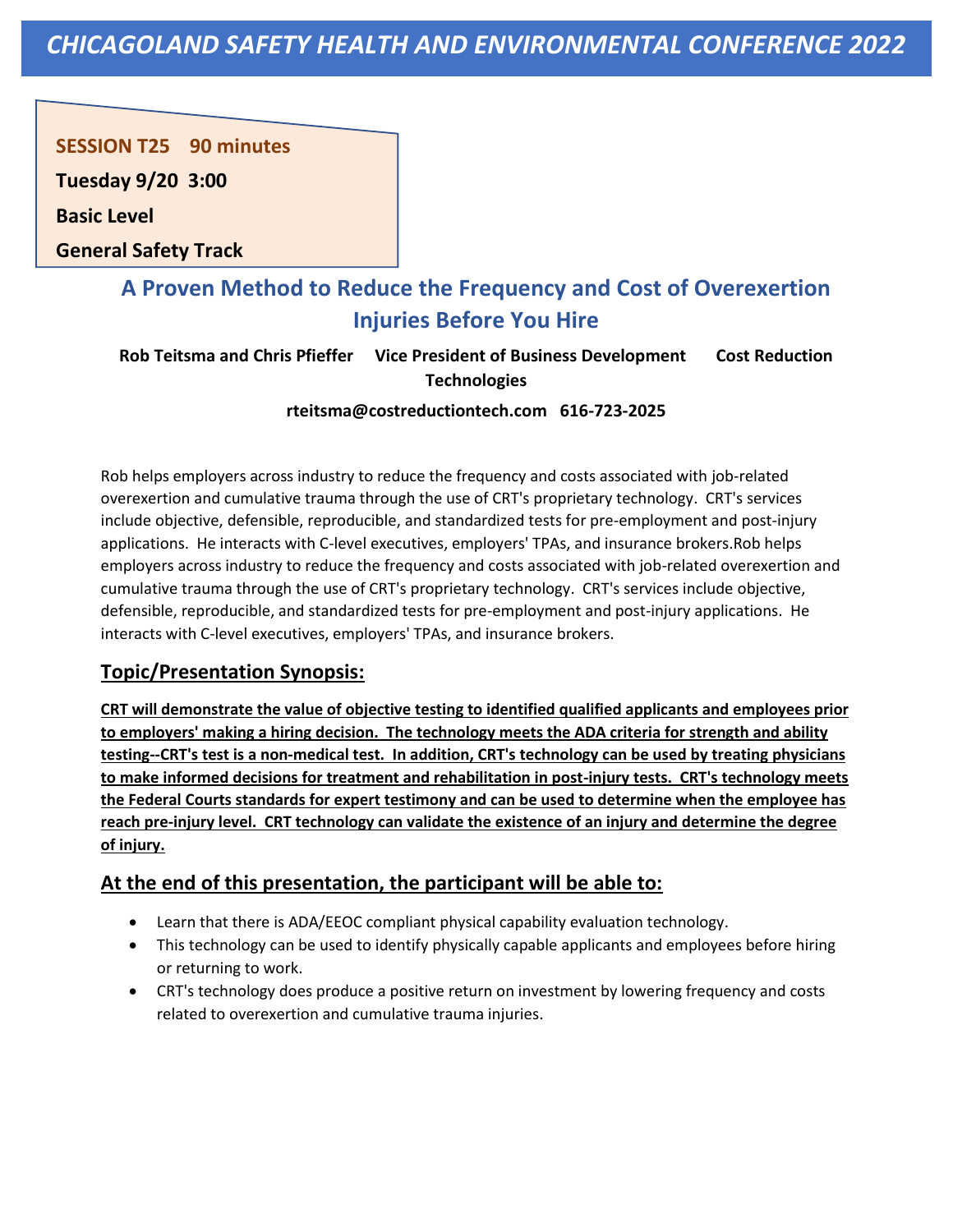**SESSION T26 Full Day** 

**8:30-4:15 Tuesday 9/20 8:30**

**Basic Level** 

**OSHA Track**

# **OSHA 10 General Industry (Part 1)**

**Brent Bryden** 

#### **brent.bryden@outlook.com**

Instructor at LWSC & CSC for Construction Safety and InterActive Safety Solutions for Construction Safety and General Industry Safety & Safety Audits.Instructor at LWSC & CSC for Construction Safety and InterActive Safety Solutions for Construction Safety and General Industry Safety & Safety Audits.

## **Topic/Presentation Synopsis:**

**10 Hour OSHA General Industry Requirements.**

## **At the end of this presentation, the participant will be able to:**

• Hazard recognition, best practices and understanding assessment tools.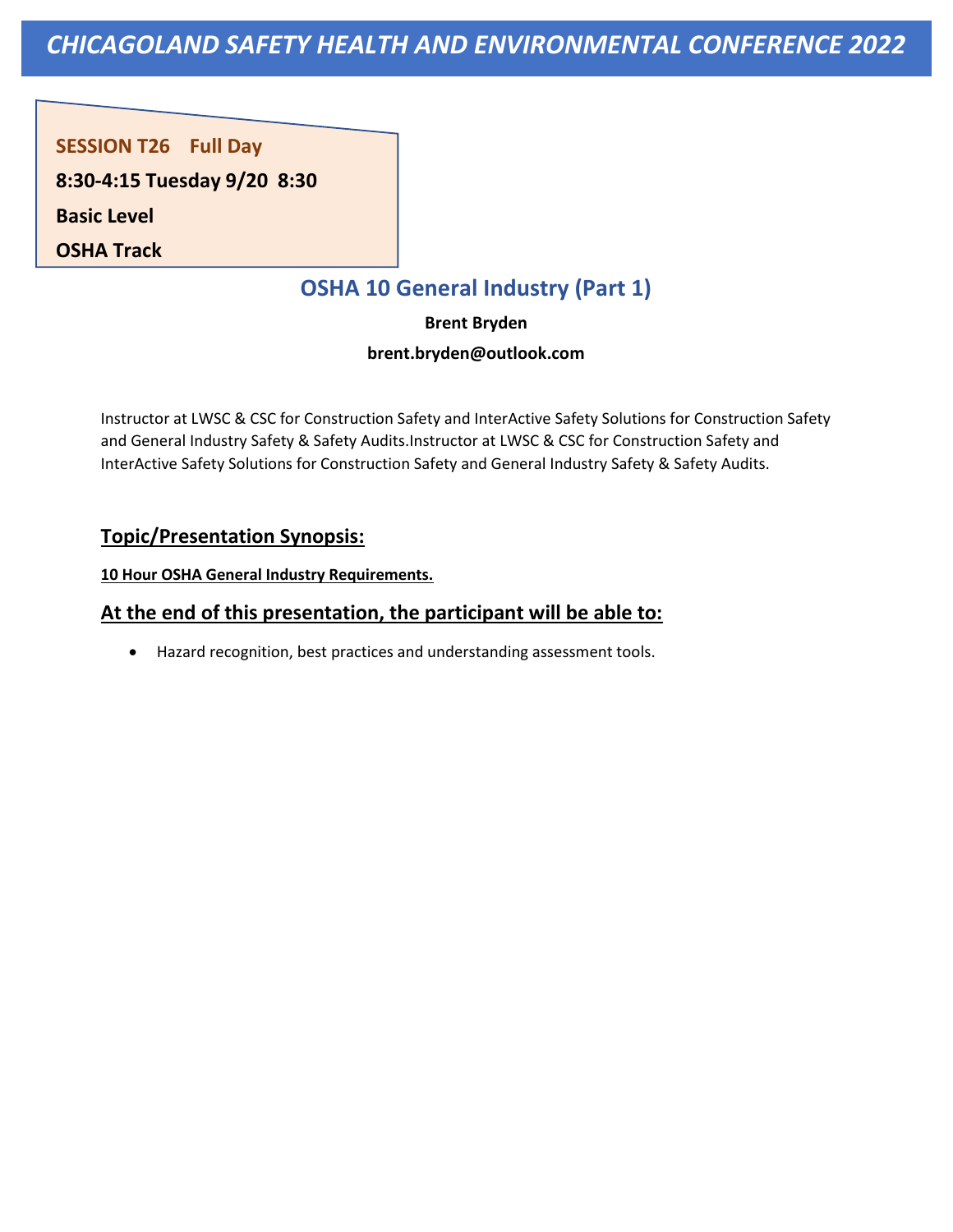**SESSION W01 90 minutes** 

**Wednesday 9/21 8:30**

**Basic Level** 

**General Safety Track**

## **The Shocking Need for Electrical Safety, Inspection & Testing**

**Richard Rivkin Chief Executive Officer Saf-T-Gard International, Inc. rrivkin@saftgard.com 847-291-1600**

Richard Rivkin is the Chief Executive Officer (past President) of Saf-T-Gard International, Inc., a privatelyheld family-owned & operated global supplier of industrial safety products based in Northbrook, IL. Rivkin's career spans more than 50 years of innovation & accomplishments including the development & implementation of the Voltgard Test Lab.Richard Rivkin is the Chief Executive Officer (past President) of Saf-T-Gard International, Inc., a privately-held family-owned & operated global supplier of industrial safety products based in Northbrook, IL. Rivkin's career spans more than 50 years of innovation & accomplishments including the development & implementation of the Voltgard Test Lab.

## **Topic/Presentation Synopsis:**

**Explore the OSHA regulations and ASTM specifications for use, in-service inspection and testing of rubber insulating equipment, and learn how to help protect workers and employers against loss time, costly damage, legal liability, increased insurance premiums and hefty regulatory fines.**

- Teach participants how to identify the OSHA requirements for use of rubber insulting equipment, and increase their awareness on the need for rubber insulating equipment in industries other than electrical utilities
- Educate attendees on how to understand and apply the ASTM specifications for the in-service inspection and testing of rubber insulating equipment
- Inform the audience on how to best utilize and maintain rubber insulating equipment for longterm safety, compliance and cost savings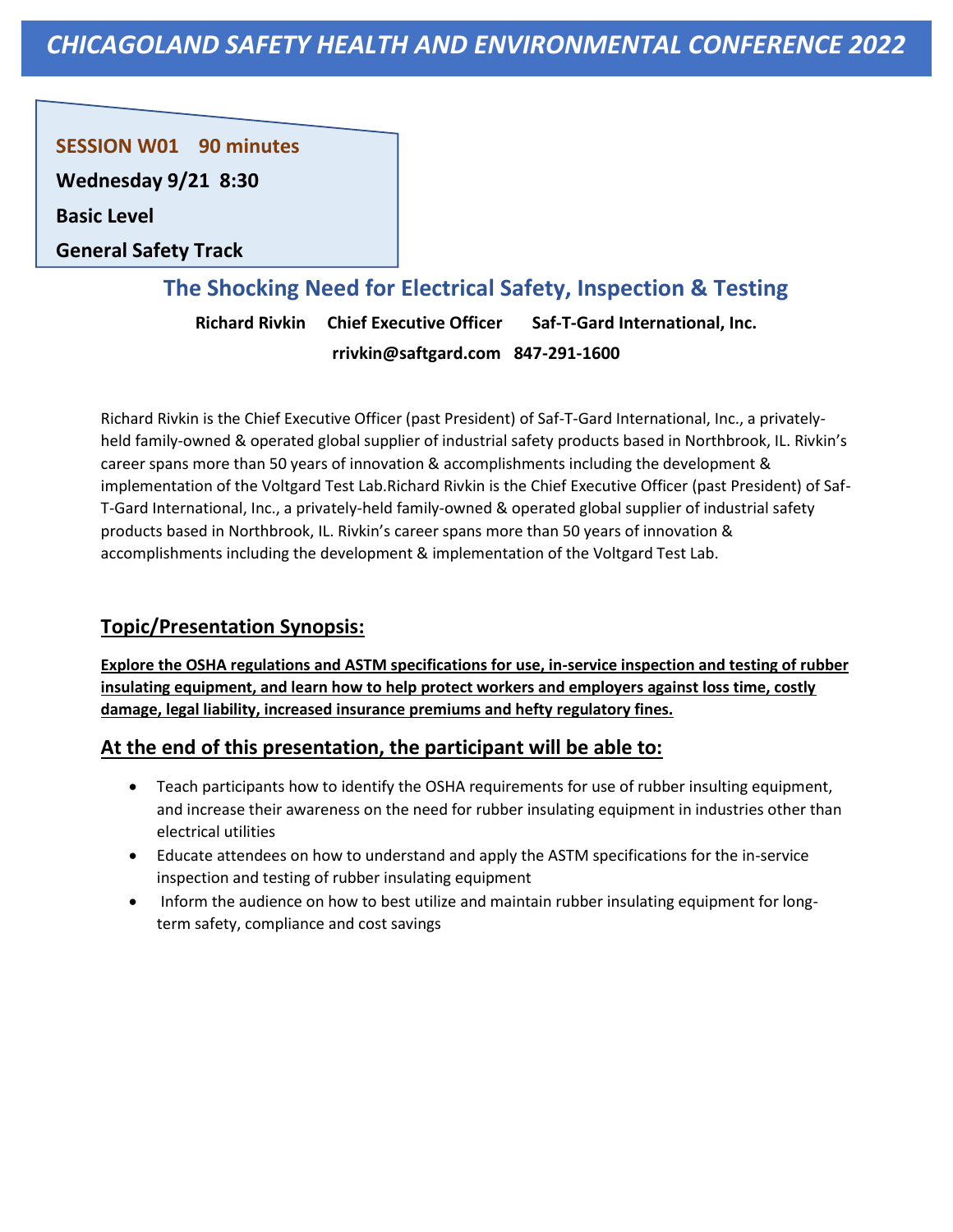**SESSION W02 90 minutes** 

**Wednesday 9/21 8:30**

**Intermediate Level** 

**General Safety Track**

# **Take your Forklift Operator Training Up a Notch**

**Gary Salvador Owner Safety First Training Systems, Inc. safetyfirst1@comcast.net 630-880-2083**

Gary Salvador holds a Bachelor of Science degree from Illinois Institute of Technology. He has been an authorized OSHA Outreach Instructor for 20 years and has experience in Industrial Safety as a trainer and supervisor in heavy industry. He is an adjunct faculty member for the National Safety Council.Gary Salvador holds a Bachelor of Science degree from Illinois Institute of Technology. He has been an authorized OSHA Outreach Instructor for 20 years and has experience in Industrial Safety as a trainer and supervisor in heavy industry. He is an adjunct faculty member for the National Safety Council.

## **Topic/Presentation Synopsis:**

#### **We will look at ways to make your forklift operator training more interesting and engaging.**

- OSHA requirements for operator training
- Making the most of your training sessions
- Testing strategies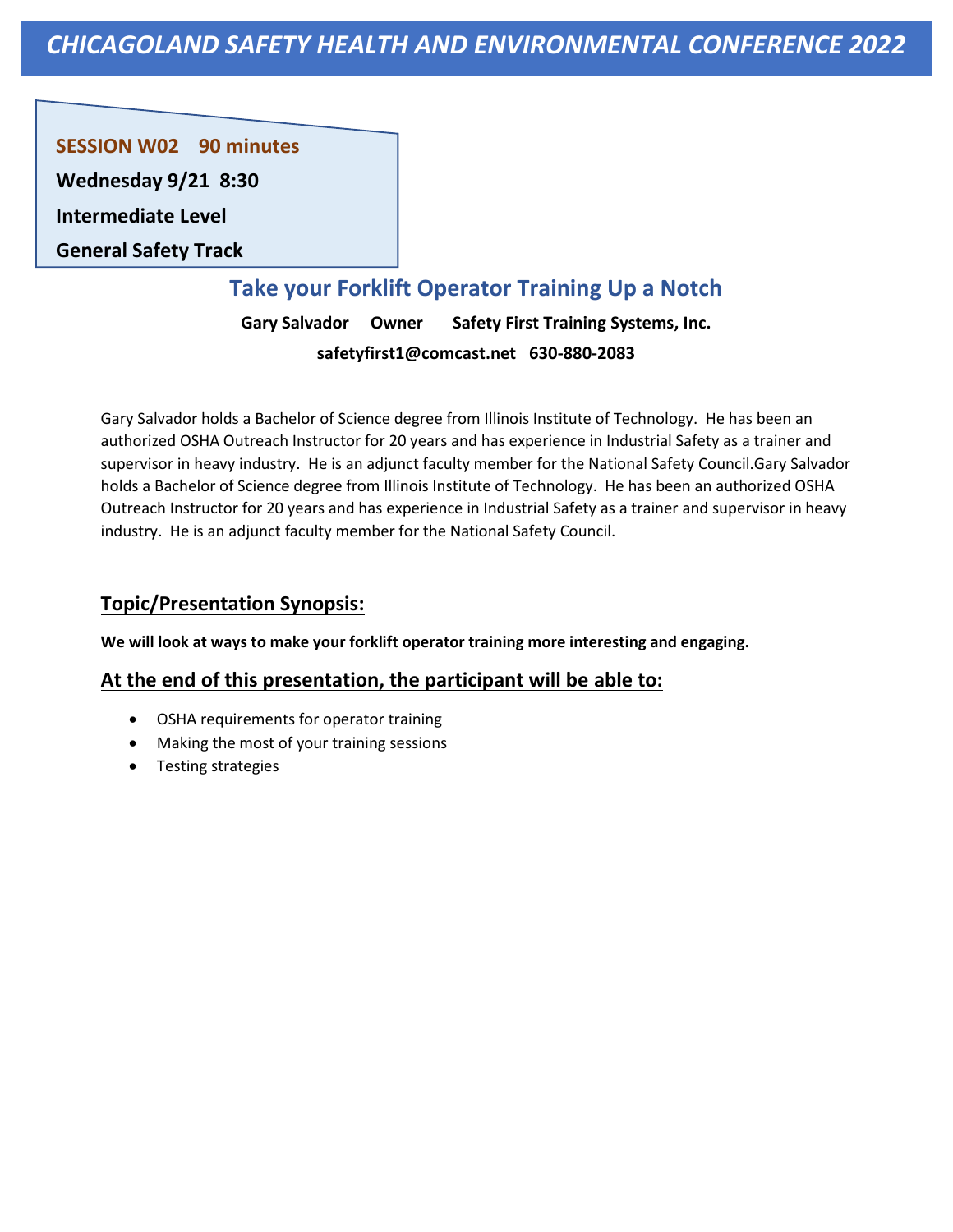**SESSION W03 90 minutes** 

**Wednesday 9/21 8:30**

**Intermediate Level** 

**General Safety Track**

## **Extreme Ergonomics Accommodations**

**Timothy Pottorff Principal QP3 ErgoSystems LLC t.pottorff@qp3ergosystems.com 847-921-3113**

Tim Pottorff is an Ergonomist with nearly 30-years of consulting experience that spans the globe. He has worked with thousands of leading companies across most business sectors and helps them by showing the impact good processes, tool, and equipment design have on key business metrics beyond injuries and illnesses.Tim Pottorff is an Ergonomist with nearly 30-years of consulting experience that spans the globe. He has worked with thousands of leading companies across most business sectors and helps them by showing the impact good processes, tool, and equipment design have on key business metrics beyond injuries and illnesses.

## **Topic/Presentation Synopsis:**

**Ergonomists and safety professionals often speak about "routine" cases," however this talk discusses the "Extreme Ergonomics" cases that arise, and where employers had to take additional (and in one case extraordinary) steps to accommodate employees. The focal point of the talk will discuss truly extreme ergonomics accommodation cases, including one about an employee with multiple major medical conditions, and the many steps taken from start-to-finish to achieve a series of accommodations for the various issues discovered.**

- Identify unique situations that affected the ability of office-based employees in diverse organizations to work comfortably--and productively
- Participants will learn how empathy and listening to employees' needs are important to successful accommodations and improvements.
- Participants will understand how creative and considerate accommodations can help people with various physical and/or medical conditions to continue working productively.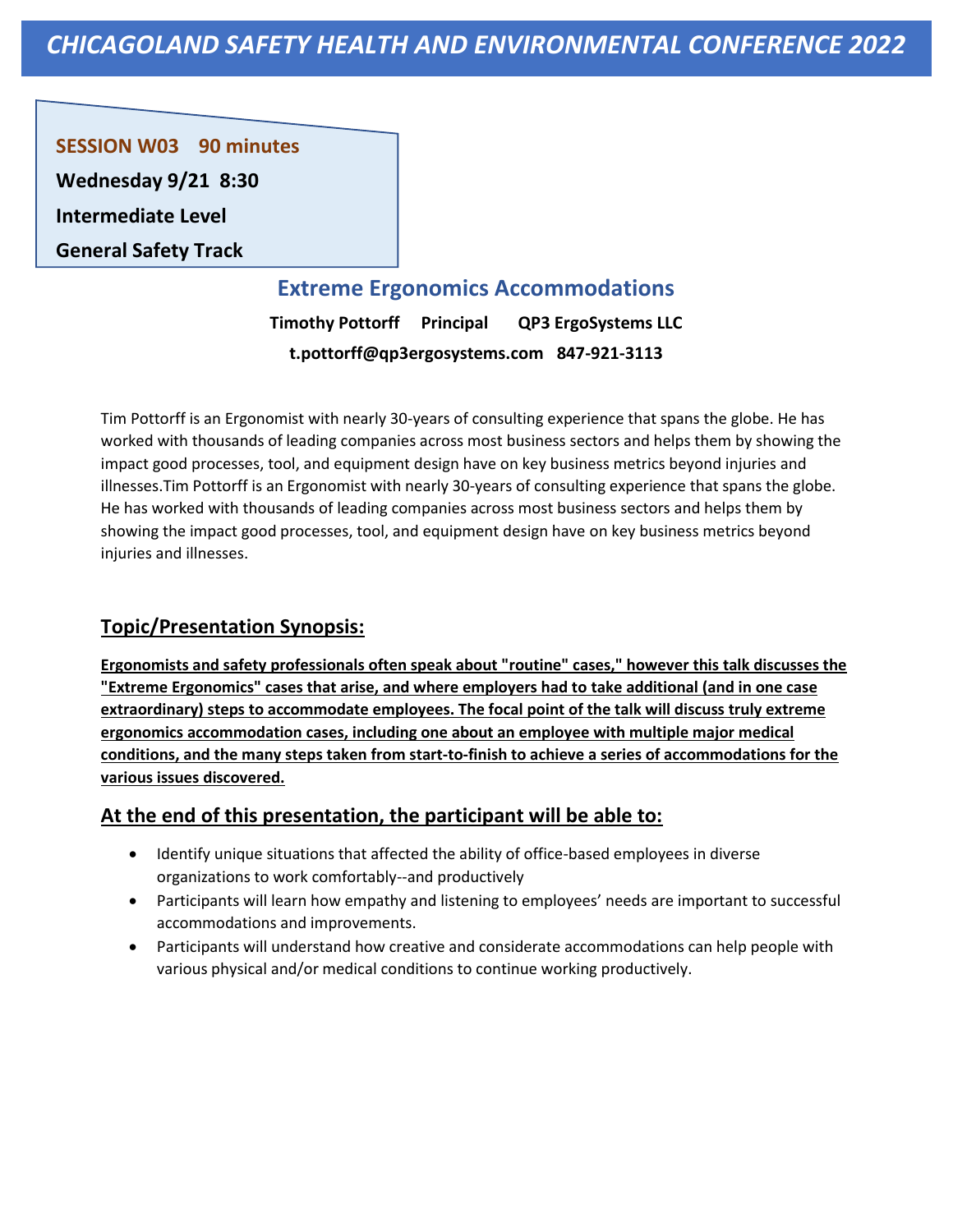**SESSION W04 90 minutes** 

**Wednesday 9/21 8:30**

**Advanced Level** 

**Professional Development Track**

## **Creating and Sustaining a Global EHS Compliance Auditing Process**

**Gary Williams (Former) Director, Environment & Compliance (Former) Ecolab, Inc garyallen7307@gmail.com 630-605-6292**

(Retired) Career experience included Corporate Environmental Director and Regional Vice-President for two major corporations over 17 years. Director of Water Quality Planning & Standards for US EPA. Environmental and management consultant to multi-national corporations over 18 years. BS in Civil/Environmental Engineering from University of Illinois. MBA from University of Chicago.(Retired) Career experience included Corporate Environmental Director and Regional Vice-President for two major corporations over 17 years. Director of Water Quality Planning & Standards for US EPA. Environmental and management consultant to multi-national corporations over 18 years. BS in Civil/Environmental Engineering from University of Illinois. MBA from University of Chicago.

## **Topic/Presentation Synopsis:**

**For this session I will share my experience over 35 years in creating and sustaining corporate EHS auditing processes. Topic is primarily for senior managers and those aspiring to become one, as well as senior consultants advising and managing major corporations in this capacity. The session will cover multiple elements for successful management of a global auditing process, including structure, content, auditor competency, report writing, interviewing, negotiations, data analysis, management expectations and presentations.**

- How to create an efficient, successful auditing process
- How to grow and sustain a successful audit process through various challenges
- Share lessons I've learned from my extensive career experience in industry, consulting and government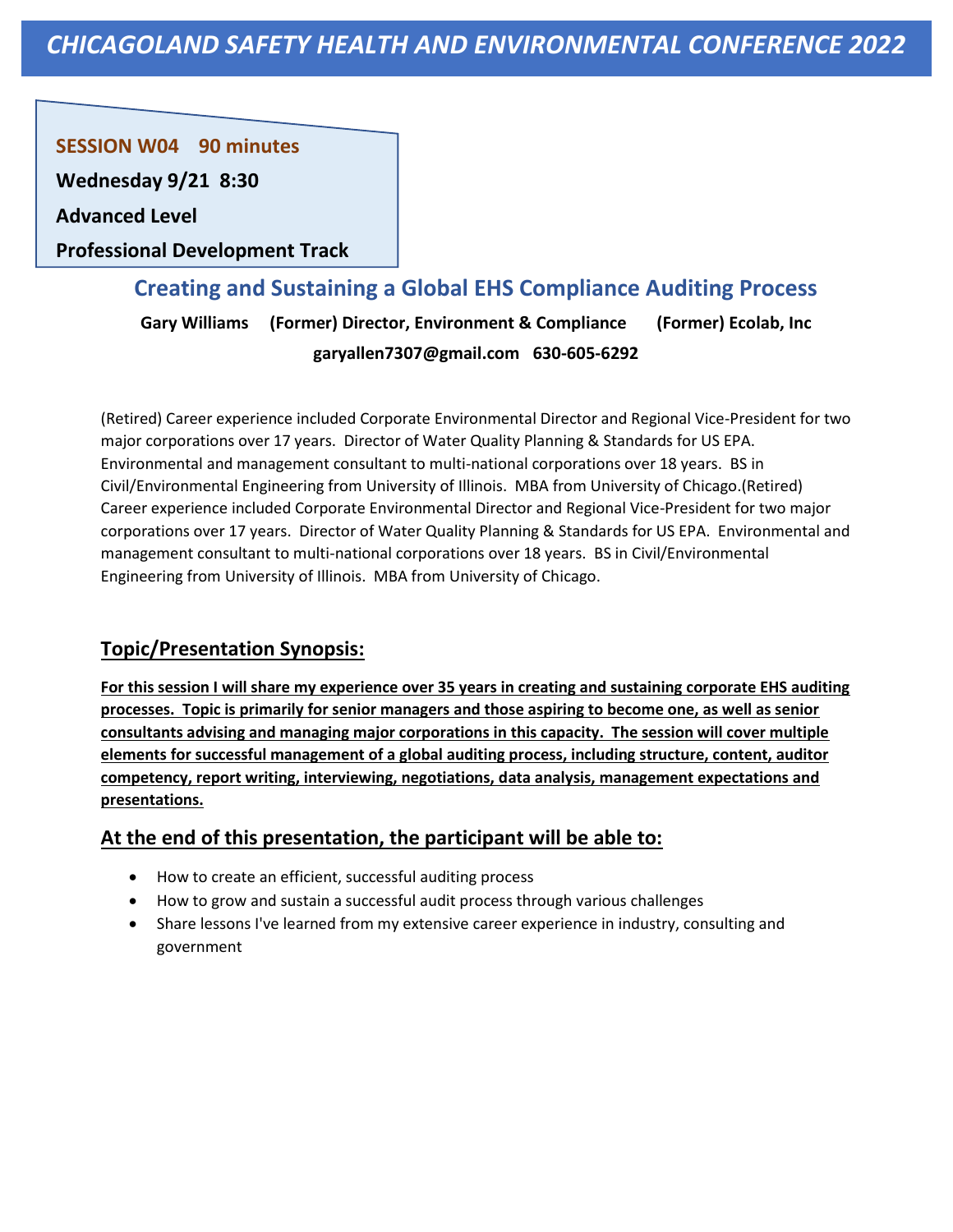**SESSION W05 Half Day** 

**Wednesday 9/21 8:30 - Noon**

**Basic Level** 

**OSHA Track**

# **OSHA 10 General Industry (Part 2)**

**Brent Bryden** 

#### **brent.bryden@outlook.com**

Instructor at LWSC & CSC for Construction Safety and InterActive Safety Solutions for Construction Safety and General Industry Safety & Safety Audits.Instructor at LWSC & CSC for Construction Safety and InterActive Safety Solutions for Construction Safety and General Industry Safety & Safety Audits.

## **Topic/Presentation Synopsis:**

**10 Hour OSHA General Industry Requirements.**

## **At the end of this presentation, the participant will be able to:**

• Hazard recognition, best practices and understanding assessment tools.Hazard recognition, best practices and understanding assessment tools.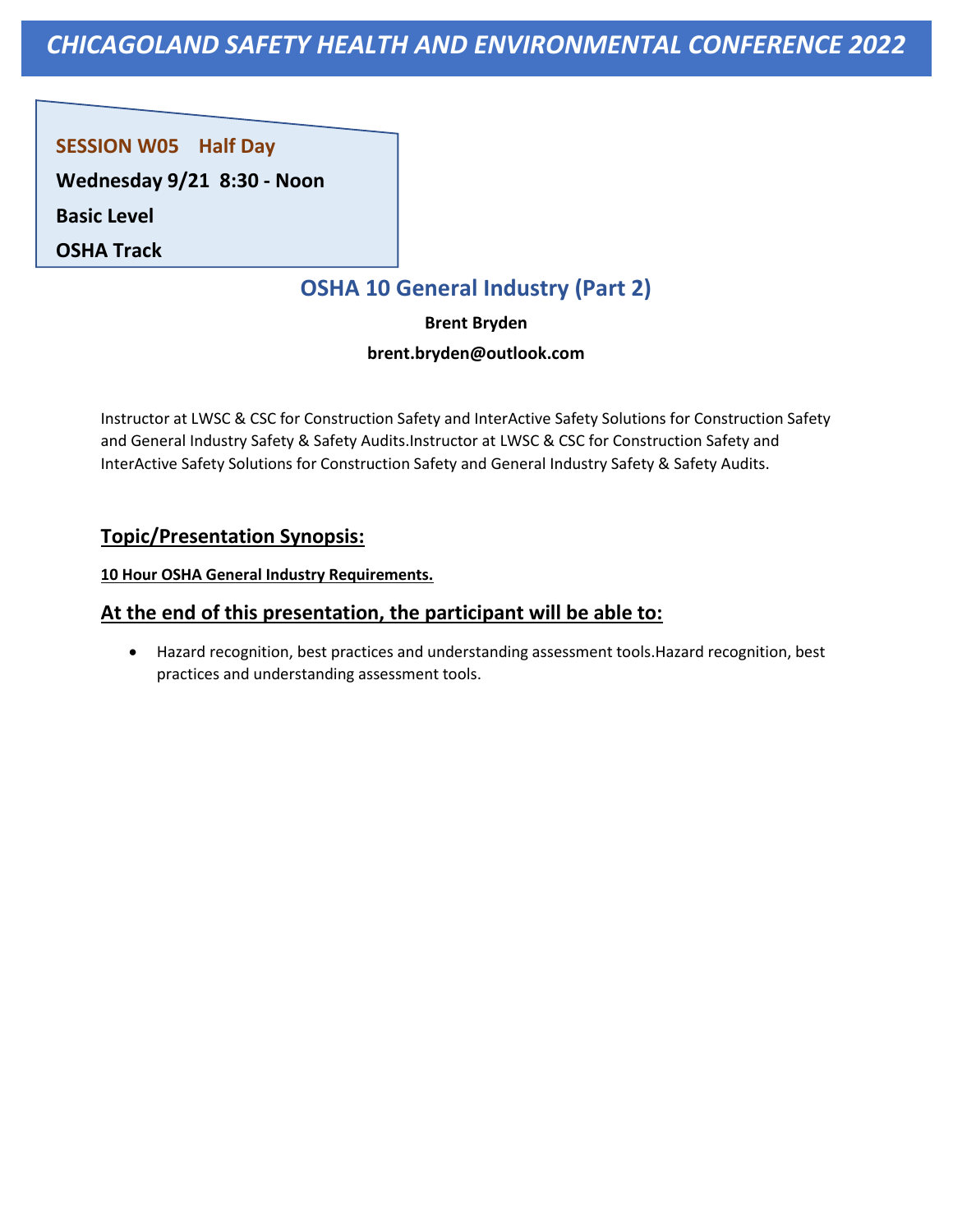#### **SESSION W06 Half Day**

**8:30-noon Wednesday 9/21 8:30**

**Basic Level** 

**OSHA Track**

# **OSHA 10 Construction (Part 1)**

**Eric Hedman Safety Training Specialist City of Naperville hedmane@naperville.il.us** 

Eric Hedman had spent 25 years in the fire service seeing first hand how the lack of safety effected many. After retiring, he started a second career as a safety professional, working in various safety positions that included the Chicago Transit Authority, Asplundh Tree Expert, and the City of Naperville.Eric Hedman had spent 25 years in the fire service seeing first hand how the lack of safety effected many. After retiring, he started a second career as a safety professional, working in various safety positions that included the Chicago Transit Authority, Asplundh Tree Expert, and the City of Naperville.

#### **Topic/Presentation Synopsis:**

**OSHA 10 Construction is part of the OSHA Outreach Training Program, the course is directed to those involved in construction activities seeking a general level of safety awareness, but at the same time, they are not safety professionals who need a comprehensive level of knowledge.**

- Introduction to OSHA
- Introducing Construction Focus Four (Leading causes of death in construction)
- Bloodborne Pathogens- Introduction to OSHA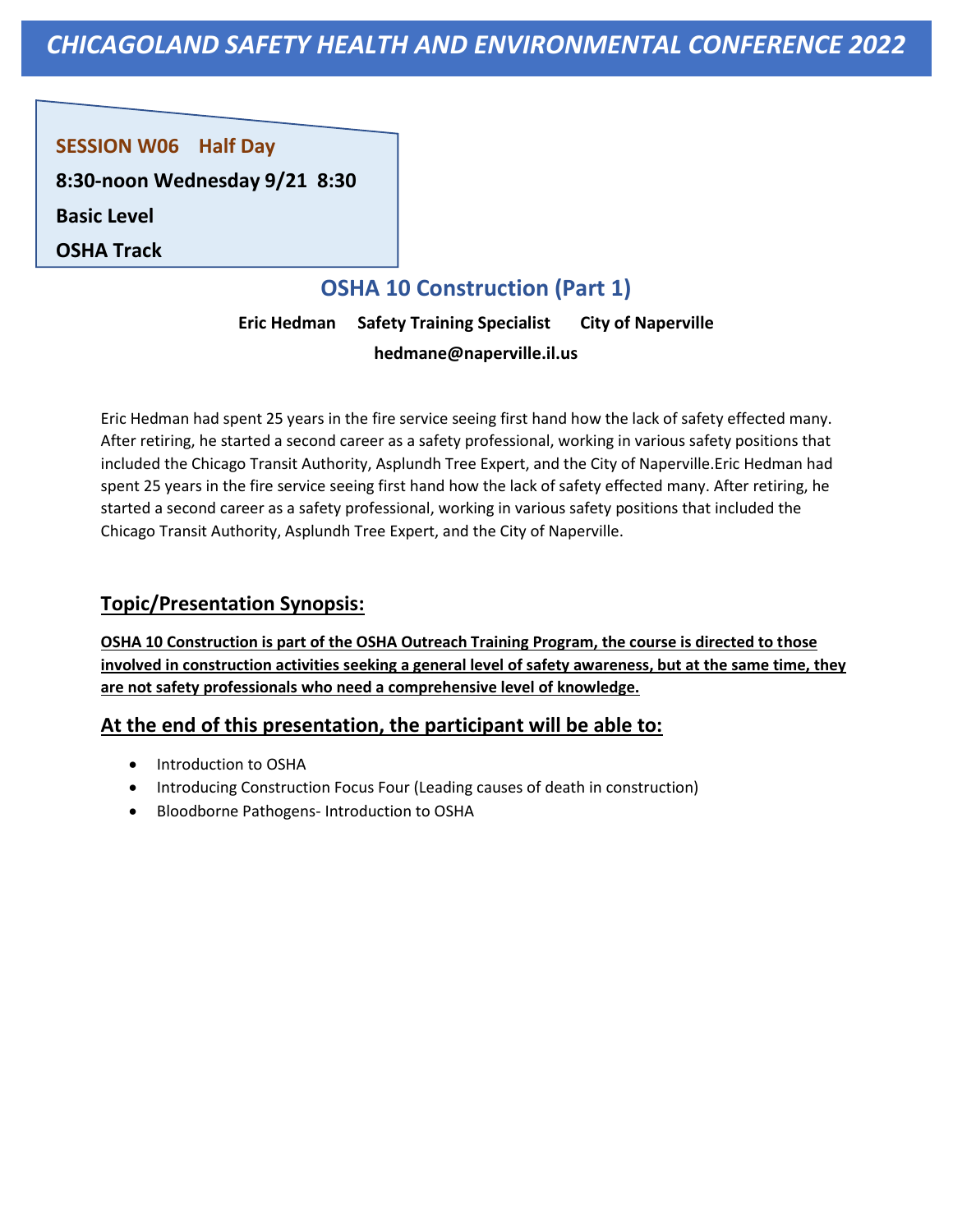## **SESSION W07 3 hours (Half Day)**

**Wednesday 9/21 8:30**

**Intermediate Level** 

**Industrial Hygiene Track**

## **Process Safety Concepts for Laboratory Inspections**

**Dennis Terpin Senior Industrial Hygienist/Emergency Manager Retired, University of Illinois** 

**Chicago**

#### **ua446@aol.com 630-699-7171**

Dr. Terpin Retired Senior Industrial Hygienist and Emergency Manager at The University of Illinois Chicago (UIC). Dr. Terpin serves on the ASTM F23.65 International Respiratory Protection Committee on Protective Clothing and Respiratory Protection. A Master level Instructor for FEMA/DHS is recipient of 3 Domestic Preparedness 5.0 Perfect Instructor Awards.Dr. Terpin Retired Senior Industrial Hygienist and Emergency Manager at The University of Illinois Chicago (UIC). Dr. Terpin serves on the ASTM F23.65 International Respiratory Protection Committee on Protective Clothing and Respiratory Protection. A Master level Instructor for FEMA/DHS is recipient of 3 Domestic Preparedness 5.0 Perfect Instructor Awards.

## **Topic/Presentation Synopsis:**

**This session will increase your ability to identify laboratory safety hazards and enhance your understanding of safe laboratory design and operation. The session will explore the different approaches for conducting laboratory inspections. The approaches we will discuss are the laboratory inspection checklist, and an advanced process safety approach to laboratory safety inspection. Topics will include, SOP's, COVID reopening, NFPA 45, 2019 updates, Management Strategies challenges of shared laboratory spaces, understanding immediate danger in the laboratories, storage concerns, work practices, potentially hazardous procedures and equipment, pressurized vessels, vacuum systems, and defining the role of the Chemical Hygiene Officer.**

- Define the role of the laboratory inspector
- Identify the key steps involved in laboratory safety operations, inspections and NFPA 45-2019 updates
- Describe the importance of applying process safety concepts to laboratory inspections and the NFPA 45-2019 – 11.2.1, Hazard and Risk Assessment Requirements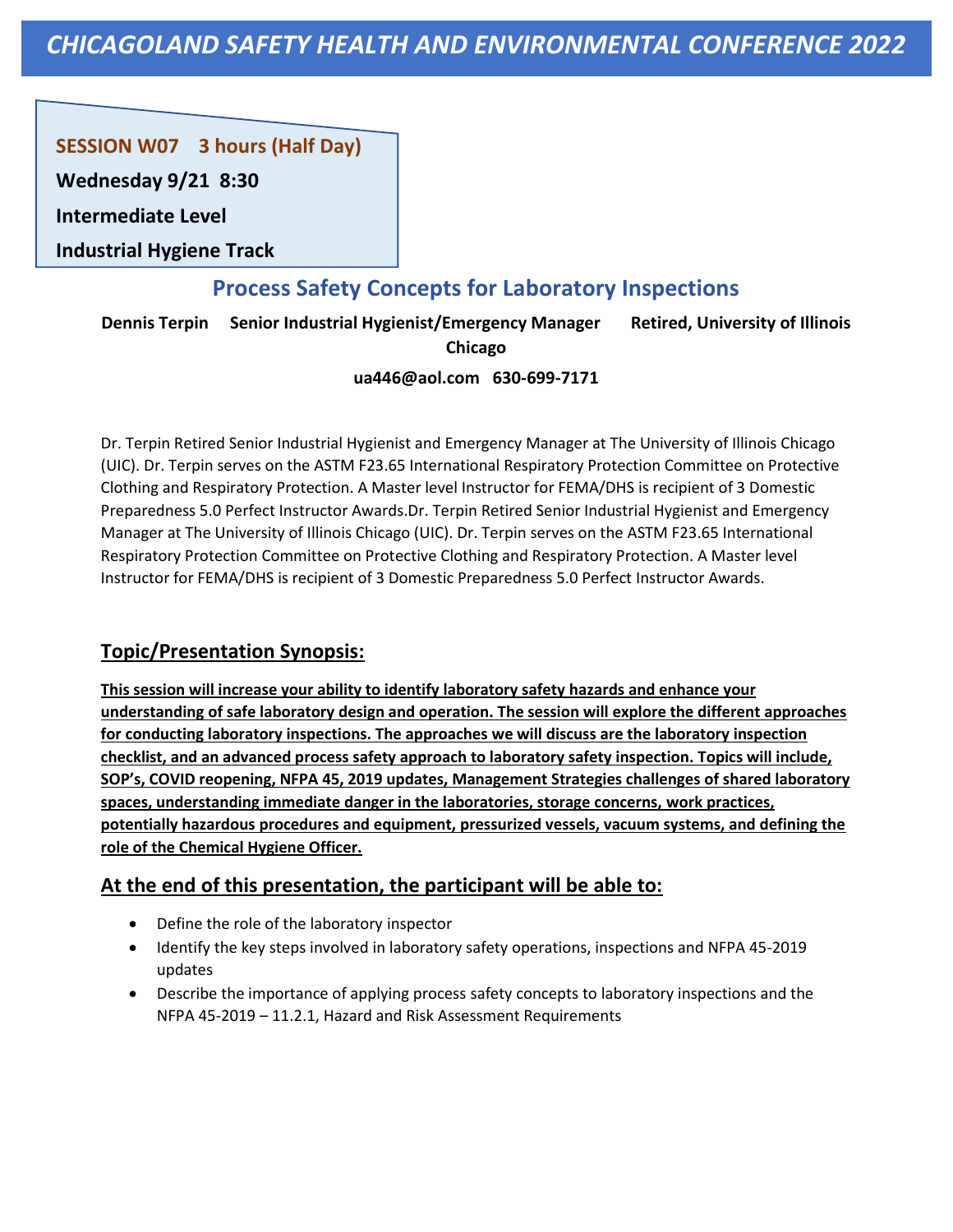**SESSION W08 90 minutes** 

**Wednesday 9/21 10:15**

**Intermediate Level** 

**Industrial Hygiene Track**

## **Noise Hazards, Hearing Protection, and Audiometry**

**Salvatore Cali Industrial Hygienist Univ of Illinois at Chicago, and OAI, Inc scali@uic.edu 773-844-9180**

Mr. Cali teaches IH and Safety at UIC and OAI. He has 30 years experience in exposure assessments and research involving indoor air quality, infection control, healthy homes, ambient air and water quality, and hazardous substances. He is also Principal Investigator for NIEHS worker training & development funding at OAI.Mr. Cali teaches IH and Safety at UIC and OAI. He has 30 years experience in exposure assessments and research involving indoor air quality, infection control, healthy homes, ambient air and water quality, and hazardous substances. He is also Principal Investigator for NIEHS worker training & development funding at OAI.

## **Topic/Presentation Synopsis:**

**Occupational noise exposure causes hearing loss and impairment to 10-15% of exposed workers. This presentation will cover physical noise principles and relevant biological basics in human hearing as well as OSHA compliance principles. It will outline noise and hearing evaluation techniques and hazards from specific noise sources, and a brief overview of engineering controls. Audiometry and Hearing Conservation Program requirements will also be discussed.**

- Define and understand principles of sound; recognize differences between age and Noise Induced Hearing Loss (NIHL)
- Identify and assess noise monitoring as well as and audiometric evaluation techniques
- Locate OSHA standards and become familiar with elements of Hearing Conservation Programs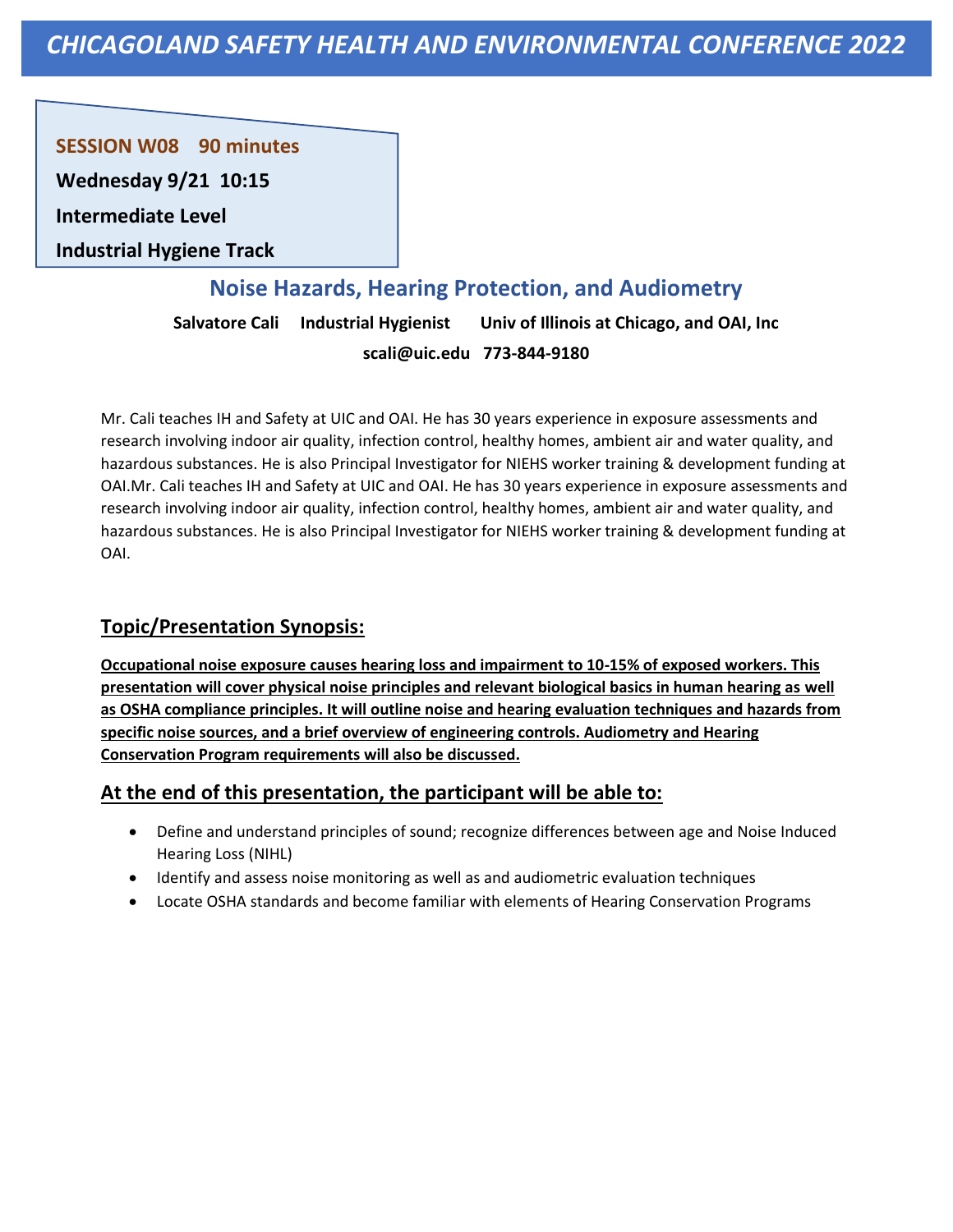**SESSION W09 90 minutes** 

**Wednesday 9/21 10:15**

**Intermediate Level** 

**General Safety Track**

# **Tagging In: Why Having an Onsight Therapist is Good for You and Your Bottom Line**

**Jason Durnas, DC DACBSP Clinic Director Action Chiropractic and Sports Injury Center jason@takeactionchiro.com 630-699-9858**

Dr. Jason Durnas is a licensed chiropractor in Naperville and is a Boards Certified Sports Physician. Dr. Durnas specializes in multiple forms of myofascial release and has been working on the sidelines at professional sporting events and helping employees overcome overuse injuries since 2012.Dr. Jason Durnas is a licensed chiropractor in Naperville and is a Boards Certified Sports Physician. Dr. Durnas specializes in multiple forms of myofascial release and has been working on the sidelines at professional sporting events and helping employees overcome overuse injuries since 2012.

## **Topic/Presentation Synopsis:**

**In 2019, there was an estimated 2.9 million workplace injuries, with the average cost of \$42,000. Dr. Durnas has been working onsite in factories and production facilities since 2013, working to reduce OSHA recordable injuries by providing preventative care to employees. He has been trained and well practiced in identifying incorrect motor patterns and lifting mechanics, and will discuss how to prevent them at the anatomical and physiological level. He will also discuss the benefits of having a trained medical professional will not only help your bottom line, but increase productivity and employee morale.**

- Identify common causes of overuse injuries and how to address them.
- Learn more about how having an onsite chiropractor can improve production and save your company money.
- Learn how to prevent recordable injuries by utilizing a preventative therapy approach to overuse injuries.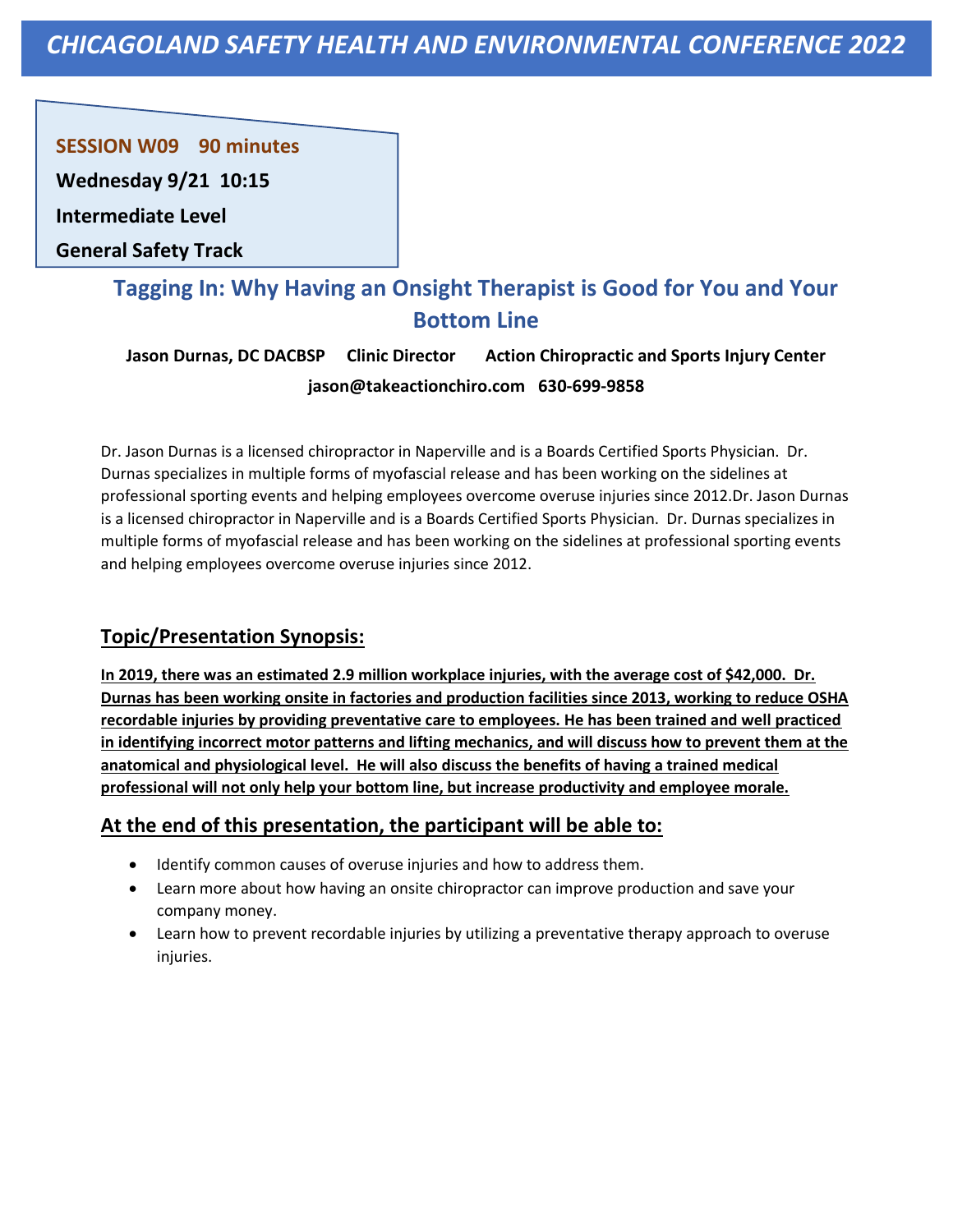**SESSION W10 90 minutes** 

**Wednesday 9/21 10:15**

**Advanced Level** 

**OSHA Track**

## **OSHA Civil and Criminal Liability Under the Biden Administration**

**Mark Lies II Attorney Seyfarth Shaw LLP mlies@seyfarth.com 312-460-5877**

Mark is a Labor and Employment Attorney and Partner with Seyfarth Shaw. He specializes in Occupational Safety and Health Law and related employment law and personal injury litigation. He graduated from the University of Notre Dame in 1968 and DePaul University School of Law in 1974.Mark is a Labor and Employment Attorney and Partner with Seyfarth Shaw. He specializes in Occupational Safety and Health Law and related employment law and personal injury litigation. He graduated from the University of Notre Dame in 1968 and DePaul University School of Law in 1974.

#### **Topic/Presentation Synopsis:**

**The program will cover the new members of the Biden administration responsible for OSHA compliance including their announced enforcement agendas. The program will cover the current OSHA enforcement for COVID-19. It will also cover recent OSHA enforcement agendas including heat illness, combustible dust, and workplace violence. It will cover potential civil and criminal liability of employers and managers for non-compliance with OSHA regulations. Attendees will learn how to respond to an OSHA inspection without waiving employer rights including employee interviews and document production. Finally, it will cover how to defend against OSHA citations including the informal conference process.**

- Learn the Biden administration new enforcement agendas.
- Learn how to protect yourself from civil and criminal liability.
- How to manage an OSHA inspection successfully.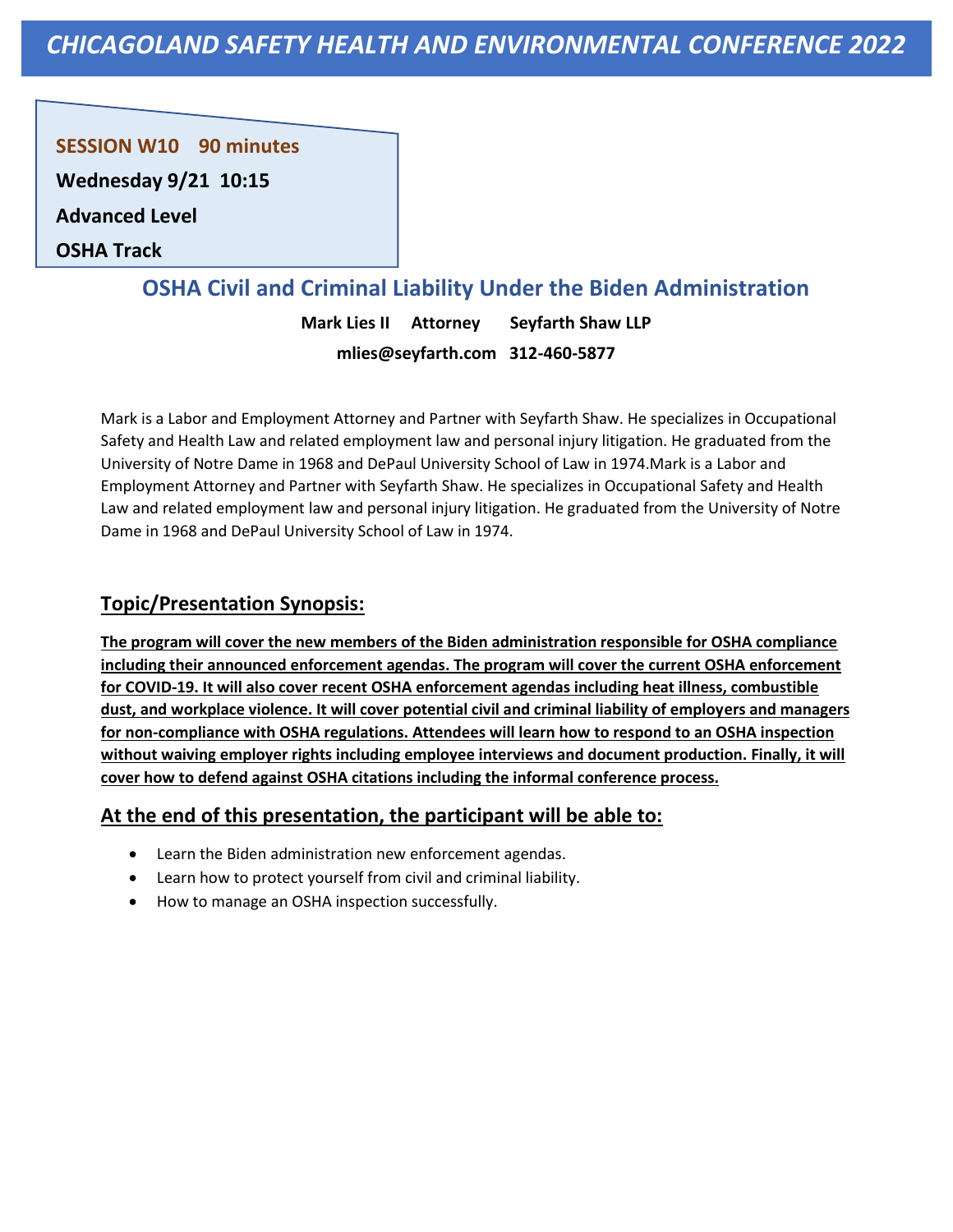**SESSION W11 90 minutes** 

**Wednesday 9/21 10:15**

**Basic Level** 

**Environmental Track**

## **Taking Steps Towards Carbon Neutrality**

**Lillian Woolley Senior Chemical Engineer Fishbeck llwoolley@fishbeck.com 248-324-4785**

Lillian Woolley is an environmental consultant for Fishbeck in the southeast Michigan office. She has more than twenty years of experience doing environmental compliance work with a focus on air quality permitting. Prior to joining Fishbeck, she managed the air quality program at DTE Energy, a gas/electric utility in Michigan.Lillian Woolley is an environmental consultant for Fishbeck in the southeast Michigan office. She has more than twenty years of experience doing environmental compliance work with a focus on air quality permitting. Prior to joining Fishbeck, she managed the air quality program at DTE Energy, a gas/electric utility in Michigan.

## **Topic/Presentation Synopsis:**

**Consideration of climate change and working toward carbon-neutrality are becoming more important to customers of all kinds. Are you overwhelmed by the scope of reducing your company's greenhouse gas emissions? Never fear - attend this session to hear from an industry leader on benchmarking strategies, how to identify energy-saving solutions, rebates, simple strategies, goal setting, and ways to communicate your progress**

- Learn about energy energy efficiency projects that can reduce your company's carbon footprint
- Setting energy reduction goals and
- Communicating your program to employees and the general public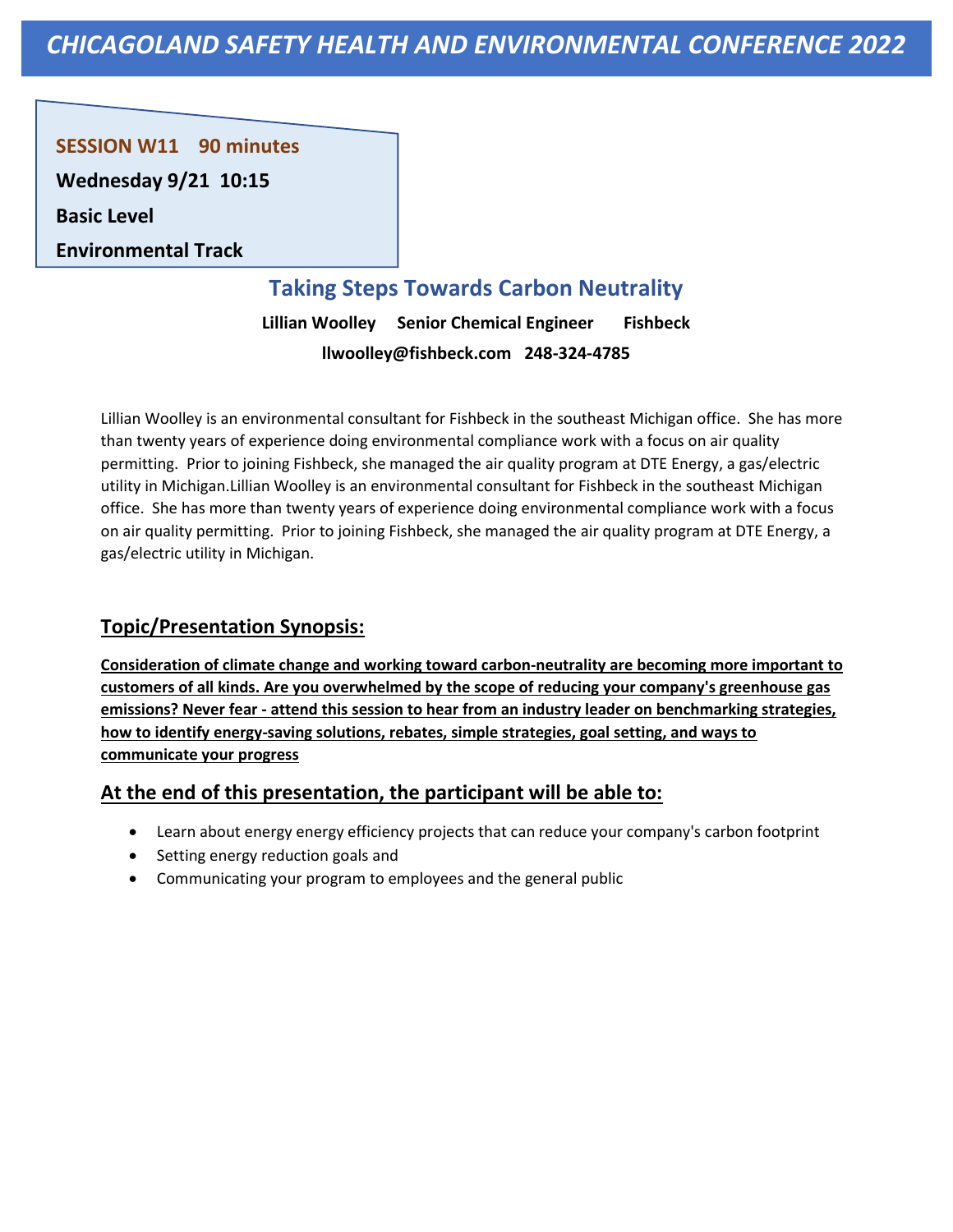**SESSION W12 90 minutes** 

**Wednesday 9/21 1:15**

**Intermediate Level** 

**General Safety Track**

## **Let Technology Generate Your Leading Indicators**

**Clayton Carroll Sales and Marketing Safety 101: Proactive Safety Software clayton@safety101.com 616-405-3807**

Before joining the Safety 101 team, Clayton was National Sales Manager for Falcon RME, a Michigan based manufacturer of road repair equipment.

Clayton holds a BA in Philosophy and Religion from Covenant College.Before joining the Safety 101 team, Clayton was National Sales Manager for Falcon RME, a Michigan based manufacturer of road repair equipment.

Clayton holds a BA in Philosophy and Religion from Covenant College.

## **Topic/Presentation Synopsis:**

**This course will show you how to improve your safety outcomes by using technology to generate leading indicators. The course will focus on six leading indicators --- one for each element of OSHA's Recommended Practices for Safety and Health Programs (OSHA 3885).**

- Understand how to use technology to generate leading indicators.
- Recall from other attendees their best ideas related to leading indicators (during and after the workshop).
- Explain how to use technology to improve safety outcomes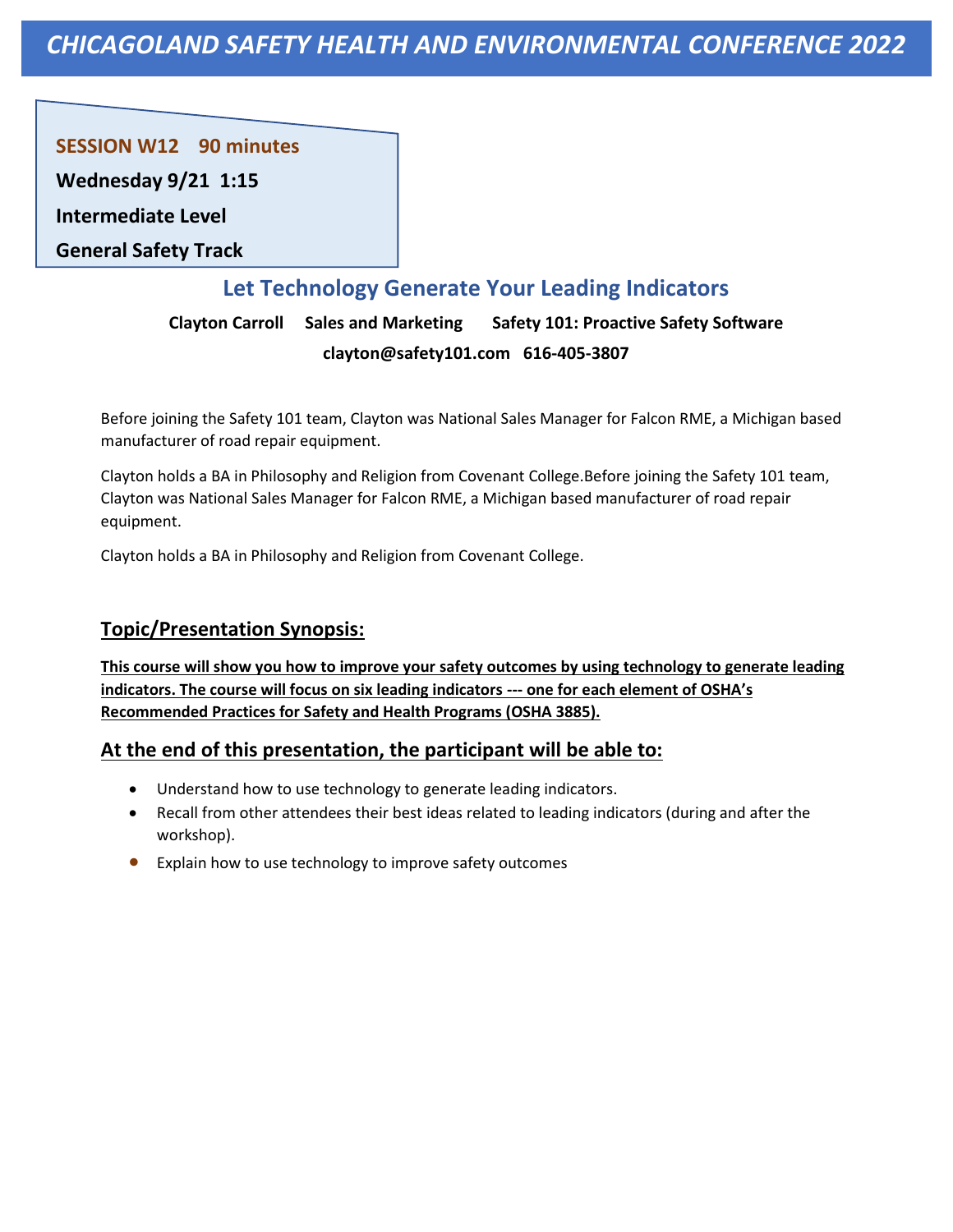**SESSION W13 90 minutes Wednesday 9/21 1:15**

**Intermediate Level** 

•

**Professional Development Track**

# **A goal of "0" : Is it achievable?**

**Peter VanDerlyke Corporate Director EHS Peco Foods pvanderlyke@pecofoods.com 205-860-0622**

Dr. VanDerlyke has over 25 years of health and safety experience in a variety of industries. He specializes in recognizing cultural opportunities and educating organizational leaders to change how they approach employees to enhance performance through inspiration and engagement.Dr. VanDerlyke has over 25 years of health and safety experience in a variety of industries. He specializes in recognizing cultural opportunities and educating organizational leaders to change how they approach employees to enhance performance through inspiration and engagement.

## **Topic/Presentation Synopsis:**

**We hear it all the time from companies and see it on their banners, posters and t-shirts: "Our Goal is 0 Injuries". But is it realistic? This presentation discusses the potential pitfalls of setting, broadcasting and sustaining such a lofty goal. It also allows the attendees the opportunity to think differently on how to actually set and achieve a true measurable goal of 0 when it comes to employee safety.**

- Attendees will be able to recognize the importance of shifting from a 0 goal to a 0 mindset.
- Attendees will gain an understanding of how to work collaboratively with operational counterparts to develop truly measurable, attainable and sustainable goals.
- Attendees will be able to accurately describe the pitfalls associated with setting a goal of 0 injuries.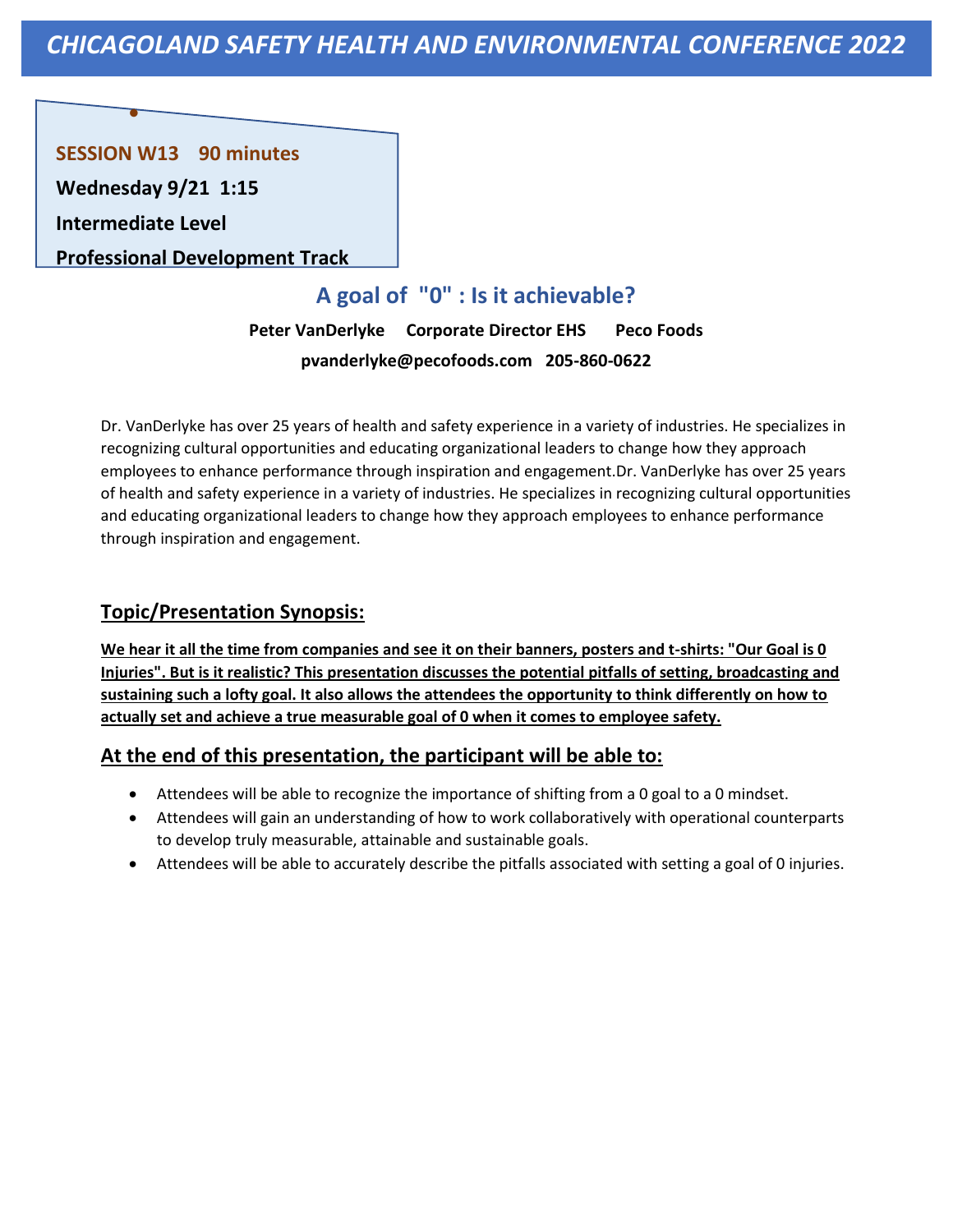## **SESSION W14 90 minutes**

**Wednesday 9/21 1:15 Intermediate Level** 

•

**General Safety Track**

## **Incident Investigations**

**Barry Schwalbe Training Coordinator Richland Community College schwalbe@richland.edu 217-875-7211**

Barry Schwalbe is a training coordinator and instructor at Richland Community College in Decatur, IL. Barry has a chemistry degree from Eastern Illinois University and an MBA from the University of Illinois. He is a Certified Hazardous Materials Manager (CHMM) and an OSHA authorized instructor for General Industry and Construction.Barry Schwalbe is a training coordinator and instructor at Richland Community College in Decatur, IL. Barry has a chemistry degree from Eastern Illinois University and an MBA from the University of Illinois. He is a Certified Hazardous Materials Manager (CHMM) and an OSHA authorized instructor for General Industry and Construction.

## **Topic/Presentation Synopsis:**

**Given the occurrence of a workplace incident, the participant will be able to conduct an incident investigation using a systems approach. At the end of this workshop, participants will be able to explain basic incident investigation procedures and apply a systematic process to conducting an incident investigation.**

- Explain basic incident investigation procedures;
- Apply a systematic process to conducting an incident investigation; and
- Properly document the investigation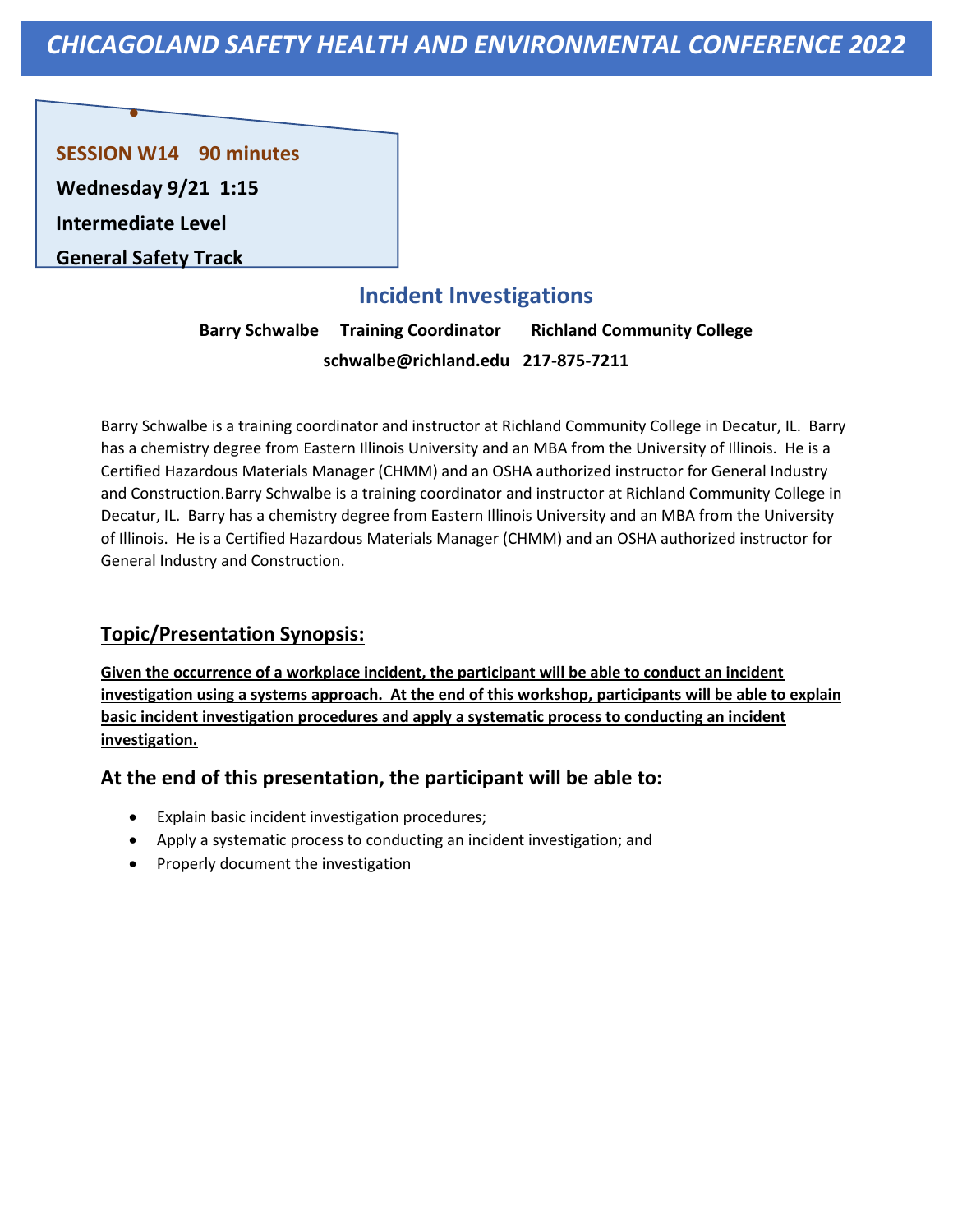## **SESSION W15 90 minutes**

**Wednesday 9/21 1:15**

•

**Basic Level** 

**Environmental Track**

# **Air Permitting Primer and New Developments in Illinois Karen Burchardt Manager, Environmental Engineering Mostardi Platt kburchardt@mp-mail.com 630-993-2116**

Karen Burchardt has been active in the environmental engineering and compliance field since 2000. She specializes in air quality permitting for a variety of industrial clients, helping them to acquire construction and operating permits. She also prepares regulatory interpretations and assists with compliance needs and other critical environmental issues.Karen Burchardt has been active in the environmental engineering and compliance field since 2000. She specializes in air quality permitting for a variety of industrial clients, helping them to acquire construction and operating permits. She also prepares regulatory interpretations and assists with compliance needs and other critical environmental issues.

## **Topic/Presentation Synopsis:**

**The presentation will provide an overview of air permitting requirements for various industrial facilities in Illinois, as well as the process to obtain various types of operating and construction permits. Special types of permits, including ROSS and Permit-by-Rule registrations will be explained. The presentation will also provide tips for maintaining compliance with air permits. The non-attainment issue in the Chicago area, as well as its impacts on permitting requirements, will be discussed. The presentation will also cover ongoing developments in the Illinois EPA Environmental Justice program, which can impact the air permitting process.**

- Participants will understand the basic requirements and application process for air permits in Illinois and will become familiar with the variety of air permits that could apply to their facility.
- Participants will learn about the current status of the Chicago-area ozone non-attainment issue and the current impacts on air permitting in the area.
- Participants will learn about environmental justice, and how this issue is related to the Illinois air permitting program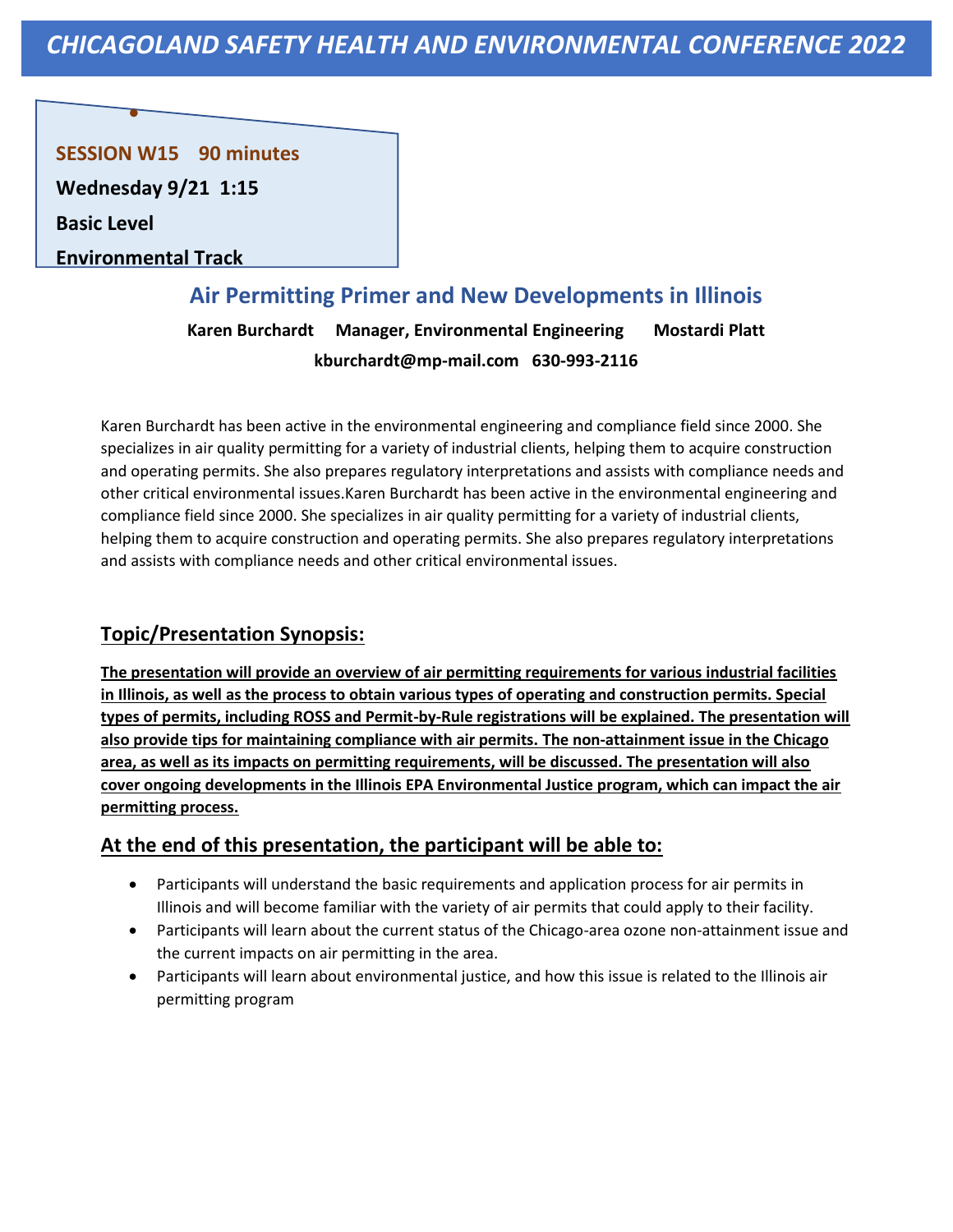**SESSION W16 90 minutes** 

**Wednesday 9/21 1:15**

**Intermediate Level** 

**Industrial Hygiene Track**

## **Meeting New Challenges, Managing a Respiratory Protection Program**

**Dennis Terpin Senior Industrial Hygienist/Emergency Manager Retired, University of Illinois** 

```
Chicago
```
#### **ua446@aol.com 630-699-7171**

Dr. Terpin Retired Senior Industrial Hygienist and Emergency Manager at The University of Illinois Chicago (UIC). Dr. Terpin serves on the ASTM F23.65 International Respiratory Protection Committee on Protective Clothing and Respiratory Protection and is a Master level Instructor for FEMA/DHS at the Center for Domestic Preparedness.Dr. Terpin Retired Senior Industrial Hygienist and Emergency Manager at The University of Illinois Chicago (UIC). Dr. Terpin serves on the ASTM F23.65 International Respiratory Protection Committee on Protective Clothing and Respiratory Protection and is a Master level Instructor for FEMA/DHS at the Center for Domestic Preparedness.

## **Topic/Presentation Synopsis:**

**In the battle to protect our workers we have been introduced to a new set of terminology - Source Capture, Source Control vs Respiratory Protection To meet a gap in source control and respiratory protection two important standards and certifications have just been released. The ASTM F3502-21 Standard Specification for Barrier Face Coverings and the NIOSH certification of the First Elastomeric Half Mask Respirator Without an Exhalation Valves , a groundbreaking advancement for healthcare and construction worker protection. We will discuss these topics and many other new challenges that the Respiratory Protection Administrator must face.**

- Identify administrative components required for employers to establish and maintain a respiratory protection program in accordance with 29 CFR 1910.134 and (c)(3),
- Review the 2020 COVID-19 temporary changes to 29 CFR 1910.134).
- Identify how to select the correct respirator for a specific job and job site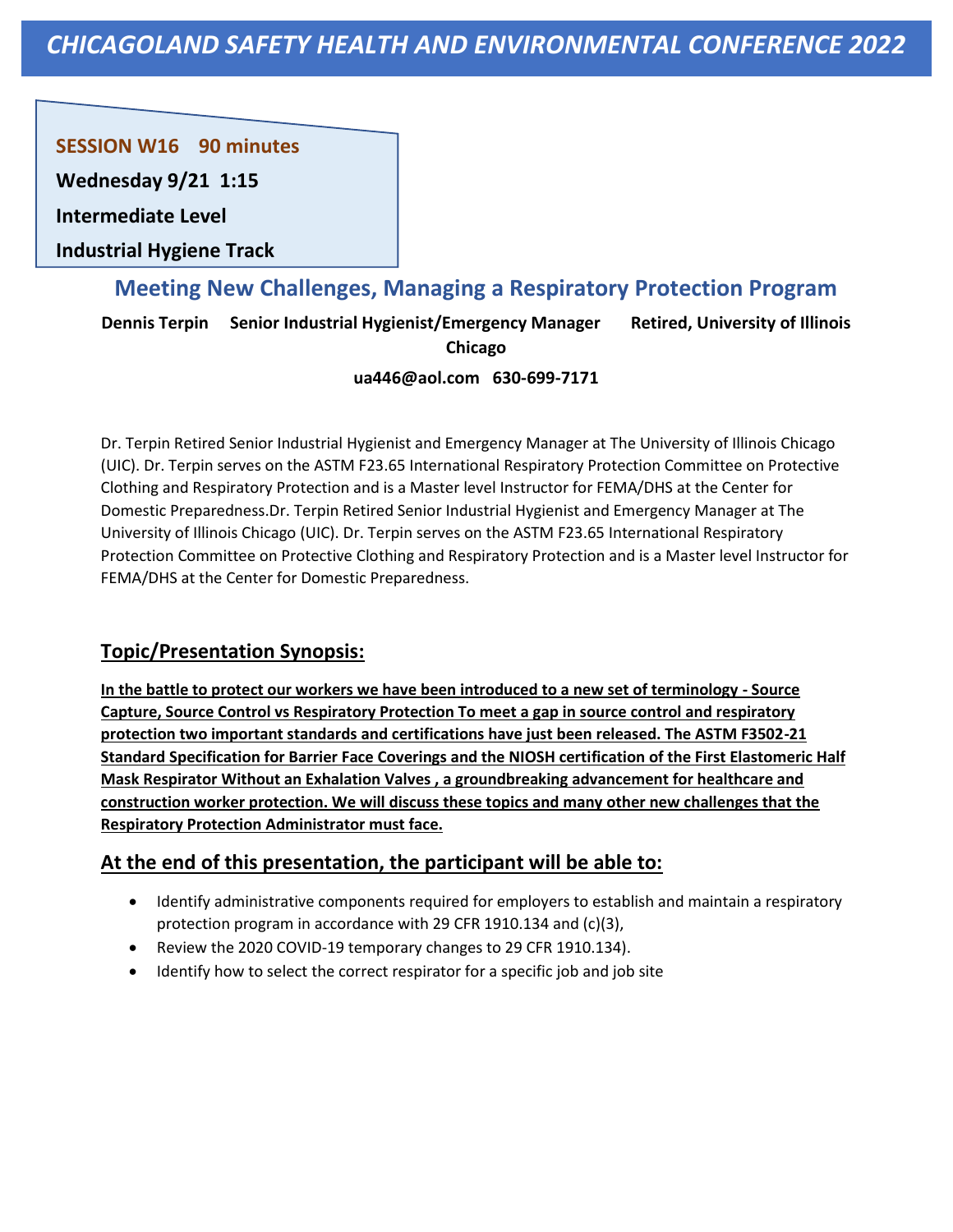**SESSION W17 90 minutes** 

**Wednesday 9/21 1:15**

**Intermediate Level** 

**Industrial Hygiene Track**

## **Occupational Disease Claims Assessment**

**Tim Frazer VP - Industrial Hygiene Practice Leader Chubb Global Risk Advisors tim.frazer@chubb.com 480-215-7324**

Vice President and Industrial Hygiene Practice Leader for Chubb Global Risk Advisors. Responsibilities include assessing the merits of occupational disease and hearing loss claims as well as providing technical support for the claims organization.Vice President and Industrial Hygiene Practice Leader for Chubb Global Risk Advisors. Responsibilities include assessing the merits of occupational disease and hearing loss claims as well as providing technical support for the claims organization.

## **Topic/Presentation Synopsis:**

**This presentation includes a complete discussion of the various issues associated with assessing the merits of an occupational disease claim. Those issues include the agent-response relationship, the doseresponse relationship, latency periods, epidemiology, and alternative explanations for a claimed disease. Common diseases assessed are cancers, lung disease and diseases associated with biological agents, such as mold. Then end result of the assessment is a report assessing the merits of the claim and an opinion based on the issues noted above.**

- To introduce the attendees to the issues associated with assessing the merits of an occupational disease claim;
- To provide examples of how each issues is important for fully addressing the merits of the claim;
- Tp provide guidance on how an EH&S professional should address such a claim how to provide an opinion on the merits.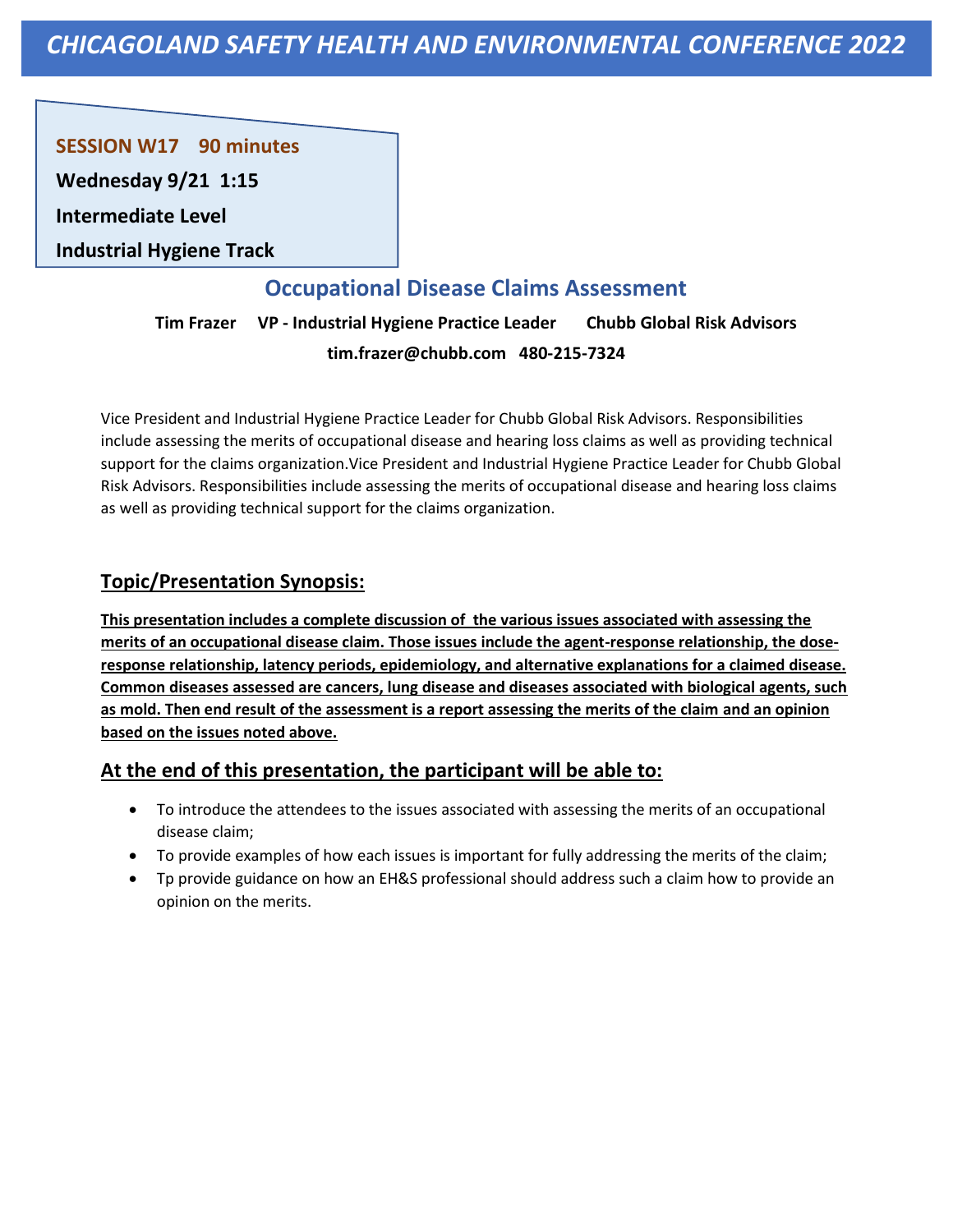## **SESSION W18 3 hours (Half Day)**

**Wednesday 9/21 1:15**

**Basic Level** 

**General Safety Track**

## **Active shooter preparedness, awareness, and response in the workplace**

**Joseph Malone CEO/ Founder Southern Cross J.Malone@southerncross.company 708-990-4443**

Joe Malone is a Self- Defense Expert and professional consultant in the safety and security industries. He spent 13 years in the Marine Corps, mainly under the special operations command (MARSOC Raiders). He now spends his time assisting corporations in workplace safety and security training, helping to mitigate any causes of incidents. He is an ASIS International Certified Protection Profesional (CPP), Certified Cellebrite Mobile Examiner and Instructor (CCME), Nationally Registered EMT, Technical Rescue Team Lead and Specialist, NRA Certified and State Licensed Firearms Trainer/ Instructor, ASHI Certified CPR Instructor, and is OSHA 511 certified. He holds a bachelor's degree in Homeland Security and Emergency Management and has deployed overseas 7 times in support of combat and intelligence-driven operations.Joe Malone is a Self- Defense Expert and professional consultant in the safety and security industries. He spent 13 years in the Marine Corps, mainly under the special operations command (MARSOC Raiders). He now spends his time assisting corporations in workplace safety and security training, helping to mitigate any causes of incidents. He is an ASIS International Certified Protection Profesional (CPP), Certified Cellebrite Mobile Examiner and Instructor (CCME), Nationally Registered EMT, Technical Rescue Team Lead and Specialist, NRA Certified and State Licensed Firearms Trainer/ Instructor, ASHI Certified CPR Instructor, and is OSHA 511 certified. He holds a bachelor's degree in Homeland Security and Emergency Management and has deployed overseas 7 times in support of combat and intelligence-driven operations.

## **Topic/Presentation Synopsis:**

#### **Workplace Violence and De-Escalation Techniques**

**Learn how to de-escalate, avoid, mitigate, or respond to any workplace type of incident.**

- Learn HOW to run, hide, and fight
- Learn the importance of accountability and recovery
- Understand mitigative techniques that can be practiced in workplace culture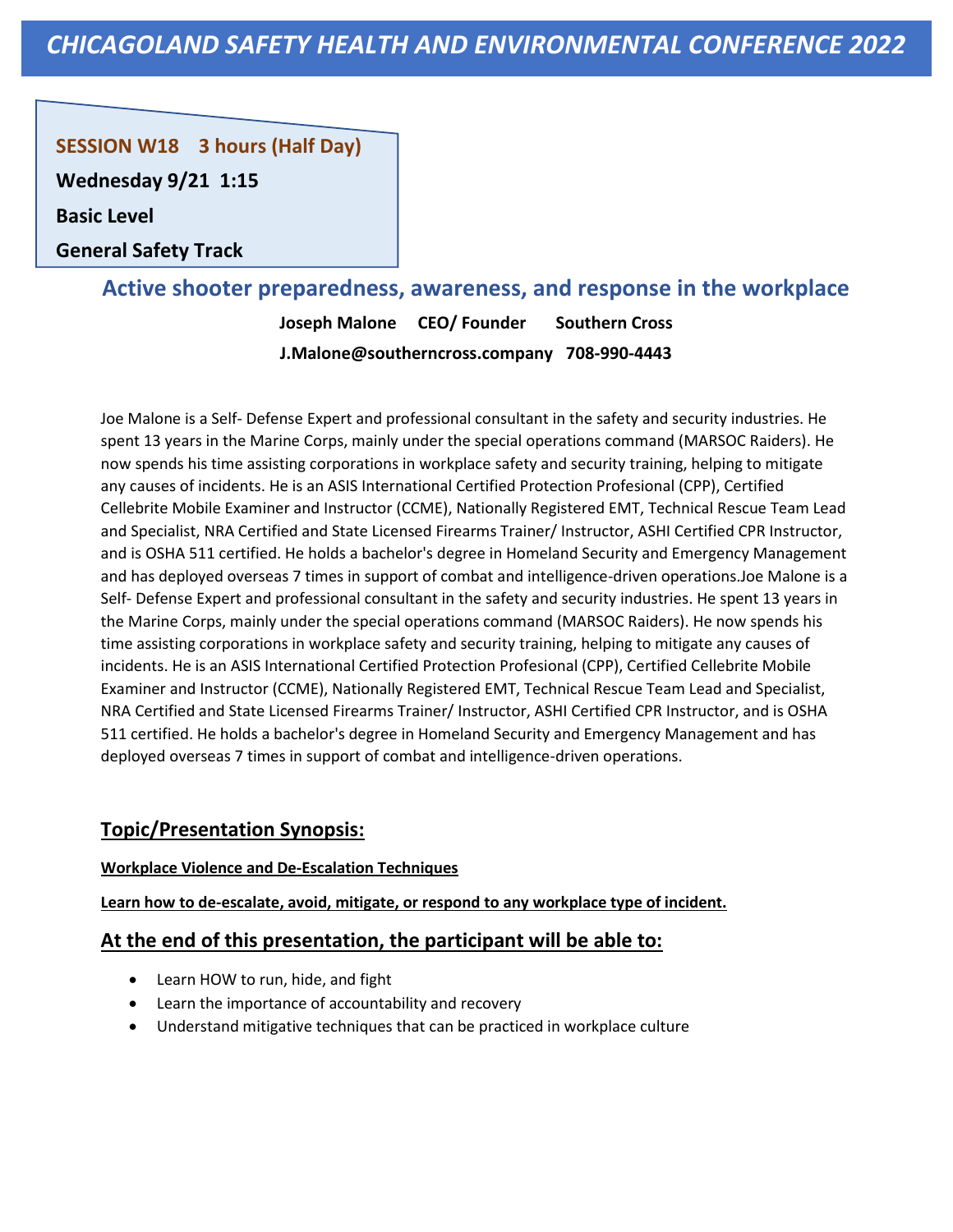**SESSION W19 90 minutes** 

**Wednesday 9/21 3:00**

**Basic Level** 

**General Safety Track**

# **You've Fallen, Just Don't Hang There – What You Need to Know About Suspension Trauma**

**Eric Hedman Safety Training Specialist City of Naperville hedmane@naperville.il.us 630-290-4239**

Eric Hedman had spent 25 years in the fire service seeing first hand how the lack of safety effected many. After retiring, he started a second career as a safety professional, working in various safety positions that included the Chicago Transit Authority, Asplundh Tree Expert, and the City of Naperville.Eric Hedman had spent 25 years in the fire service seeing first hand how the lack of safety effected many. After retiring, he started a second career as a safety professional, working in various safety positions that included the Chicago Transit Authority, Asplundh Tree Expert, and the City of Naperville.

## **Topic/Presentation Synopsis:**

**Simply hanging in the air by a body harness waiting to be rescued could be as deadly as the fall itself. Even the first responders coming to help may not know the seriousness of their actions. If you want to protect yourself from a fall, you need to understand the consequences of Suspension Trauma and what to do to remain safe. Going beyond just what the victim needs to know, this presentation will explain what most first responders don't. Having fall protection is important; knowing about suspension trauma and the perils of an improper rescue is even more important.**

- Explain how the human body reacts to suspension trauma.
- Demonstrate what to do to keep yourself and employees safe after a fall.
- Demonstrate how to communicate with first responders in order to complete a successful rescue.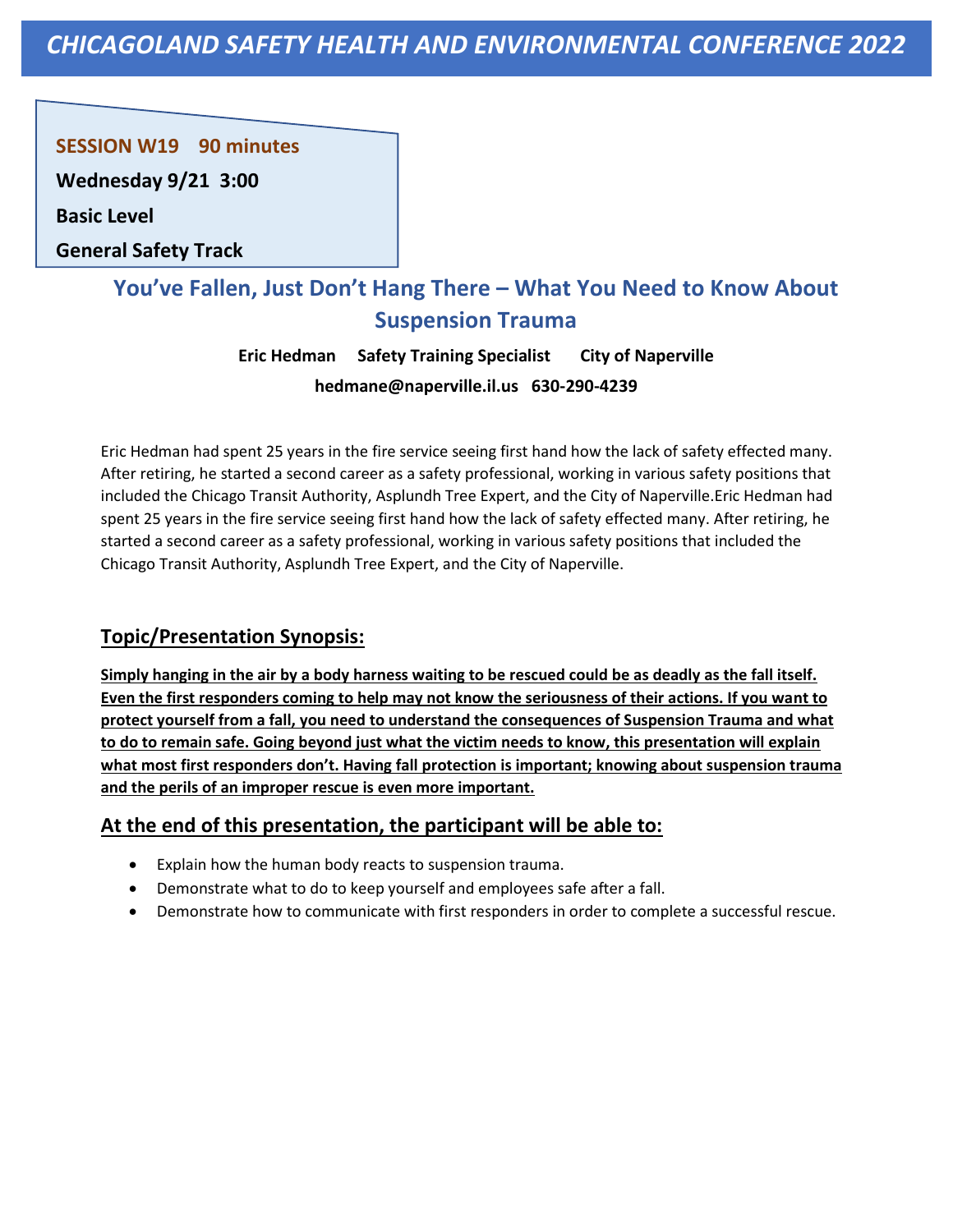**SESSION W20 90 minutes** 

**Wednesday 9/21 3:00**

**Basic Level** 

**General Safety Track**

# **Ladder Safety Proper Use**

**Chris Murray Jobsite Safety and Security Specialist Werner chrism@rhinconline.com 224-775-2025**

With 12 years in the industrial/construction world, I have spent the last 5 years concentrating on training users and advising management in ladder and fall protection applications in both the industrial and general construction settings.With 12 years in the industrial/construction world, I have spent the last 5 years concentrating on training users and advising management in ladder and fall protection applications in both the industrial and general construction settings.

## **Topic/Presentation Synopsis:**

**Will present the proper selection, inspection procedures, and use of ladders in all applications. Will present new ladders and how they solve common issues which are the root cause of many of the ladder injuries throughout the United States. Presentation will concentrate on preventing ladder injuries, but will also cover compliance aspects as ladders violations are the #3 most cited OSHA violation in 2021.**

- Prevent ladder injuries
- Bring awareness to OSHA requirements in respect to ladders
- Bring awareness to new products that provide a safer solution to common ladder applications1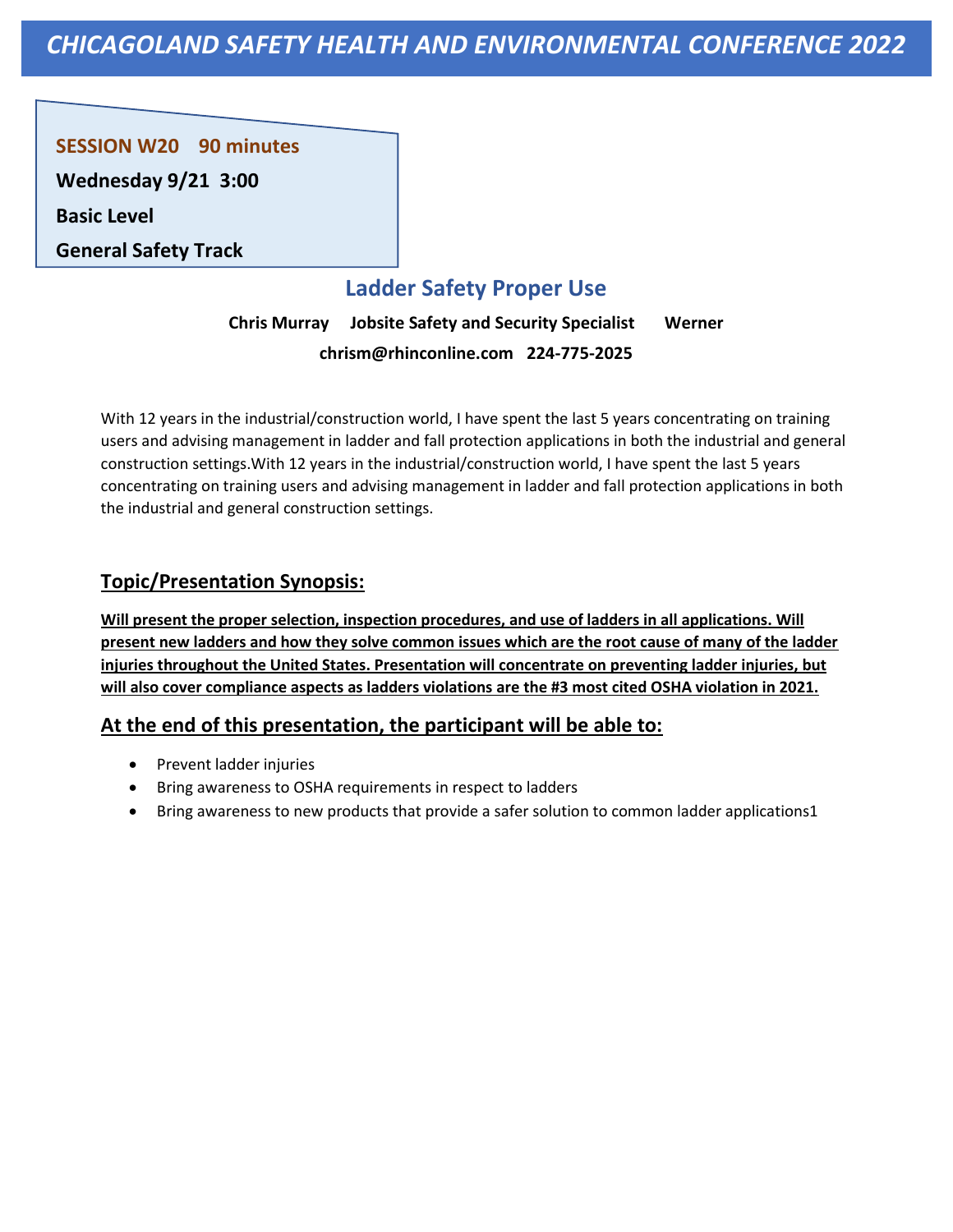**SESSION W21 90 minutes** 

**Wednesday 9/21 3:00**

**Basic Level** 

**General Safety Track**

## **Drug Testing 101 - Facts and Myths**

**Tim Thoelecke President InOut Labs tim@inoutlabs.com 847-657-7900**

Tim Thoelecke Jr. is the founder and CEO of InOut Labs. Based in Morton Grove, Illinois, InOut Labs is a national provider of employee drug testing services. With current private sector and state contracts, InOut Labs processes and delivers thousands of tests nationwide for DOT regulated and non-regulated employers.Tim Thoelecke Jr. is the founder and CEO of InOut Labs. Based in Morton Grove, Illinois, InOut Labs is a national provider of employee drug testing services. With current private sector and state contracts, InOut Labs processes and delivers thousands of tests nationwide for DOT regulated and nonregulated employers.

## **Topic/Presentation Synopsis:**

**Employers are expected - REQUIRED - to provide a safe place to work. A drug-free workplace is a safer workplace and drug testing is a tool critical to that end. In this session, we will cover why employers drug test, how drug testing works, regulated vs non-regulated testing, legalized marijuana, protecting employee privacy, post-accident and reasonable suspicion testing.**

- Learn how to improve safety by conducting a defensible drug testing program.
- Gain knowledge about how legalized marijuana affects employee drug testing.
- Learn how many employees try to cheat or defeat drug tests.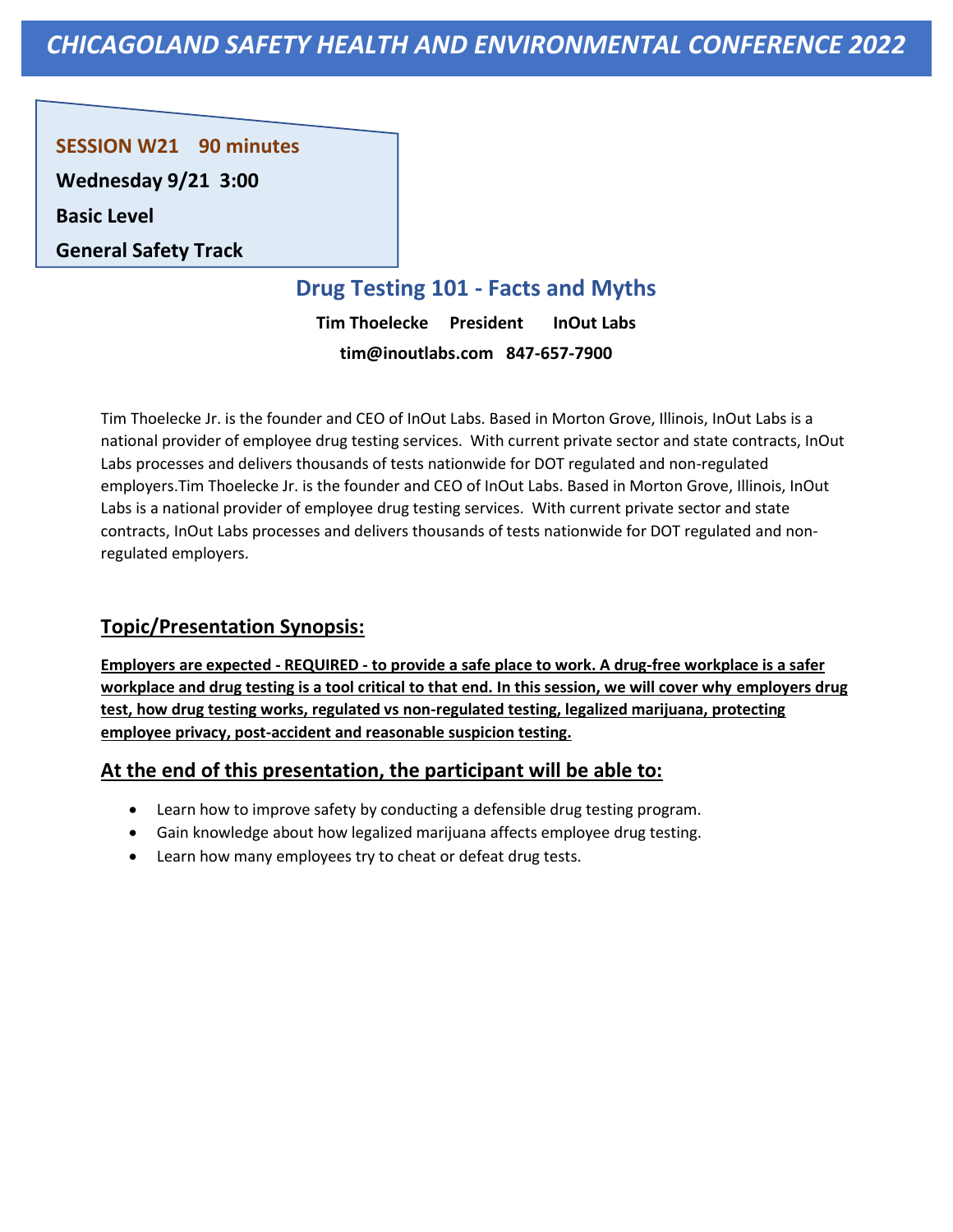**SESSION W22 90 minutes** 

**Wednesday 9/21 3:00**

**Intermediate Level** 

**General Safety Track**

# **Optimize Workplace Injury Prevention Through a Data-Driven "3E" Approach**

**Jon Kabance/Dylan Spratt President BIOKINETIX jacqueline.victoria@biokinetix.com 773-227-4447**

As a registered Kinesiotherapist and President of BIOKINETIX, Jon has been masterful in combining his expertise in exercise science, kinesiology and education with the real-world demands companies face every day as they look to reduce employee injury rates.As a registered Kinesiotherapist and President of BIOKINETIX, Jon has been masterful in combining his expertise in exercise science, kinesiology and education with the real-world demands companies face every day as they look to reduce employee injury rates.

## **Topic/Presentation Synopsis:**

**Wearable technology: a powerful tool companies can wield to identify, analyze, and mitigate musculoskeletal injury risk with a higher degree of precision. The data captured by these devices enable safety professionals to zero in on risks associated with specific movements and behavior, then proactively direct attention to high-priority areas, such as departmental trends and high-risk individuals. BIOKINETIX President Jon Kabance will be sharing successful strategies for incorporating wearables to augment your existing injury prevention initiatives and leveraging data analysis for "3E" mitigation through hierarchical Engineering, Ergonomics, and Exercise interventions.**

- Capture and analyze ergonomic wearable data to identify at-risk movements and behavior
- Utilize the 3E Process to determine appropriate mitigation techniques
- Evaluate mitigation impact and risk reduction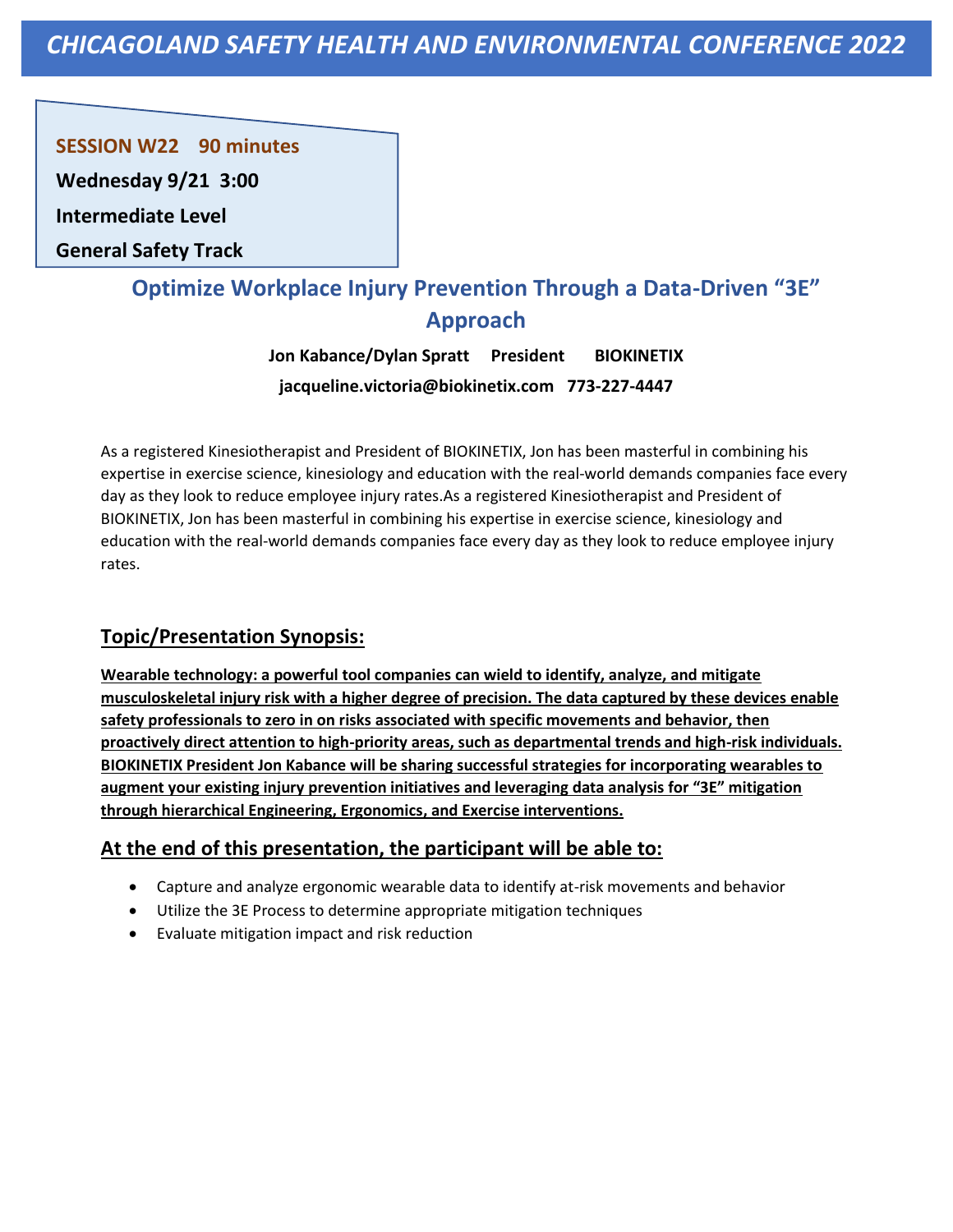**SESSION W23 90 minutes** 

**Wednesday 9/21 3:00**

**Intermediate Level** 

**Industrial Hygiene Track**

## **The Emerging Trend of Fit-Verification in Hearing Protection**

**Tom Thunder Principal Consultant Acoustic Associates, Ltd tthunder@acousticassociates.com 847-359-1068**

Tom has a doctoral degree in audiology from Salus University in Philadelphia and has completed postgraduate studies at the Illinois Institute of Technology. in acoustical engineering. He is an emeritus faculty member at Northern Illinois University and Rush University where he taught courses in acoustics, psychoacoustics, and hearing loss prevention.Tom has a doctoral degree in audiology from Salus University in Philadelphia and has completed post-graduate studies at the Illinois Institute of Technology. in acoustical engineering. He is an emeritus faculty member at Northern Illinois University and Rush University where he taught courses in acoustics, psychoacoustics, and hearing loss prevention.

## **Topic/Presentation Synopsis:**

**While engineering controls are the preferred approach to reduce hearing loss in the workplace, many managers have relied on hearing protection to the extent that if it was issued, the noise problem vanished. But since occupational hearing loss is still a serious problem and since the 1979-developed noise reduction rating (NRR) scheme has serious flaws in determining if an HPD is "adequate," we need methods to determine how well a specific HPD works on a specific person. It is time to start conducting fit verification on every employee. This talk will present the various approaches to accomplish this.**

- Describe the two laboratory methods to determine the NRR.
- Outline the method used to derate the NRR in determining an "adequate" fit.
- Summarize the three methods to verify the fit of a hearing protector for a specific person.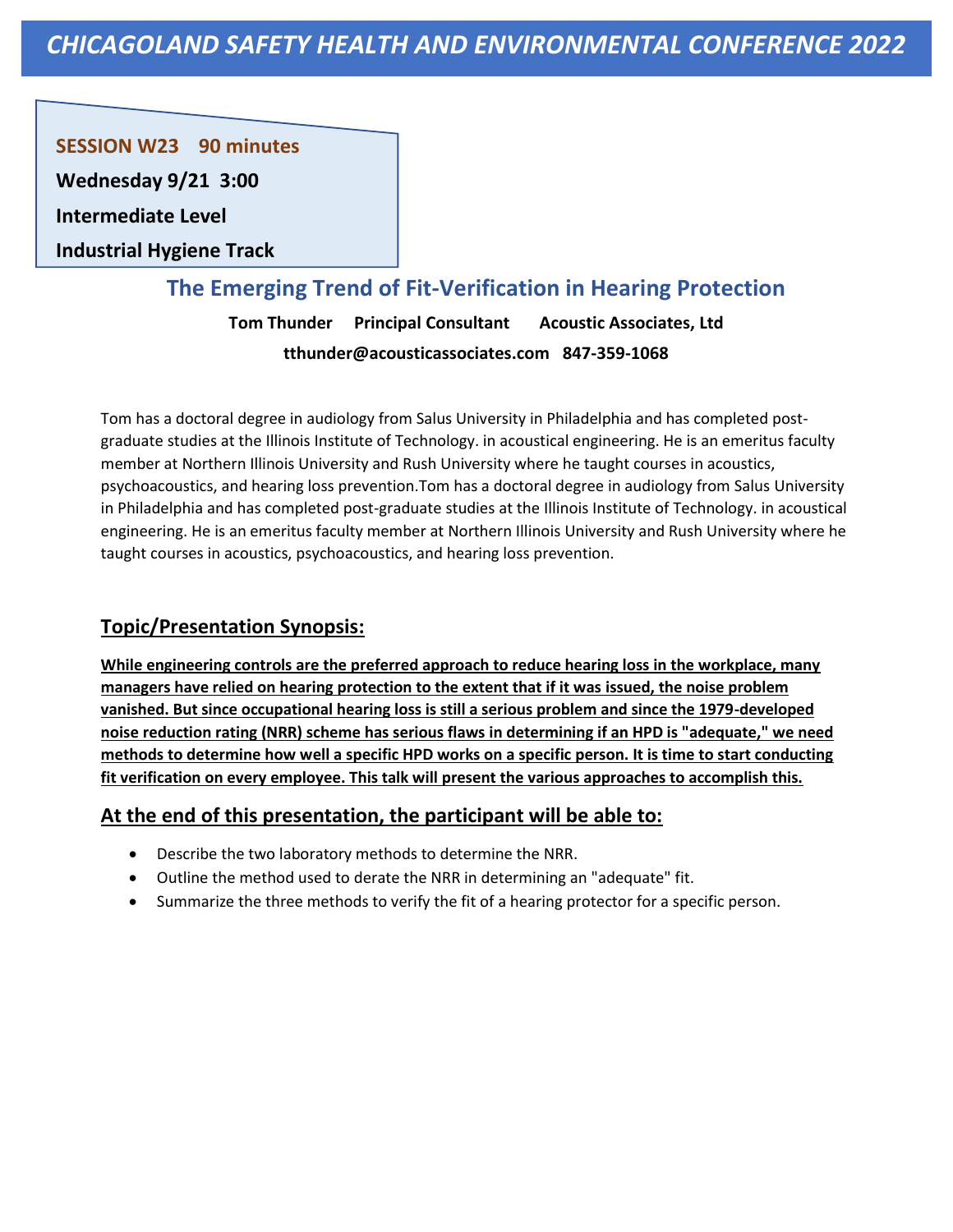**SESSION R01 Full Day full day Thursday 9/22 8:30 Basic Level OSHA Track**

•

# **OSHA 10 Construction (Part 2)**

**Eric Hedman Safety Training Specialist City of Naperville hedmane@naperville.il.us** 

Eric Hedman had spent 25 years in the fire service seeing first hand how the lack of safety effected many. After retiring, he started a second career as a safety professional, working in various safety positions that included the Chicago Transit Authority, Asplundh Tree Expert, and the City of Naperville.Eric Hedman had spent 25 years in the fire service seeing first hand how the lack of safety effected many. After retiring, he started a second career as a safety professional, working in various safety positions that included the Chicago Transit Authority, Asplundh Tree Expert, and the City of Naperville.

## **Topic/Presentation Synopsis:**

**OSHA 10 Construction is part of the OSHA Outreach Training Program, the course is directed to those involved in construction activities seeking a general level of safety awareness, but at the same time, they are not safety professionals who need a comprehensive level of knowledge.**

- Introduction to OSHA
- Introducing Construction Focus Four (Leading causes of death in construction)
- Bloodborne Pathogens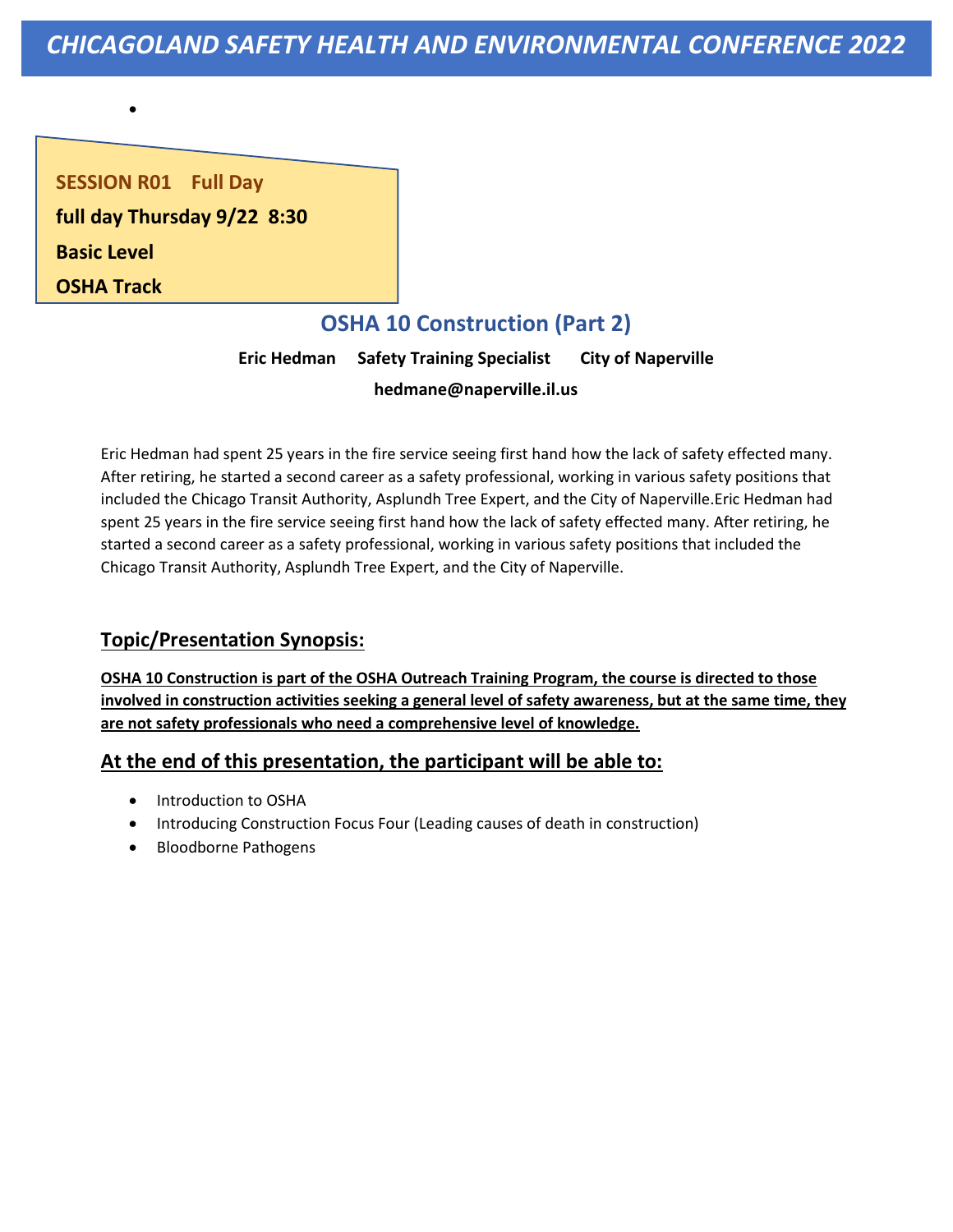**SESSION R02 Full Day** 

**Thursday 9/22 8:30**

**Intermediate Level** 

**Industrial Hygiene Track**

## **Respiratory Program Administrator and Competent Person**

**Dennis Terpin Senior Industrial Hygienist/Emergency Manager Retired, University of Illinois** 

**Chicago**

#### **ua446@aol.com 630-699-7171**

Dr. Terpin, Retired Senior Industrial Hygienist/Emergency Manager for the University of Illinois at Chicago. Dennis a Certified Fire Officer, HazMat Specialist/EMT instructor, Certified Master Level Instructor for FEMA/DHS at the Center for Domestic Preparedness (CDP) assigned to the HazMat Chemical, Ordinance, Biological and Radiological Live Agent Training Facility (COBRATF).Dr. Terpin, Retired Senior Industrial Hygienist/Emergency Manager for the University of Illinois at Chicago. Dennis a Certified Fire Officer, HazMat Specialist/EMT instructor, Certified Master Level Instructor for FEMA/DHS at the Center for Domestic Preparedness (CDP) assigned to the HazMat Chemical, Ordinance, Biological and Radiological Live Agent Training Facility (COBRATF).

## **Topic/Presentation Synopsis:**

**OSHA 29 CFR 1910.134 and 1910.134(c)(3) – "The employer shall designate a program administrator who is qualified by appropriate training or experience that is commensurate with the complexity of the program". This session is designed for individuals who may design, develop, implement, administer a respirator protection program. This course will help participants develop and maintain a respiratory protection program that meets the challenges of different industries and comply with required state, and federal regulations**

- Define the difference between Source Capture, Source Control and Respiratory Protection,
- Explain what an Occupational Risk Based Approach to Respiratory Protection means,
- Learn how to apply the Mandatory requirements of Appendix A to to D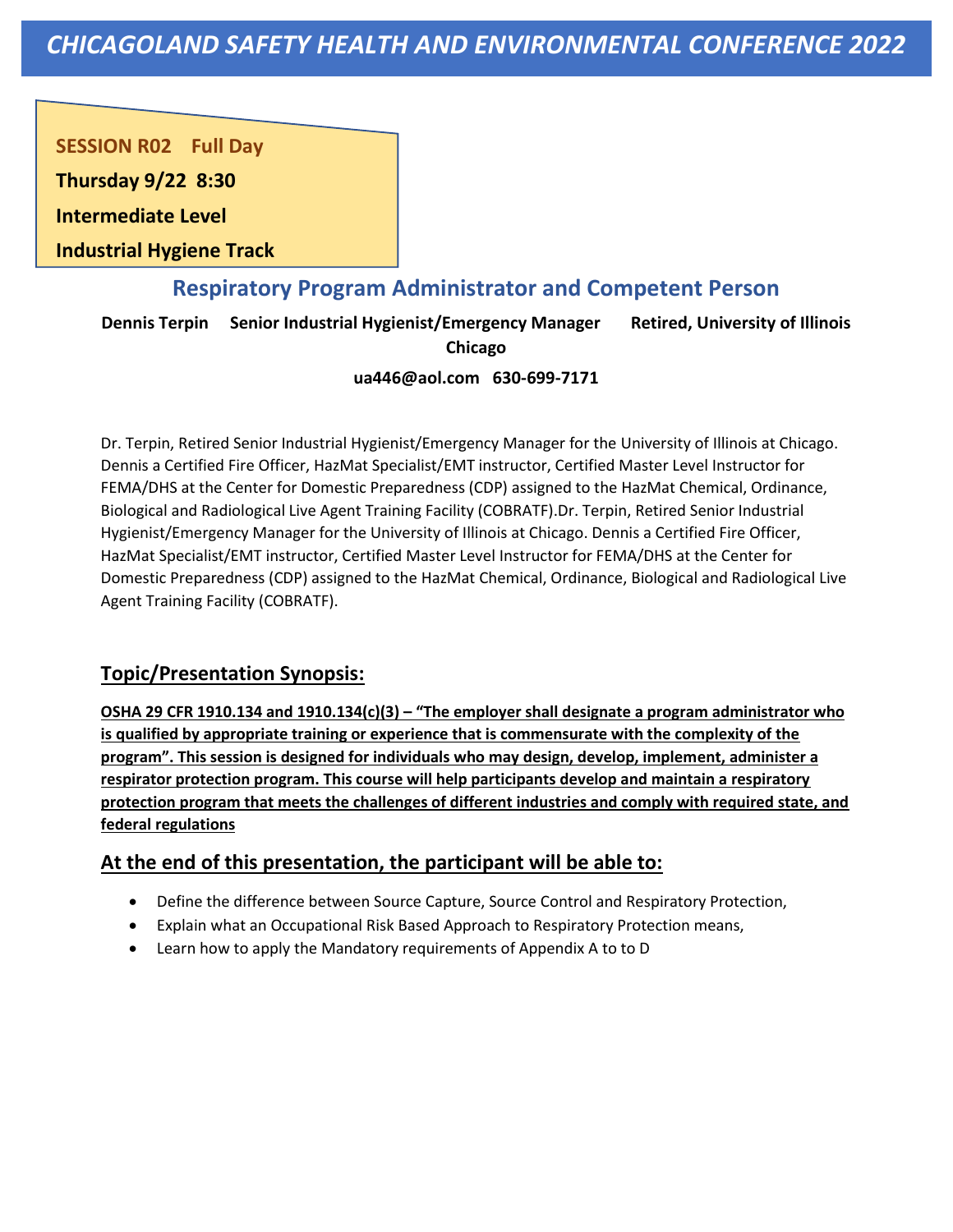**SESSION R03 90 minutes** 

**Thursday 9/22 8:30**

**Intermediate Level** 

**Professional Development Track**

**When Safety Goes Awry… Send Lawyers, Guns and Money Brian Rosenblatt/ Don Phillips Income Member Bryce Downey & Lenkov LLC brosenblatt@bdlfirm.com 312-327-0056**

Brian Rosenblatt's practice is focused in entertainment law, intellectual property, corporate matters, and general liability litigation. Brian is AV rated through Martindale-Hubbell, named to the IL Super Lawyers & Leading Lawyer lists from 2010-2021 and is an active member of the National Academy of Recording Arts & Sciences.Brian Rosenblatt's practice is focused in entertainment law, intellectual property, corporate matters, and general liability litigation. Brian is AV rated through Martindale-Hubbell, named to the IL Super Lawyers & Leading Lawyer lists from 2010-2021 and is an active member of the National Academy of Recording Arts & Sciences.

## **Topic/Presentation Synopsis:**

**Despite your best planning, newest technology & most stringent safety protocols, something has gone wrong! A workplace incident has occurred! An employee, or so we think, is injured! It's time for that 4AM call to…gulp…the Lawyers! Let's take a look at what actually happens when your legal team is brought in to respond to an incident. What factors come into play that drives up defense & litigation expenses? What can safety directors/risk managers do immediately to preserve evidence? What decisions are made in terms of defense strategy & what can be done to minimize both potential exposure & defense costs?**

- Understand the process of involving legal counsel in response to an incident, and what to expect.
- Proactively begin to assist in the defense of claims and help minimize both potential exposure and defense costs.
- Know how to arm your lawyers with the tools they will need to defend your company.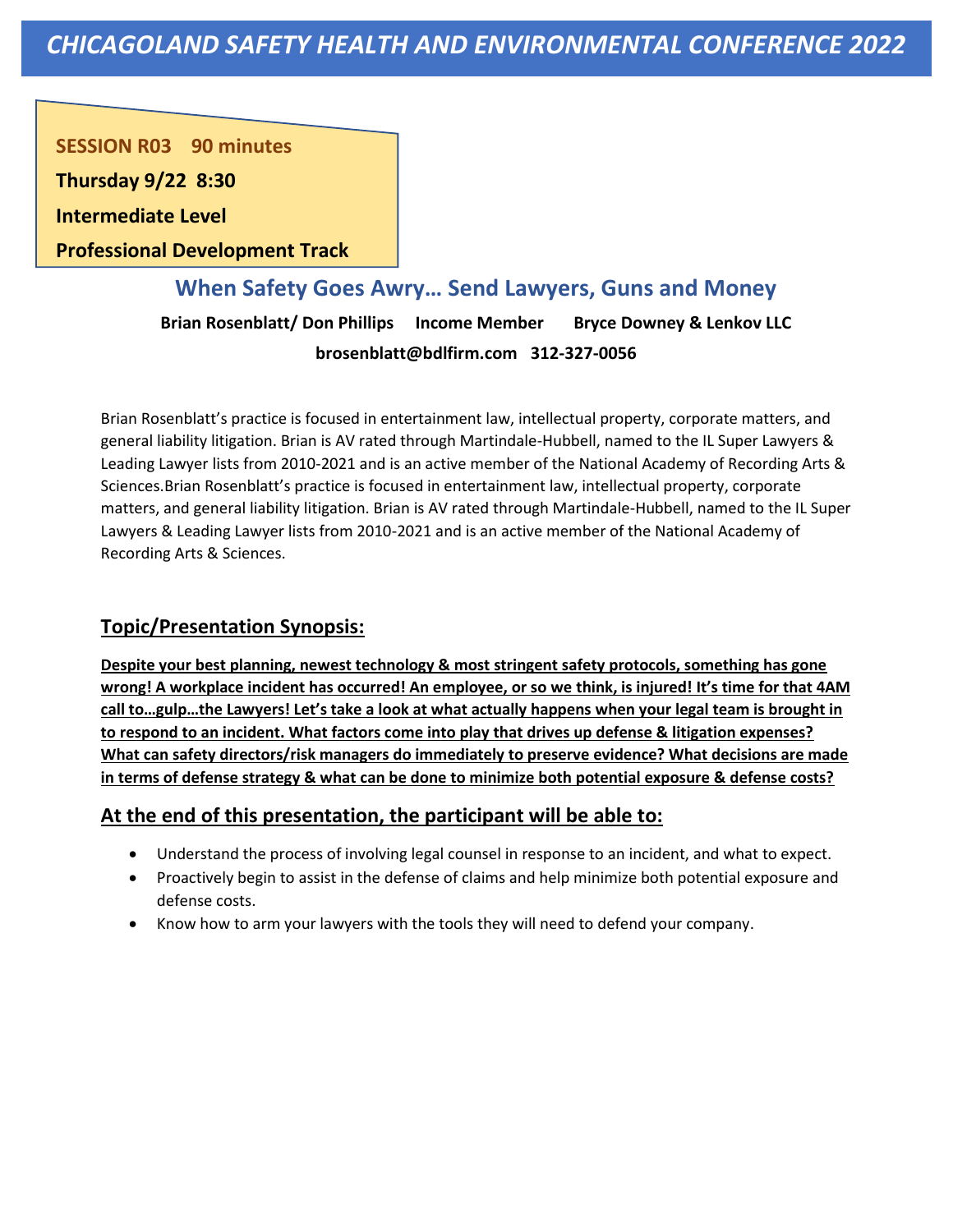**SESSION R05 3 hours (Half Day)** 

**Thursday 9/22 8:30**

**Basic Level** 

**Environmental Track**

## **Environmental Compliance 101 for Safety Professionals**

**Jessica Black Senior Environmental Scientist Fishbeck black.jessica@gmail.com 269-544-6957**

Jess Black has over 20 years of experience in compliance including for manufacturing, government, and consulting firms. Ms. Black is an expert in multimedia compliance, and is familiar with state and federal programs in air, water, and waste.Jess Black has over 20 years of experience in compliance including for manufacturing, government, and consulting firms. Ms. Black is an expert in multimedia compliance, and is familiar with state and federal programs in air, water, and waste.

## **Topic/Presentation Synopsis:**

**Did you find yourself suddenly responsible for environmental compliance, without much training to bring you up to speed? This session is geared toward the seasoned safety professional who wants to know the basics of how to keep their facility in compliance with environmental requirements and out of enforcement. We'll go over the basics of water, waste, and air programs that apply broadly to many types of facilities. We'll also introduce you to some resources that can save time and energy while also promoting a proactive, rather than reactive approach to environmental compliance responsibilities.**

## **At the end of this presentation, the participant will be able to:**

In this session, you will learn:

- The basic language of environmental compliance
- A description of basic programs and which regulations may apply to your facility
- Where to find resources for environmental compliance when you need a hand, and how to avoid common pitfalls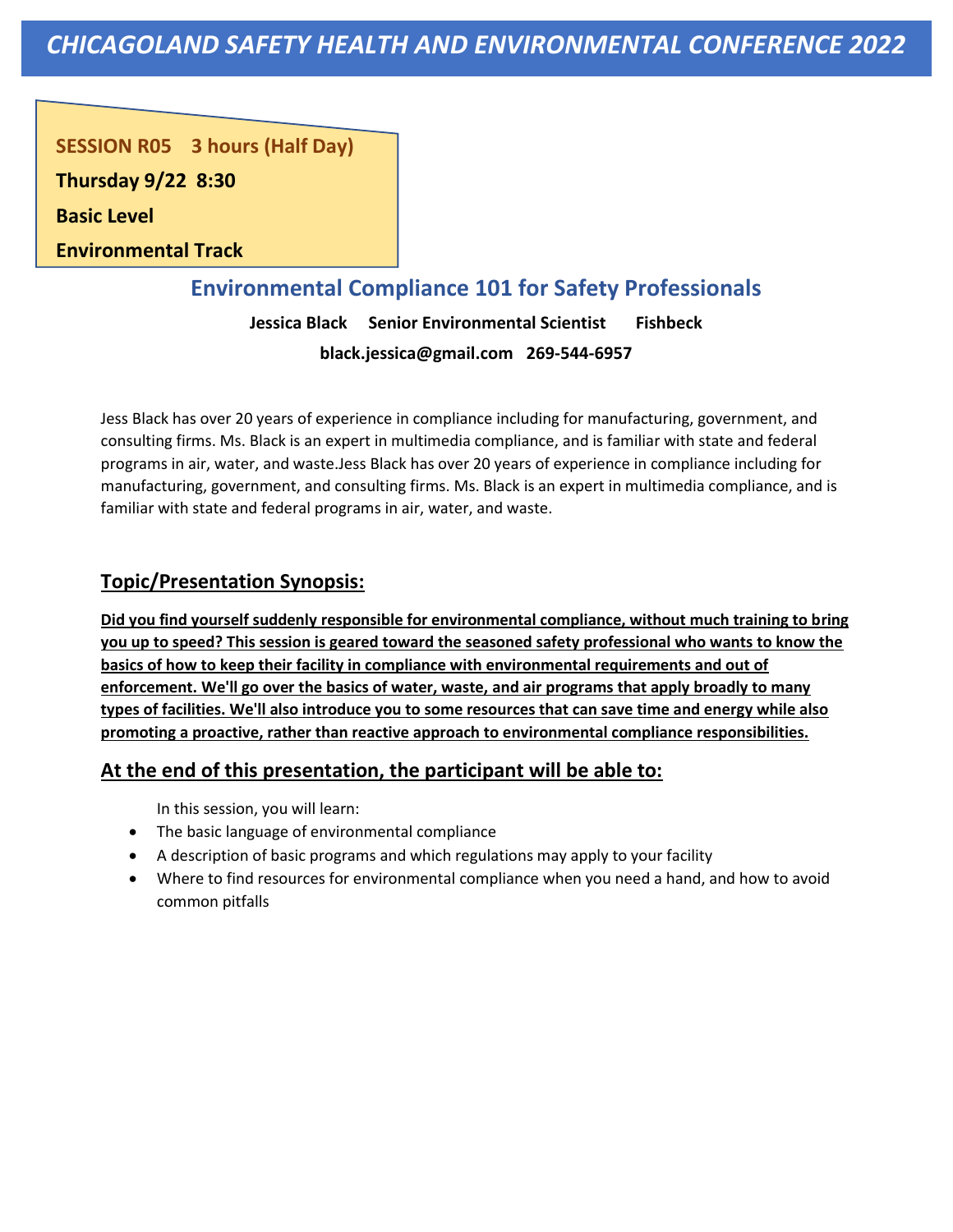#### **SESSION R06 3 hours (Half Day)**

**Thursday 9/22 8:30**

**Intermediate Level** 

**Professional Development Track**

# **Demonstrating Value to Leadership- Building the Business Case for EH&S/S Projects**

**Michael Fiore CIH Sr Corp Director, EH&S and Clinical Operations NorthShore University HealthSystem**

#### **mfiore2@northshore.org 847-503-2699**

Michael works as the Sr Director of EH&S and Clinical Operations for NorthShore University HealthSystem, a nine hospital System. He has 25+ years experience working in government, private industry and healthcare. Michael holds an MPH from UIC and is part of their School of Public Health faculty.Michael works as the Sr Director of EH&S and Clinical Operations for NorthShore University HealthSystem, a nine hospital System. He has 25+ years experience working in government, private industry and healthcare. Michael holds an MPH from UIC and is part of their School of Public Health faculty.

## **Topic/Presentation Synopsis:**

**In this interactive session, you will learn and apply a structured 6 step approach to developing a solid business case to help prepare and justify key EH&S (or any) project requests. Included will be real world tips for successfully presenting your business case as well as common pitfalls to avoid.**

- Understand and apply basic financial and business terms useful when having dialogue with Senior Leaders regarding a project ask (business case).
- Describe ways to identify and value both financial and non-financial (soft) benefits to support your business case.
- Apply the 6 step approach to demonstrate to management the financial value of health and safety management system actions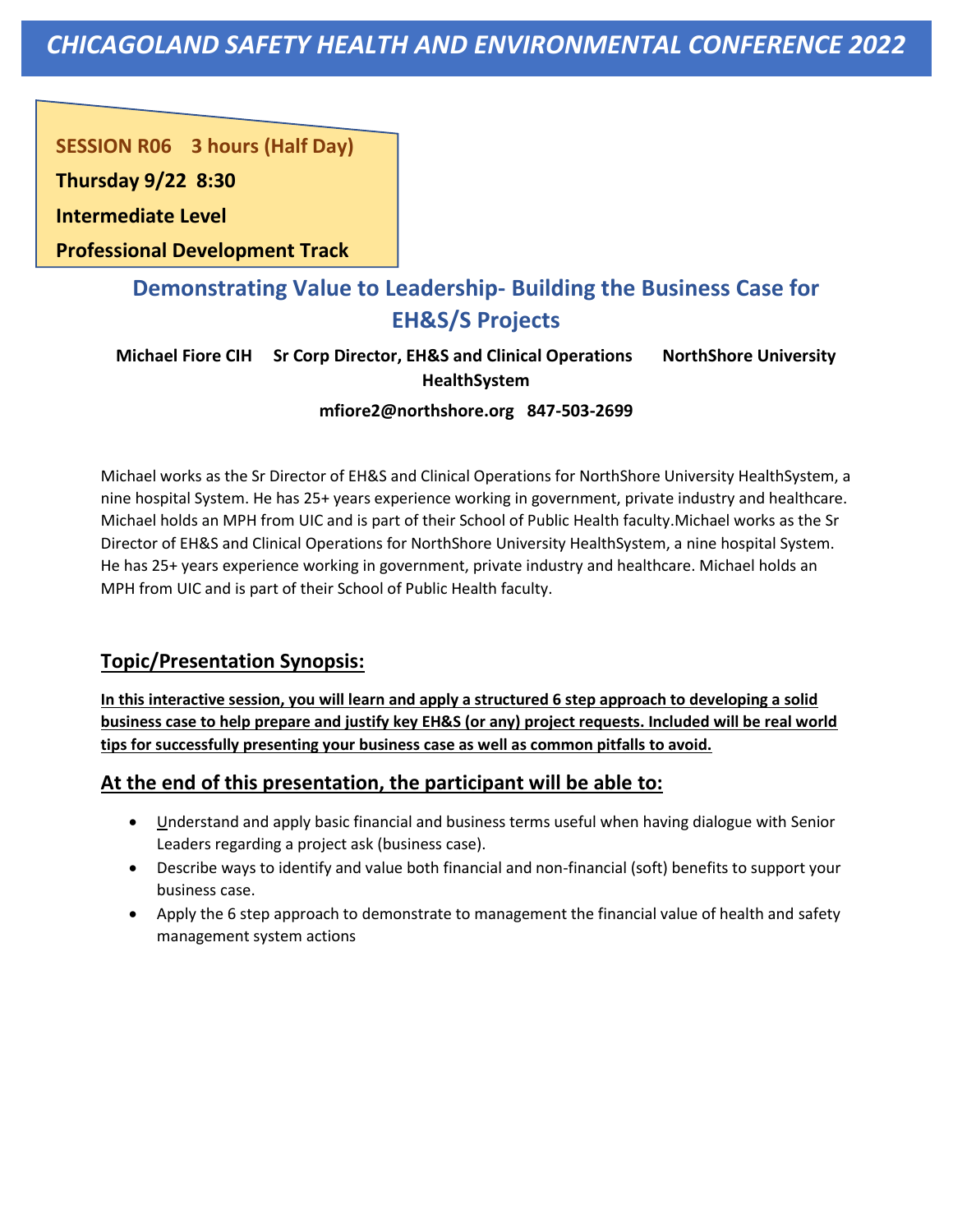**SESSION R07 90 minutes** 

**Thursday 9/22 10:15**

**Advanced Level** 

**General Safety Track**

# **The Implementation of Digital Environmental Safety Software - Tips, Tricks, and Risks**

**Charles Hisey Sr Manager of US Operations Chemical Safety Software charles.hisey@chemicalsafety.com 614-678-9978**

Charles Hisey is a Sr Manager at Chemical Safety Software.

Over his career, Charles has served as Technical Lead, Project Manager, and Business Analyst in dozens of enterprise software deployments across various Universities, Hospitals, Research Labs, Government Agencies, and Manufacturing Facilities.Charles Hisey is a Sr Manager at Chemical Safety Software.

Over his career, Charles has served as Technical Lead, Project Manager, and Business Analyst in dozens of enterprise software deployments across various Universities, Hospitals, Research Labs, Government Agencies, and Manufacturing Facilities.

## **Topic/Presentation Synopsis:**

**Deploying a new Safety Software can present an organization with both opportunities and challenges. Failing to plan for both can result in wasted resources at best and a failed project at worst. In this presentation, I intend to cover the most common challenges faced by organizations of all sizes using recent case studies and stories from my experiences leading the implementation of various software packages over the last twenty years.**

**We'll explore how to prepare, design, test, train for, and deploy a modern Environmental Management System while avoiding the most common traps of the process.**

- How to select and prepare evaluating vendors, security concerns, licensing and support contracts, data preparation, defining objectives and requirements/RFQs, timelines, understanding your data
- The Design Phase Voice of your customer, opportunities for improvement, being mindful of the traps, how to capitalize on opportunities
- Go-live and Post-Support managing change, training, ensuring adoption, defining your long term roadmap-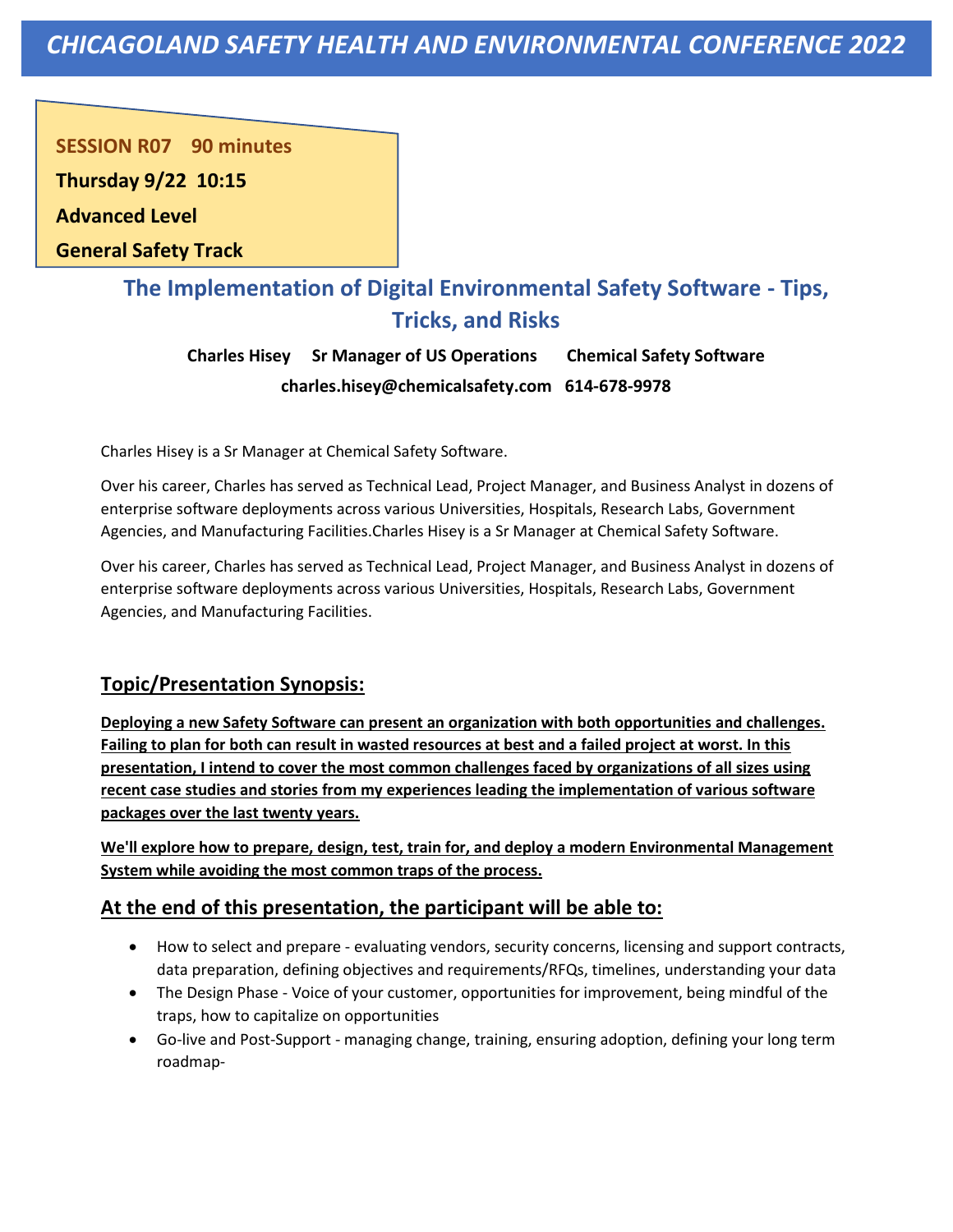*CHICAGOLAND SAFETY HEALTH AND ENVIRONMENTAL CONFERENCE 2022*

**SESSION R08 3 hours (Half Day) Thursday 9/22 1:15 Basic Level OSHA Track**

## **NFPA 101 Life Safety Code**

**Keith Erwin Safety Instructor DOL-OSHA Erwin.keith@dol.gov 847-759-7724**

Keith Erwin is a Safety Instructor at the OSHA Training Institute conducting training on Federal and State Compliance Safety and Health Officers and Consultants for over nine years. He is also a veteran of 27 years with the US Army as a Flight Instructor and Aviation Safety OfficerKeith Erwin is a Safety Instructor at the OSHA Training Institute conducting training on Federal and State Compliance Safety and Health Officers and Consultants for over nine years. He is also a veteran of 27 years with the US Army as a Flight Instructor and Aviation Safety Officer

#### **Topic/Presentation Synopsis:**

**The NFPA 101 Life Safety Codebook (LSC) can be difficult to utilize without basic understanding of terms utilized and the structure of the book. This presentation will show you the secrets of how to use the LSC through the use of several group workshops so that you can increase you skill sets in building plan reviews or workplace safety assessments**

#### **At the end of this presentation, the participant will be able to:**

- Become familiar with LSC terminology
- How to efficiently use the NFPA 101 LSC Book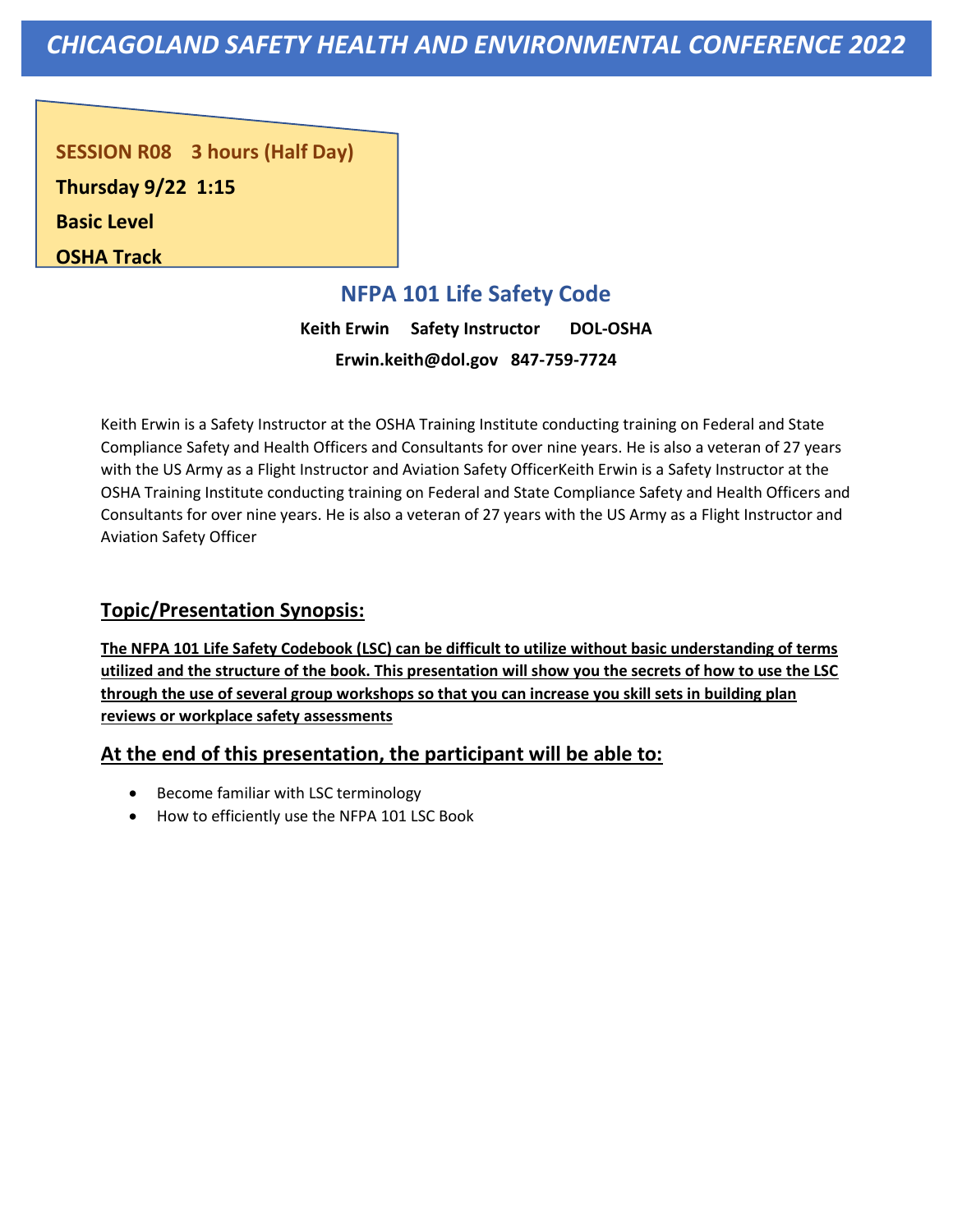*CHICAGOLAND SAFETY HEALTH AND ENVIRONMENTAL CONFERENCE 2022*

**SESSION R09 90 minutes** 

**Thursday 9/22 1:15**

**Intermediate Level** 

**Track**

### **Make Safety REAL, Employees Need to VENTTT**

**Tim Page-Bottorff Senior Consultant SafeStart tim@safestart.com 6027575054**

Tim's career in safety began over 30 years ago as a marine in Operation Desert Storm, assisting contractors in extinguishing the Kuwaiti oil fires. After leaving the military, Tim has consulted in many areas of the safety profession and is currently an Executive Advisor for SafeStart. Tim was awarded the ASSP Society Wide Safety Professional of the Year in 2018 and also received the National Safety Council's Distinguished Service to Safety Award (DSSA). Tim is on the Board of Directors for the American Society of Safety Professionals, is the CEO of Total Safety Compliance, and Lectures for Central Washington University and UC San Diego.

Tim is the author of, "Safety Health and Security in Wastewater Systems" and the "Core of Four", a motivational self-help book to navigate roadblocks to great human performance.

Tim's career in safety began over 30 years ago as a marine in Operation Desert Storm, assisting contractors in extinguishing the Kuwaiti oil fires. After leaving the military, Tim has consulted in many areas of the safety profession and is currently an Executive Advisor for SafeStart. Tim was awarded the ASSP Society Wide Safety Professional of the Year in 2018 and also received the National Safety Council's Distinguished Service to Safety Award (DSSA). Tim is on the Board of Directors for the American Society of Safety Professionals, is the CEO of Total Safety Compliance, and Lectures for Central Washington University and UC San Diego.

Tim is the author of, "Safety Health and Security in Wastewater Systems" and the "Core of Four", a motivational self-help book to navigate roadblocks to great human performance.

#### **Topic/Presentation Synopsis:**

**There are many ways to have continuous improvement in safety but one area is often overlooked. This area is when employees do not feel they are given authority to stop work, speak their minds or provide feedback to systems management or human factors improvement. This session will take the audience down the path of Dual Learning Loops. The organizational learning loop provides great systems improvement for outcome reliability, but what about the individual? We need to let our employees VENT. Voice Concerns; Explain Everything in Great Detail; Near Miss Potential? And Treat Everything with Stop Work Authority. Management often states that employees have stop-work authority and can take a time out when needed. But at the same time, employees have never heard this message or there isn't alignment. Tim will identify the areas where organizations find gaps in their systems with a new and fresh framework, as a tool to find these gaps. Supervisors are the key to success.**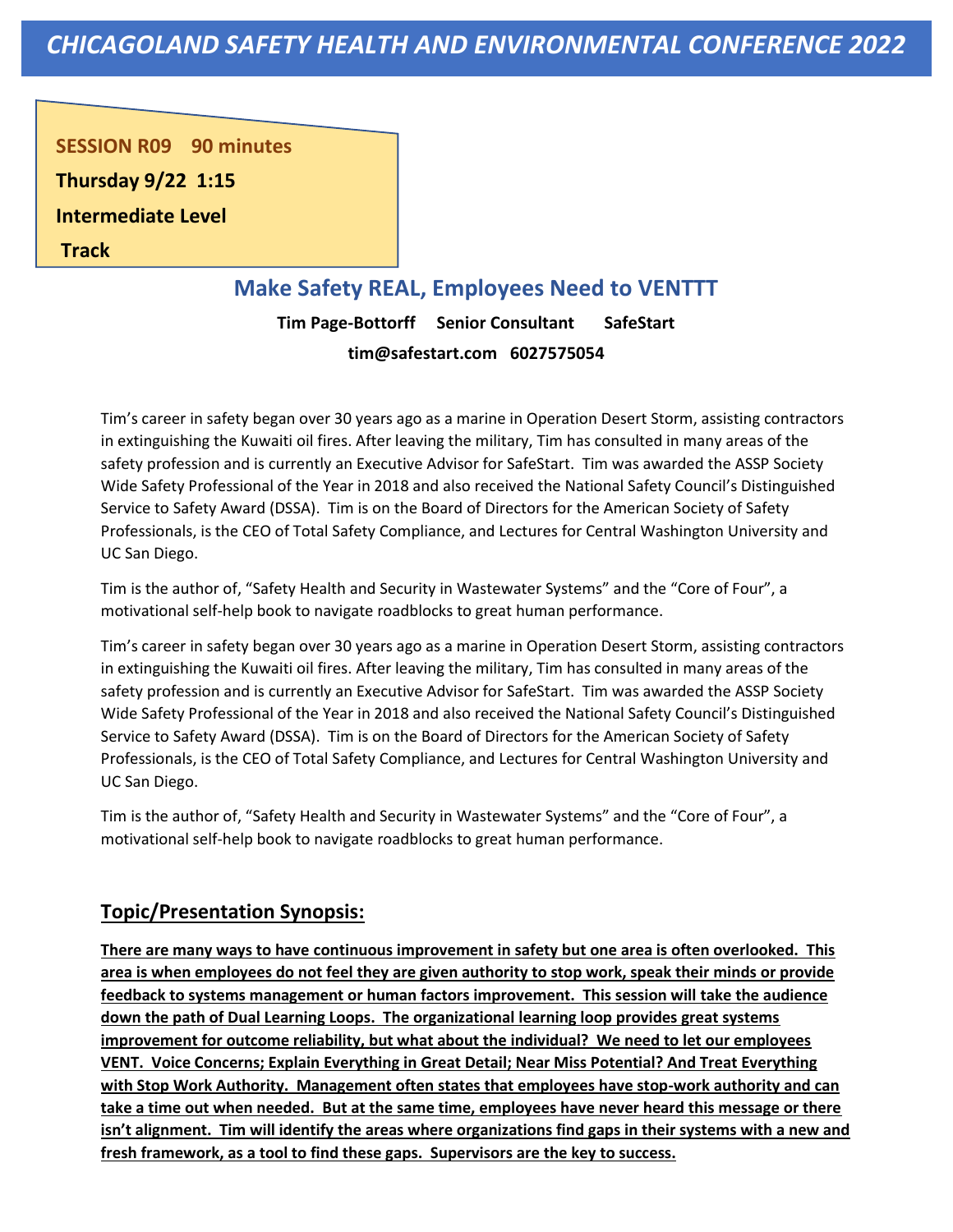#### **At the end of this presentation, the participant will be able to:**

- Attendees will be able to identify gaps in their feedback loops, in this presentation referred to as learning loops.
- Attendees will be able to organize their approach to identifying gaps in systems and humans together for better collaborative outcome reliability.
- VENT as a tool will be spelled out and show attendees why stop work authority is important but, more importantly, let employees feel empowered about safety.